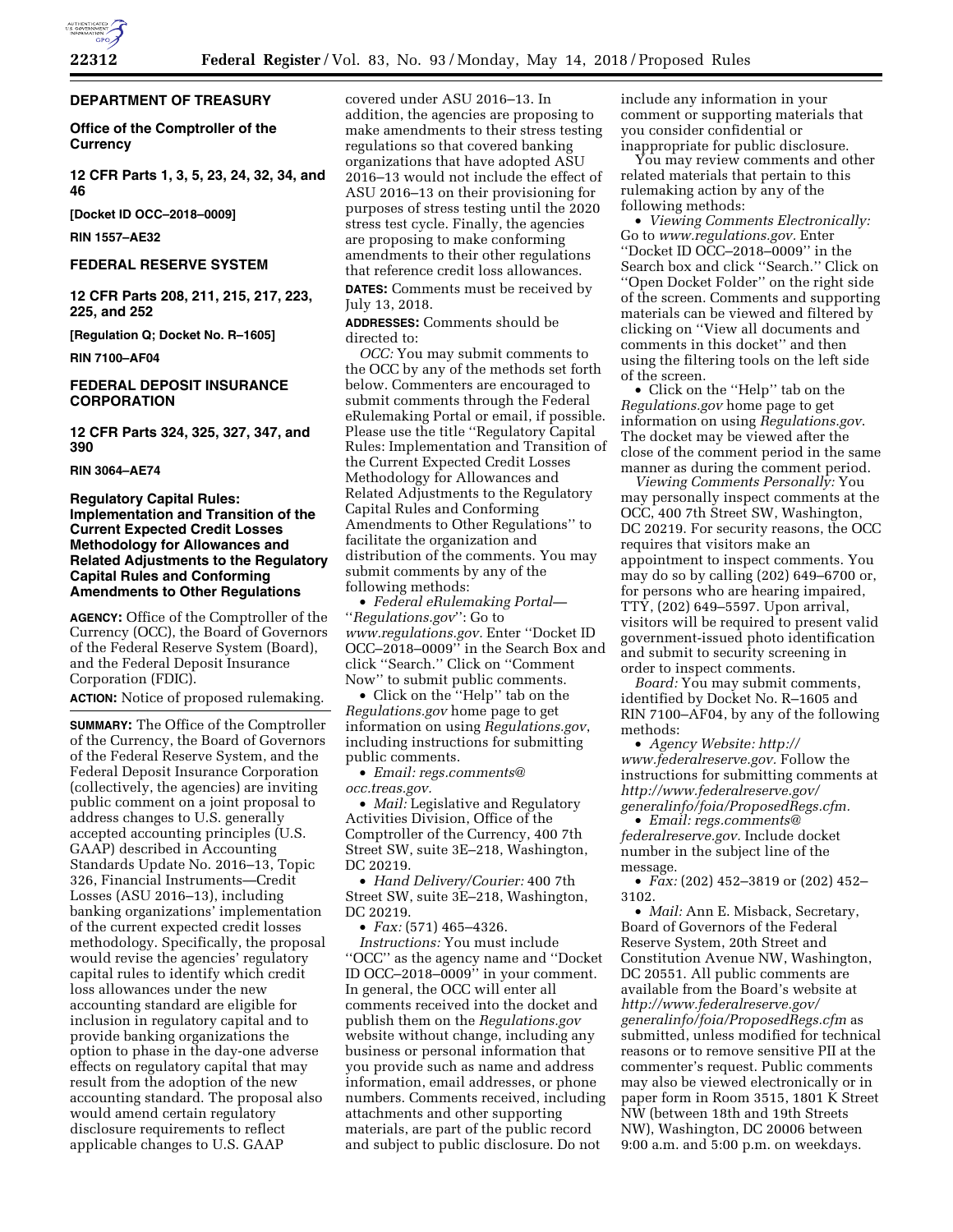*FDIC:* You may submit comments, identified by RIN 3064–AE74, by any of the following methods:

• *Agency Website: [https://](https://www.fdic.gov/regulations/laws/federal/) [www.fdic.gov/regulations/laws/federal/.](https://www.fdic.gov/regulations/laws/federal/)*  Follow instructions for submitting comments on the Agency website.

• *Mail:* Robert E. Feldman, Executive Secretary, Attention: Comments/Legal ESS, Federal Deposit Insurance Corporation, 550 17th Street NW, Washington, DC 20429.

• *Hand Delivery/Courier:* Comments may be hand-delivered to the guard station at the rear of the 550 17th Street Building (located on F Street) on business days between 7:00 a.m. and 5:00 p.m.

• *Email: [comments@FDIC.gov.](mailto:comments@FDIC.gov)*  Include RIN 3064–AE74 on the subject line of the message.

• *Public Inspection:* All comments received must include the agency name and RIN 3064–AE74 for this rulemaking. All comments received will be posted without change to *[http://www.fdic.gov/](http://www.fdic.gov/regulations/laws/federal/) [regulations/laws/federal/,](http://www.fdic.gov/regulations/laws/federal/)* including any personal information provided. Paper copies of public comments may be ordered from the FDIC Public Information Center, 3501 North Fairfax Drive, Room E–1002, Arlington, VA 22226, or by telephone at (877) 275– 3342 or (703) 562–2200.

#### **FOR FURTHER INFORMATION CONTACT:**

*OCC:* Mark Ginsberg, Senior Risk Expert, (202) 649–6983; or Kevin Korzeniewski, Counsel, Legislative and Regulatory Activities Division, (202) 649–5490; or for persons who are hearing impaired, TTY, (202) 649–5597.

*Board:* Constance M. Horsley, Deputy Associate Director, (202) 452–5239; Juan Climent, Manager, (202) 872–7526; Andrew Willis, Senior Supervisory Financial Analyst, (202) 912–4323; or Noah Cuttler, Senior Financial Analyst, (202) 912–4678, Division of Supervision and Regulation; or Benjamin W. McDonough, Assistant General Counsel, (202) 452–2036; David W. Alexander, Counsel, (202) 452–2877; or Asad Kudiya, Senior Attorney, (202) 475– 6358, Legal Division, Board of Governors of the Federal Reserve System, 20th and C Streets NW, Washington, DC 20551. For the hearing impaired only, Telecommunication Device for the Deaf, (202) 263–4869.

*FDIC:* Benedetto Bosco, Chief, *[bbosco@fdic.gov;](mailto:bbosco@fdic.gov)* David Riley, Senior Policy Analyst, *[dariley@fdic.gov;](mailto:dariley@fdic.gov)*  Richard Smith, Capital Markets Policy Analyst, *[rsmith@fdic.gov;](mailto:rsmith@fdic.gov)* Michael Maloney, Senior Policy Analyst, *[mmaloney@fdic.gov;](mailto:mmaloney@fdic.gov)* Capital Markets Branch, Division of Risk Management Supervision, *[regulatorycapital@fdic.gov,](mailto:regulatorycapital@fdic.gov)* 

(202) 898–6888; or Michael Phillips, Acting Supervisory Counsel, *[mphillips@](mailto:mphillips@fdic.gov) [fdic.gov;](mailto:mphillips@fdic.gov)* Catherine Wood, Counsel, *[cawood@fdic.gov;](mailto:cawood@fdic.gov)* or Benjamin Klein, Counsel, *[bklein@fdic.gov;](mailto:bklein@fdic.gov)* Supervision Branch, Legal Division, Federal Deposit Insurance Corporation, 550 17th Street NW, Washington, DC 20429.

#### **SUPPLEMENTARY INFORMATION:**

#### **Table of Contents**

I. Background

- A. Overview of Changes to U.S. Generally Accepted Accounting Principles B. Regulatory Capital
- II. Description of the Proposed Rule
- A. Proposed Revisions to the Capital Rules To Reflect the Change in U.S. GAAP
- 1. Introduction of Allowance for Credit Losses as a Newly Defined Term
- 2. Definition of Carrying Value
- i. Available-for-Sale Debt Securities
- ii. Purchased Credit-Deteriorated Assets
- 3. Additional Considerations
- B. CECL Transition Provision
- 1. Election of the Optional CECL Transition Provision
- 2. Mechanics of the CECL Transition Provision
- 3. CECL Transition Provision Time Period
- 4. Business Combinations
- 5. Supervisory Oversight
- C. Additional Requirements for Advanced Approaches Banking Organizations
- D. Disclosures and Regulatory Reporting E. Conforming Changes to Other Agency **Regulations**
- 1. OCC Regulations
- 2. Board Regulations
- 3. FDIC Regulations
- F. Additional Requests for Comments III. Regulatory Analyses
	- A. Paperwork Reduction Act
	- B. Regulatory Flexibility Act
	- C. Plain Language
	- D. OCC Unfunded Mandates Reform Act of 1995
	- E. Riegle Community Development and Regulatory Improvement Act of 1994

#### **I. Background**

*A. Overview of Changes to U.S. Generally Accepted Accounting Principles* 

In June 2016, the Financial Accounting Standards Board (FASB) issued Accounting Standards Update (ASU) No. 2016–13, Topic 326, Financial Instruments—Credit Losses,<sup>1</sup> which revises the accounting for credit losses under U.S. generally accepted accounting principles (U.S. GAAP). ASU No. 2016–13 introduces the current expected credit losses

methodology (CECL), which replaces the incurred loss methodology for financial assets measured at amortized cost, and the term, purchased creditdeteriorated (PCD) assets, which replaces the term, purchased creditimpaired (PCI) assets, and modifies the treatment of credit losses on availablefor-sale (AFS) debt securities.

The new accounting standard for credit losses will apply to all banking organizations 2 that are subject to the regulatory capital rules<sup>3</sup> (capital rules) of the Office of the Comptroller of the Currency (OCC), the Board of Governors of the Federal Reserve System (Board), and the Federal Deposit Insurance Corporation (FDIC) (collectively, the agencies), and that file regulatory reports for which the reporting requirements are required to conform to U.S. GAAP.4

CECL differs from the incurred loss methodology in several key respects. First, CECL requires banking organizations to recognize lifetime expected credit losses for financial assets measured at amortized cost, not just those credit losses that have been incurred as of the reporting date. CECL also requires the incorporation of reasonable and supportable forecasts in developing an estimate of lifetime expected credit losses, while maintaining the current requirement for banking organizations to consider past events and current conditions. Furthermore, the probable threshold for recognition of allowances in accordance with the incurred loss methodology is removed under CECL. Taken together, estimating expected credit losses over the life of an asset under CECL, including consideration of reasonable and supportable forecasts but without applying the probable threshold that exists under the incurred loss

3 12 CFR part 3 (OCC); 12 CFR part 217 (Board); 12 CFR part 324 (FDIC).

4*See* 12 U.S.C. 1831n; *see also* Instructions for Preparation of Consolidated Financial Statements for Holding Companies, Reporting Form FR Y–9C (Reissued March 2013); Instructions for Preparation of Consolidated Reports of Condition and Income, Reporting Forms FFIEC 031 and FFIEC 041 (last update September 2017); Instructions for Preparation of Consolidated Reports of Condition and Income for a Bank with Domestic Offices Only and Total Assets Less than \$1 Billion, Reporting Form FFIEC 051 (last update September 2017).

<sup>1</sup>ASU No. 2016–13 introduces ASC Topic 326 which covers measurement of credit losses on financial instruments and includes three subtopics: (i) Subtopic 10 Financial Instruments—Credit Losses—Overall; (ii) Subtopic 20: Financial Instruments—Credit Losses—Measured at Amortized Cost; and (iii) Subtopic 30: Financial Instruments—Credit Losses—Available-for-Sale Debt Securities.

<sup>2</sup>Banking organizations subject to the capital rules include national banks, state member banks, state nonmember banks, savings associations, and top-tier bank holding companies and savings and loan holding companies domiciled in the United States not subject to the Board's Small Bank Holding Company Policy Statement (12 CFR part 225, appendix C), but exclude certain savings and loan holding companies that are substantially engaged in insurance underwriting or commercial activities or that are estate trusts, and bank holding companies and savings and loan holding companies that are employee stock ownership plans.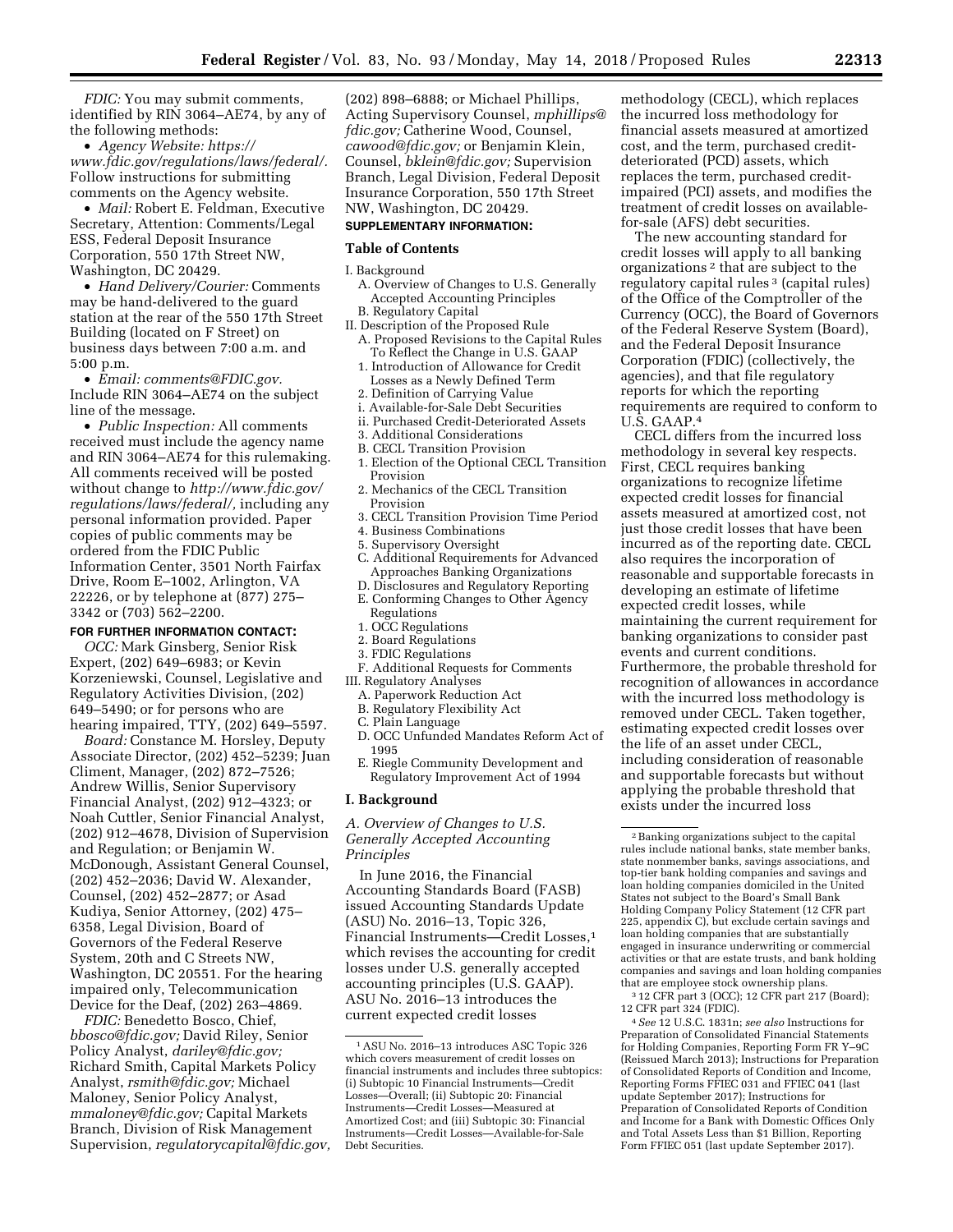methodology, results in earlier recognition of credit losses.

In addition, CECL replaces multiple impairment approaches in existing U.S. GAAP. CECL allowances will cover a broader range of financial assets than allowance for loan and lease losses (ALLL) under the incurred loss methodology. Under the incurred loss methodology, in general, ALLL covers credit losses on loans held for investment and lease financing receivables, with additional allowances for certain other extensions of credit and allowances for credit losses on certain off-balance sheet credit exposures (with the latter allowances presented as a liability).5 These exposures will be within the scope of CECL. In addition, CECL covers credit losses on held-tomaturity (HTM) debt securities. As mentioned above, ASU No. 2016–13 also introduces PCD assets as a replacement for PCI assets. The PCD asset definition covers a broader range of assets than the PCI asset definition. CECL requires banking organizations to estimate and record credit loss allowances for a PCD asset at the time of purchase. The credit loss allowance is then added to the purchase price to determine the amortized cost basis of the asset for financial reporting purposes. Post-acquisition increases in credit loss allowances on PCD assets will be established through a charge to earnings. This is different from the

current treatment of PCI assets, for which banking organizations are not permitted to estimate and recognize credit loss allowances at the time of purchase. Rather, in general, credit loss allowances for PCI assets are estimated subsequent to the purchase only if there is deterioration in the expected cash flows from the assets.

ASU No. 2016–13 also introduces new requirements for AFS debt securities. The new accounting standard requires that a banking organization recognize credit losses on individual AFS debt securities through credit loss allowances, rather than through direct write-downs, as is currently required under U.S. GAAP. AFS debt securities will continue to be measured at fair value, with changes in fair value not related to credit losses recognized in other comprehensive income. Credit loss allowances on an AFS debt security are limited to the amount by which the security's fair value is less than its amortized cost.

Upon adoption of CECL, a banking organization will record a one-time adjustment to its credit loss allowances as of the beginning of its fiscal year of adoption equal to the difference, if any, between the amount of credit loss allowances required under the incurred loss methodology and the amount of credit loss allowances required under CECL. Except for PCD assets, the adjustment to credit loss allowances

# CECL EFFECTIVE DATES

would be recognized with offsetting entries to deferred tax assets (DTAs), if appropriate, and to the fiscal year's beginning retained earnings.

The effective date of ASU No. 2016– 13 varies for different banking organizations. For banking organizations that are U.S. Securities and Exchange Commission (SEC) filers,6 ASU No. 2016–13 will become effective for the first fiscal year beginning after December 15, 2019, including interim periods within that fiscal year. For banking organizations that are public business entities (PBE) 7 but not SEC filers (as defined in U.S. GAAP), ASU No. 2016–13 will become effective for the first fiscal year beginning after December 15, 2020, including interim periods within that fiscal year. For banking organizations that are not PBEs (as defined in U.S. GAAP), ASU No. 2016–13 will become effective for the first fiscal year beginning after December 15, 2020; however, these banking organizations will not be required to adopt ASU No. 2016–13 for interim period reporting until the first fiscal year that begins after December 15, 2021. A banking organization that chooses to apply ASU No. 2016–13 early may do so in the first fiscal year beginning after December 15, 2018, including interim periods. The following table provides a summary of the effective dates.

|                             | U.S. GAAP effective date                                                                                                          | Regulatory report<br>effective date *                                      |
|-----------------------------|-----------------------------------------------------------------------------------------------------------------------------------|----------------------------------------------------------------------------|
| PBEs that are SEC Filers    | Fiscal years beginning after 12/15/2019, including interim periods 3/31/2020.<br>within those fiscal years.                       |                                                                            |
| Other PBEs (Non-SEC Filers) | Fiscal years beginning after 12/15/2020, including interim periods 3/31/2021.<br>within those fiscal years.                       |                                                                            |
|                             | Fiscal years beginning after 12/15/2020, and interim periods for fiscal<br>years beginning after 12/15/2021.                      | 12/31/2021.                                                                |
| Early Application           | Early application permitted for fiscal years beginning after 12/15/<br>2018, including interim periods within those fiscal years. | 3/31 of year of effective date of<br>early application of ASU 2016-<br>13. |

\* For institutions with calendar year-ends.

# *B. Regulatory Capital*

Changes necessitated by CECL to a banking organization's retained

6An SEC filer is an entity (*e.g.,* a bank holding company or savings and loan holding company)

earnings, DTAs, and allowances will affect its regulatory capital ratios.8 Specifically, retained earnings are a key component of a banking organization's common equity tier 1 (CET1) capital. An increase in a banking organization's

<sup>5</sup> ''Other extensions of credit'' includes trade and reinsurance receivables, and receivables that relate to repurchase agreements and securities lending agreements. ''Off-balance sheet credit exposures'' includes off-balance sheet credit exposures not accounted for as insurance, such as loan commitments, standby letters of credit, and financial guarantees. The agencies note that credit losses for off-balance sheet credit exposures that are unconditionally cancellable by the issuer are not recognized under CECL.

that is required to file its financial statements with the SEC under the federal securities laws or, for an insured depository institution, the appropriate federal banking agency under section 12(i) of the Securities Exchange Act of 1934. The banking agencies named under section 12(i) of the Securities Exchange Act of 1934 are the OCC, the Board, and the FDIC.

<sup>7</sup>A public business entity (PBE) that is not an SEC filer would include: (1) An entity that has issued securities that are traded, listed, or quoted on an over-the-counter market, or (2) an entity that has issued one or more securities that are not subject

to contractual restrictions on transfer and is required by law, contract, or regulation to prepare U.S. GAAP financial statements (including footnotes) and make them publicly available periodically (*e.g.,* pursuant to Section 36 of the Federal Deposit Insurance Act and part 363 of the FDIC's rules). For further information on the definition of a PBE, refer to ASU No. 2013–12, Definition of a Public Business Entity, issued in December 2013.

<sup>8</sup> 12 CFR 3.20 (OCC); 12 CFR 217.20 (Board); 12 CFR 324.20 (FDIC).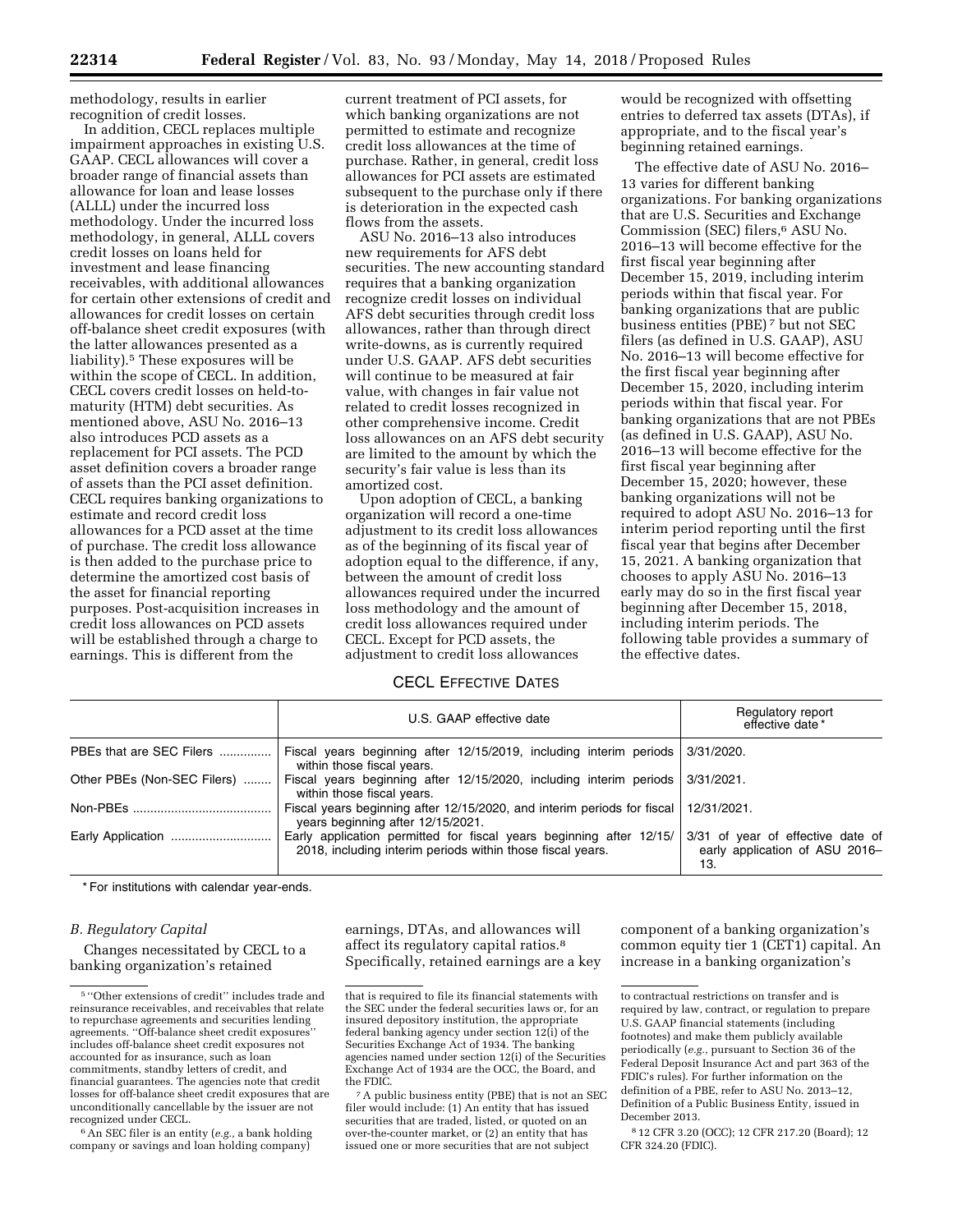allowances, including those estimated under CECL, generally will reduce the banking organization's earnings or retained earnings, and therefore its CET1 capital.<sup>9</sup> DTAs arising from temporary differences (temporary difference DTAs) must be included in a banking organization's risk-weighted assets or deducted from CET1 capital if they exceed certain thresholds. Increases in allowances generally give rise to increases in temporary difference DTAs that will partially offset the reduction in earnings or retained earnings.10 Under the standardized approach of the capital rules, ALLL is included in a banking organization's tier 2 capital up to 1.25 percent of its standardized total risk-weighted assets (excluding its standardized market riskweighted assets, if applicable).<sup>11</sup> An advanced approaches banking organization 12 that has completed the parallel run process 13 includes in its advanced-approaches-adjusted total capital any eligible credit reserves that exceed the banking organization's total expected credit losses, as defined in the capital rules, to the extent that the excess reserve amount does not exceed 0.6 percent of the banking organization's credit risk-weighted assets.14

# **II. Description of the Proposed Rule**

To address the forthcoming implementation of changes to U.S. GAAP resulting from the FASB's issuance of ASU No. 2016–13 and to improve consistency between the capital rules and U.S. GAAP, the agencies propose to amend their capital

10 Deferred tax assets are a result of deductible temporary differences and carryforwards which result in a decrease in taxes payable in future years.

11Any amount of ALLL greater than the 1.25 percent limit is deducted from standardized total risk-weighted assets.

12A banking organization is an advanced approaches banking organization if it has consolidated assets of at least \$250 billion or if it has consolidated on-balance sheet foreign exposures of at least \$10 billion, or if it is a subsidiary of a depository institution, bank holding company, savings and loan holding company, or intermediate holding company that is an advanced approaches banking organization. *See* 12 CFR 3.100 (OCC); 12 CFR 217.100 (Board); 12 CFR 324.100 (FDIC).

13An advanced approaches banking organization is considered to have completed the parallel run process once it has completed the advanced approaches qualification process and received notification from its primary federal regulator pursuant to section 121(d) of subpart E of the capital rules. *See* 12 CFR 3.121(d) (OCC); 12 CFR 217.121(d) (Board); 12 CFR 324.121(d) (FDIC).

14 12 CFR 3.10(c)(3)(ii) (OCC); 12 CFR 217.10(c)(3)(ii) (Board); and 12 CFR 324.10(c)(3)(ii) (FDIC).

rules to identify which credit loss allowances under the new accounting standard are eligible for inclusion in a banking organization's regulatory capital.15 In particular, the agencies are proposing to add allowance for credit losses (ACL) as a newly defined term in the capital rules. ACL would include credit loss allowances related to financial assets measured at amortized cost, except for allowances for PCD assets. ACL would be eligible for inclusion in a banking organization's tier 2 capital subject to the current limit for including ALLL in tier 2 capital under the capital rules.

Further, the agencies are proposing to revise the capital rules, as applicable to an advanced approaches banking organization that has adopted CECL, and that has completed the parallel run process, to align the definition of eligible credit reserves with the definition of ACL in this proposal. For such a banking organization, the proposal would retain the current limit for including eligible credit reserves in tier 2 capital.

The proposal also would provide a separate capital treatment for allowances associated with AFS debt securities and PCD assets that would apply to all banking organizations upon adoption of ASU 2016–13.

In addition, the agencies are proposing to provide banking organizations the option to phase in the day-one adverse regulatory capital effects of CECL adoption over a threeyear period (CECL transition provision). The CECL transition provision is intended to address banking organizations' challenges in capital planning for CECL implementation, including the uncertainty of economic conditions at the time a banking organization adopts CECL.

The proposed rule also would revise regulatory disclosure requirements that would apply to certain banking organizations following their adoption of CECL.16 Revisions to the agencies' regulatory reports will be proposed in a separate notice. Finally, the proposed rule would make conforming amendments to the agencies' other regulations that refer to credit loss

allowances to reflect the implementation of ASU No. 2016–13.

# *A. Proposed Revisions to the Capital Rules To Reflect the Change in U.S. GAAP*

1. Introduction of Allowances for Credit Losses as a Newly Defined Term

The agencies are proposing to revise the capital rules to reflect the revised accounting standard for credit losses under U.S. GAAP as it relates to banking organizations' calculation of regulatory capital ratios. Under the proposal, the new term ACL, rather than ALLL, would apply to a banking organization that has adopted CECL. Consistent with the treatment of ALLL under the capital rules' standardized approach, amounts of ACL would be eligible for inclusion in a banking organization's tier 2 capital up to 1.25 percent of the banking organization's standardized total riskweighted assets (excluding its standardized market risk-weighted assets, if applicable).

CECL allowances cover a broader range of financial assets than ALLL under the incurred loss methodology. Under the capital rules, ALLL includes valuation allowances that have been established through a charge against earnings to cover estimated credit losses on loans or other extensions of credit as determined in accordance with U.S. GAAP. Under CECL, credit loss allowances represent an accounting valuation account, measured as the difference between the financial assets' amortized cost basis and the amount expected to be collected on the financial assets (*i.e.,* lifetime credit losses). Thus, ACL would include allowances for expected credit losses on HTM debt securities and lessors' net investments in leases that have been established to reduce these assets to amounts expected to be collected, as determined in accordance with U.S. GAAP. ACL also would include allowances for expected credit losses on off-balance sheet credit exposures not accounted for as insurance, as determined in accordance with U.S. GAAP. As described below, however, credit loss allowances related to AFS debt securities and PCD assets would not be included in the definition of ACL. As with the treatment of ALLL, ACL under the proposal also would exclude allocated transfer risk reserves.

*Question 1: The agencies request comment on whether use of the term*  ''*allowance for credit losses*'' *within the capital rules would present operational or other challenges, or generally cause confusion for banking organizations, given other contextual uses for the term,* 

<sup>9</sup>However, allowances recognized on PCD assets upon adoption of CECL and upon later purchases of PCD assets generally would not reduce the banking organization's earnings, retained earnings, or CET1 capital.

<sup>15</sup>Note that under section 37 of the Federal Deposit Insurance Act, the accounting principles applicable to reports or statements required to be filed with the agencies by all insured depository institutions must be uniform and consistent with GAAP. *See* 12 U.S.C. 1831n(a)(2)(A). Consistency in reporting under the statute would be addressed by the agencies' CECL revisions to the Call Report pursuant to the Paperwork Reduction Act.

<sup>16</sup>For certain banking organizations, sections 63 and 173 of the capital rules require disclosure of items such as capital structure, capital adequacy, credit risk, and credit risk mitigation.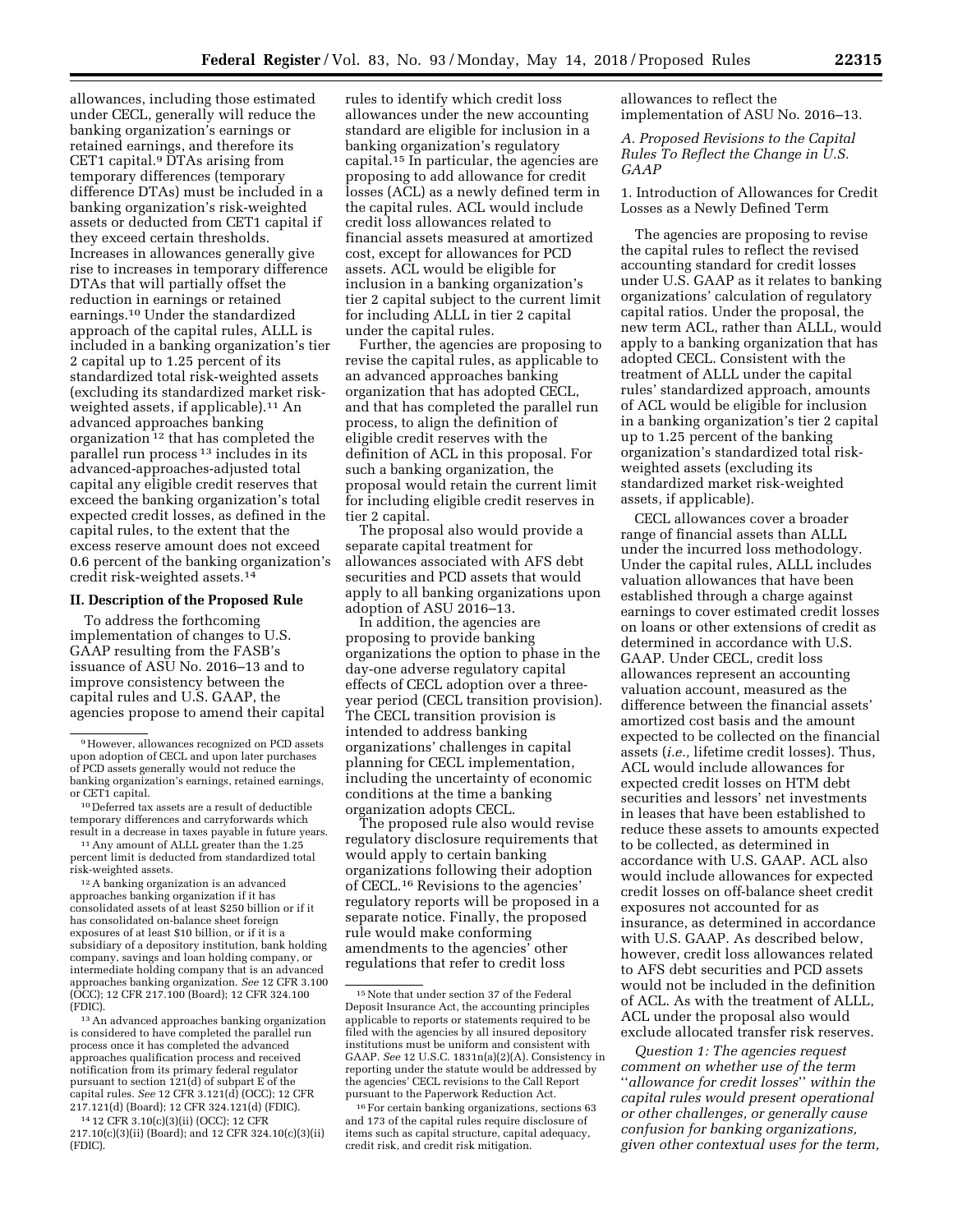# *particularly in U.S. GAAP and accounting guidance.*

# 2. Definition of Carrying Value

The agencies are proposing to revise the regulatory definition of carrying value under the capital rules to provide that, for all assets other than AFS debt securities and PCD assets, the carrying value is not reduced by any associated credit loss allowance.

#### i. Available-for-Sale Debt Securities

Current accounting standards require a banking organization to make an individual assessment of each of its AFS debt securities and take a direct writedown for credit losses when such a security is other-than-temporarily impaired. The amount of the writedown is against earnings, which reduces CET1 capital and also results in a reduction in the same amount of the carrying value of the AFS debt security. ASU No. 2016–13 revises the accounting for credit impairment of AFS debt securities by requiring banking organizations to determine whether a decline in fair value below an AFS debt security's amortized cost resulted from a credit loss, and to record any such credit impairment through earnings with a corresponding allowance. Similar to the current regulatory treatment of credit-related losses for other-thantemporary impairment, under the proposal all credit losses recognized on AFS debt securities would flow through to CET1 capital and reduce the carrying value of the AFS debt security. Since the carrying value of an AFS debt security is its fair value, which would reflect any credit impairment, credit loss allowances for AFS debt securities required under the new accounting standard would not be eligible for inclusion in a banking organization's tier 2 capital.

# ii. Purchased Credit-Deteriorated Assets

Under the new accounting standard, PCD assets are acquired individual financial assets (or acquired groups of financial assets with shared risk characteristics) that, as of the date of acquisition and as determined by an acquirer's assessment, have experienced a more-than-insignificant deterioration in credit quality since origination. The new accounting standard will require a banking organization to estimate expected credit losses that are embedded in the purchase price of a PCD asset and recognize these amounts as an allowance as of the date of acquisition. As such, the initial allowance amount for a PCD asset recorded on a banking organization's balance sheet will not be established

through a charge to earnings. Postacquisition increases in allowances for PCD assets will be established through a charge against earnings.

Including in tier 2 capital allowances that have not been charged against earnings would diminish the quality of regulatory capital. Accordingly, the agencies are proposing to maintain the requirement that valuation allowances be charged against earnings in order to be eligible for inclusion in tier 2 capital. The agencies also are clarifying that valuation allowances that are charged to retained earnings in accordance with U.S. GAAP (*i.e.,* the allowances required at CECL adoption) are eligible for inclusion in tier 2 capital. The agencies considered proposing to allow banking organizations to bifurcate PCD allowances to include only postacquisition allowances in the definition of ACL. The agencies are concerned, however, that a bifurcated approach could create undue complexity and burden for banking organizations when determining the amount of credit loss allowances for PCD assets eligible for inclusion in tier 2 capital. Therefore, the proposal excludes PCD allowances from being included in tier 2 capital. The proposal also revises the definition of carrying value such that for PCD assets the carrying value is calculated net of allowances. This treatment of PCD assets would, in effect, reduce a banking organization's standardized total riskweighted assets, similar to the proposed treatment for credit loss allowances for AFS debt securities.

*Question 2: The agencies are requesting comment on whether the definition of ACL is appropriate for determining the amount of allowances that may be included in a banking organization's tier 2 capital and whether the approach to AFS debt securities and PCD assets is appropriate. What, if any, alternatives with respect to the treatment of ACL, AFS debt securities, and PCD assets should the agencies consider and what are the associated advantages and disadvantages of such alternatives?* 

### 3. Additional Considerations

The agencies are not proposing to change the limit of 1.25 percent of riskweighted assets governing the amount of ACL eligible for inclusion in tier 2 capital. The agencies intend to monitor the effects of this limit on regulatory capital and bank lending practices. This ongoing monitoring will include the review of data, including data provided by banking organizations, and will assist the agencies in determining whether a further change to the capital rules' treatment of ACL might be warranted.

To the extent the agencies determine that further revisions to the capital rules are necessary, the agencies would seek comment through a separate proposal.

### *B. CECL Transition Provision*

As discussed above, upon adopting CECL, a banking organization will record an adjustment to its credit loss allowances equal to the difference between the amount of credit loss allowances required under the incurred loss methodology and the amount of credit loss allowances required under CECL. Some banking organizations have expressed concerns about the difficulty in capital planning due to the uncertainty about the economic environment at the time of CECL adoption. This is largely because CECL requires banking organizations to consider current and future expected economic conditions to estimate allowances and these conditions will not be known until closer to a banking organization's CECL adoption date. Therefore, it is possible that despite adequate planning to prepare for the implementation of CECL, unexpected economic conditions at the time of CECL adoption could result in higherthan-anticipated increases in allowances. To address these concerns, the agencies are proposing to provide a banking organization with the option to phase in over a three-year period the day-one adverse effects of CECL on the banking organization's regulatory capital ratios.

1. Election of the Optional CECL Transition Provision

Under the proposal, a banking organization that experiences a reduction in retained earnings as of the CECL adoption date may elect to phase in the regulatory capital impact of adopting CECL over a three-year transition period (electing banking organization). An electing banking organization would be required to begin applying the CECL transition provision as of the electing banking organization's CECL adoption date. An electing banking organization would indicate in its regulatory report its election to use the CECL transition provision beginning in the quarter that it first reports its credit loss allowances as measured under CECL.17

A banking organization that does not elect to use the CECL transition provision in the quarter that it first

<sup>17</sup>An insured depository institution would indicate its election to use the CECL transition provision on its Consolidated Reports of Condition and Income. A holding company would indicate its election to use the CECL transition provision on its FR Y–9C.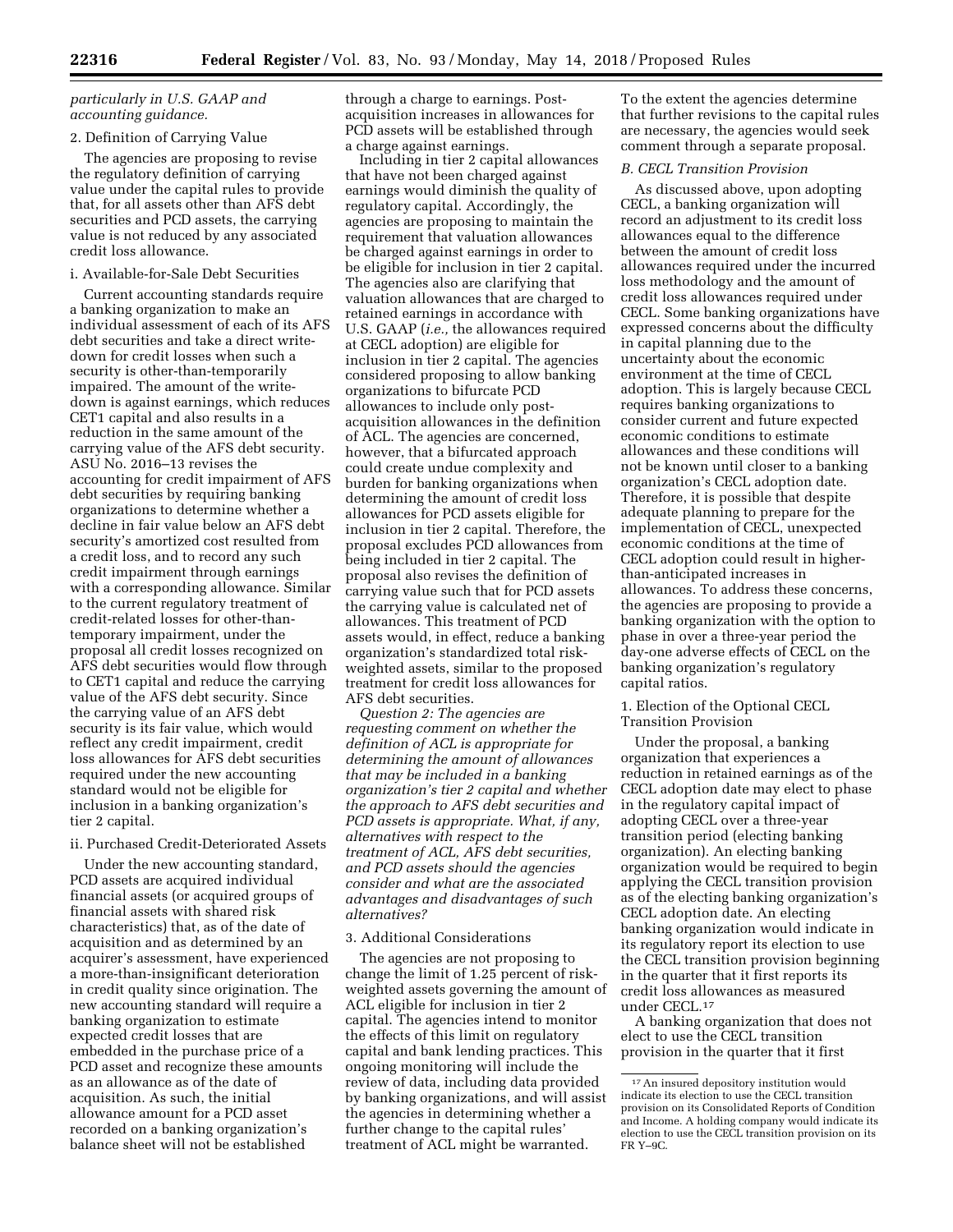reports its credit loss allowances as measured under CECL would not be permitted to make an election in subsequent reporting periods and would be required to reflect the full effect of CECL in its regulatory capital ratios as of the banking organization's CECL adoption date. For example, a banking organization that adopts CECL as of January 1, 2020, and does not elect to use the CECL transition provision in its regulatory report as of March 31, 2020, would not be permitted to use the CECL transition provision in any subsequent reporting period.

A banking organization that is a non-PBE must adopt CECL no later than for fiscal years beginning after December 15, 2020, and for interim periods for fiscal years beginning after December 15, 2021. As a result, unless it chooses to adopt CECL as of an earlier date, such a banking organization with a calendar fiscal year will initially reflect CECL in its regulatory report filed as of December 31, 2021, even though CECL was effective for that banking organization as of the first day of the fiscal year. Such a banking organization's regulatory capital would not be affected by CECL during the first three reporting periods of 2021 and therefore the banking organization would initially be eligible to elect the CECL transition provision in its December 31, 2021 regulatory report. The second year of the transition period would begin in the banking organization's March 31, 2022 regulatory report.

Under the proposed rule, a depository institution holding company subject to the Board's capital rule and each of its subsidiary insured depository institutions would be eligible to make a CECL transition provision election independent of one another.

2. Mechanics of the CECL Transition Provision

The CECL transition provision is designed to phase in the day-one adverse impact on a banking organization's regulatory capital ratios resulting from its adoption of CECL. To calculate its transitional amounts under the CECL transition provision, an electing banking organization would compare the difference between its closing balance sheet amount for the fiscal year-end immediately prior to its adoption of CECL (pre-CECL amount) and its balance sheet amount as of the beginning of the fiscal year in which the

electing banking organization adopts CECL (post-CECL amount) for the following items: Retained earnings, temporary difference DTAs, and credit loss allowances eligible for inclusion in regulatory capital. The differences determined for each of these items would constitute the transitional amounts that an electing banking organization would phase in to its regulatory capital calculations over the proposed transition period, which would be the three-year period (twelve quarters) beginning the first day of the fiscal year in which the electing banking organization adopts CECL.

Specifically, under the proposed rule, an electing banking organization's CECL transitional amount would be determined as the difference between its pre-CECL and post-CECL amounts of retained earnings (CECL transitional amount). An electing banking organization's DTA transitional amount would be determined as the difference between its pre-CECL and post-CECL amounts of temporary difference DTAs (DTA transitional amount). An electing banking organization's ACL transitional amount would be determined as the difference between its pre-CECL amount of ALLL and its post-CECL amount of ACL (ACL transitional amount).

Under the standardized approach, an electing banking organization would phase in over the transition period its CECL transitional amount, DTA transitional amount, and ACL transitional amount. The electing banking organization also would phase in over the transition period the CECL transitional amount to its average total consolidated assets for purposes of calculating the tier 1 leverage ratio. Each transitional amount would be phased in over the transition period on a straight line basis.

Thus, for regulatory capital ratio calculation purposes, an electing banking organization would phase in the CECL transitional amount by increasing its retained earnings by 75 percent of its CECL transitional amount during the first year of the transition period, by 50 percent of its CECL transitional amount during the second year of the transition period, and by 25 percent of its CECL transitional amount during the third year of the transition period. The electing banking organization would phase in the DTA transitional amount by decreasing the amount of its temporary difference DTAs by 75 percent of its DTA

transitional amount during the first year of the transition period, by 50 percent of its DTA transitional amount during the second year of the transition period, and by 25 percent of its DTA transitional amount during the third year of the transition period. The banking organization would phase in the ACL transitional amount by decreasing the amount of its ACL by 75 percent of its ACL transitional amount during the first year of the transition period, by 50 percent of its ACL transitional amount during the second year of the transition period, and by 25 percent of its ACL transitional amount during the third year of the transition period. Finally, for regulatory capital ratio calculation purposes, the electing banking organization would increase the amount of its average total consolidated assets by its CECL transitional amount over the transition period on the same straight line basis (*i.e.,* increasing average total consolidated assets by 75 percent of the CECL transitional amount during year 1, by 50 percent during year 2, and by 25 percent during year 3 of the transition period).

For example, consider a hypothetical electing banking organization that has a CECL effective date of January 1, 2020, and a 21 percent tax rate. On the closing balance sheet date immediately prior to adopting CECL (*i.e.,* December 31, 2019), the electing banking organization has \$10 million in retained earnings and \$1 million of ALLL. On the opening balance sheet date immediately after adopting CECL (*i.e.,* January 1, 2020), the electing banking organization has \$1.2 million of ACL. The electing banking organization would recognize the adoption of CECL by recording an increase to ACL (credit) of \$200,000, with an offsetting increase in temporary difference DTAs of \$42,000 (debit), and a reduction in beginning retained earnings of \$158,000 (debit). For each of the quarterly reporting periods in year 1 of the transition period (*i.e.,* 2020), the electing banking organization would increase both retained earnings and average total consolidated assets by \$118,500 (\$158,000 x 75 percent), decrease temporary difference DTAs by  $$31,500$  (\$42,000  $\times$  75 percent), and decrease ACL by \$150,000 (\$200,000  $\times$ 75 percent) for purposes of calculating its regulatory capital ratios. The remainder of the CECL transition provision would be transitioned into regulatory capital according to the schedule provided in Table 1.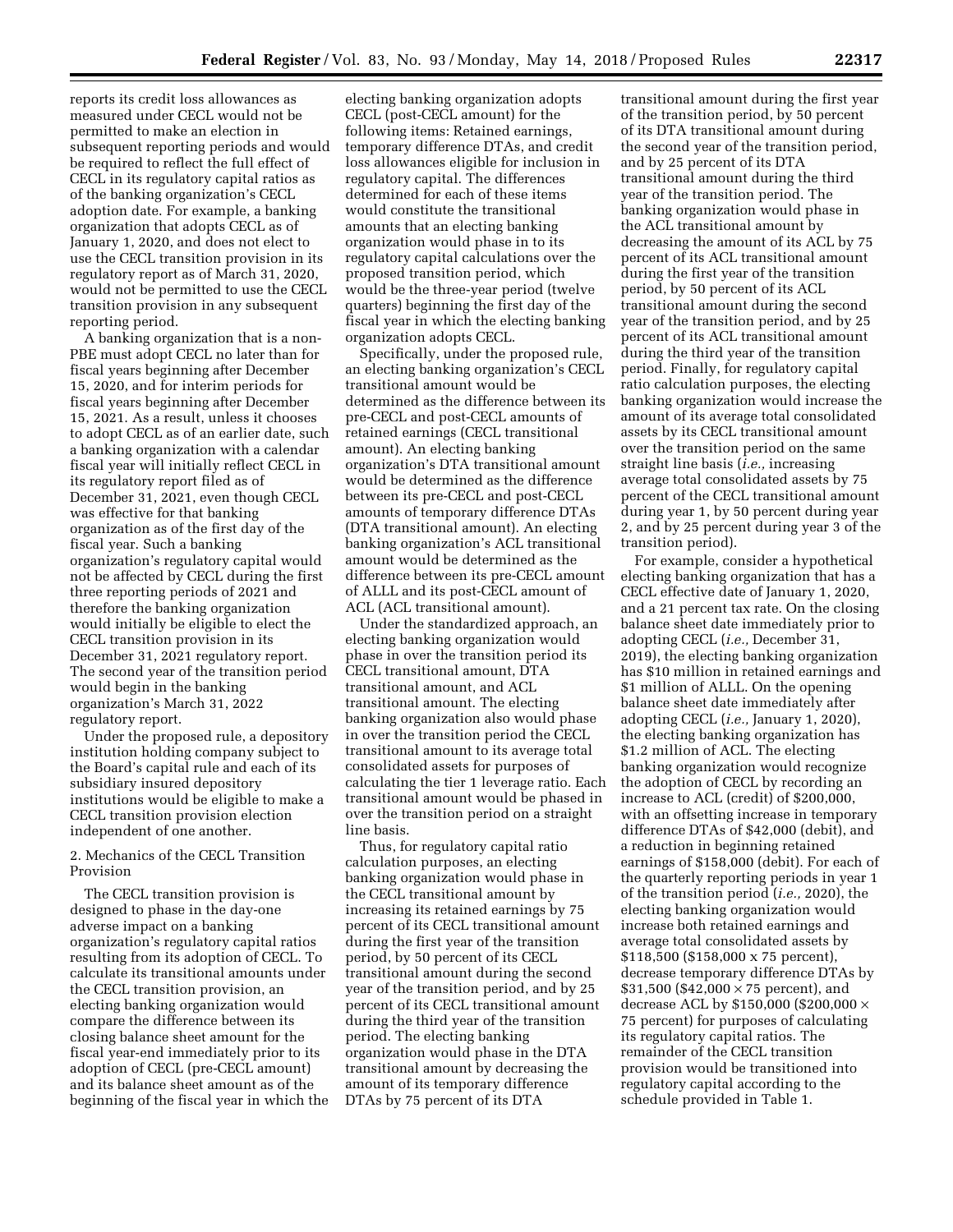|                                                                                                                                              | Transitional<br>amounts |                          | Transitional amounts applicable during each<br>year of the transition period |                        |
|----------------------------------------------------------------------------------------------------------------------------------------------|-------------------------|--------------------------|------------------------------------------------------------------------------|------------------------|
| In thousands                                                                                                                                 | Column A                | Column B                 | Column <sub>C</sub>                                                          | Column D               |
|                                                                                                                                              |                         | Year 1 at 75%            | Year 2 at 50%                                                                | Year 3 at 25%          |
| Increase retained earnings and average total consolidated assets by the<br>Decrease temporary difference DTAs by the DTA transitional amount | \$158<br>42<br>200      | \$118.50<br>31.50<br>150 | \$79<br>21<br>100                                                            | \$39.50<br>10.50<br>50 |

# TABLE 1—EXAMPLE OF A CECL TRANSITION PROVISION SCHEDULE

The result of the CECL transition provision for an electing banking organization would be to phase in the effect of the adoption of CECL in its regulatory capital ratios in a uniform manner. The phase in of the CECL transitional amount to retained earnings would mitigate the decrease in an electing banking organization's CET1 capital resulting from CECL adoption, and would increase during the transition period the level at which the capital rule's CET1 capital deduction thresholds would be triggered. The DTA transitional amount would phase in the amount of an electing banking organization's temporary difference DTAs subject to the CET1 capital deduction thresholds and the amount of temporary difference DTAs included in risk-weighted assets. The ACL transitional amount would phase in the amount of ACL that an electing banking organization may include in its tier 2 capital up to the limit of 1.25 percent of its standardized total risk-weighted assets (excluding its standardized market risk-weighted assets, if applicable). Finally, for purposes of an electing banking organization's tier 1 leverage ratio calculation, the addition of the CECL transitional amount to average total consolidated assets would offset the immediate decrease that would otherwise occur as a result of the adjustments to ACL and temporary difference DTAs resulting from the adoption of CECL.

Notwithstanding the CECL transition provision, all other aspects of the capital rules would continue to apply. Thus, all regulatory capital adjustments and deductions would continue to apply and an electing banking organization would continue to be limited in the amount of ACL that it could include in its tier 2 capital.18

*Question 3: The agencies seek comment on other potential approaches to phasing in the day-one effects of* 

*CECL on banking organizations' regulatory capital ratios. What are the pros and cons of such alternative approaches?* 

3. CECL Transition Provision Time Period

As noted, the agencies are proposing a phase-in period of three years. ASU No. 2016–13 was issued in 2016 and becomes mandatory in 2020 at the earliest, which provides banking organizations with at least four years to plan for CECL implementation. While the agencies recognize that a banking organization will better understand the macroeconomic factors that may affect the size of the banking organization's one-time adjustment to CECL closer to its CECL adoption date, the agencies view a period of four years to plan for CECL, combined with the proposed three-year transition period, as a sufficient amount of time for a banking organization to adjust and adapt to any immediate adverse effects on regulatory capital ratios resulting from CECL adoption.

*Question 4: The agencies seek comment on the sufficiency of the proposed three-year transition period. Would a different time period be more appropriate? If so, why?* 

#### 4. Business Combinations

Under the proposal, an electing banking organization that acquires another banking organization (as determined under U.S. GAAP) during the period in which the electing banking organization is using its CECL transition provision would continue to make use of its transitional amounts based on its calculation as of the date of its adoption of CECL. Business combinations would cover mergers, acquisitions, and transactions in which two existing unrelated entities combine into a newly created third entity. However, any CECL transitional amounts, DTA transitional amounts, and ACL transitional amounts of an acquired electing banking organization would not flow through to the resulting banking organization as the assets of an acquired banking

organization are generally measured at fair value at the time of the business combination.

*Question 5: The agencies seek comment on the proposed treatment of business combinations and other potential approaches to treating business combinations within the context of the CECL transition provision. What are the pros and cons of such alternative approaches?* 

# 5. Supervisory Oversight

For purposes of determining whether an electing banking organization is in compliance with its regulatory capital requirements (including capital buffer and prompt corrective action (PCA) requirements), the agencies would use the electing banking organization's regulatory capital ratios as adjusted by the CECL transition provision. Through the supervisory process, the agencies would continue to examine banking organizations' credit loss estimates and allowance balances regardless of whether the banking organization has elected to use the CECL transition provision. In addition, the agencies may monitor electing banking organizations to ensure that such banking organizations have adequate capital at the expiration of their CECL transition provision period.

# *C. Additional Requirements for Advanced Approaches Banking Organizations*

Under the capital rules, an advanced approaches banking organization that has completed the parallel run process includes in its advanced-approachesadjusted total capital any amount of eligible credit reserves that exceeds its regulatory expected credit losses to the extent that the excess reserve amount does not exceed 0.6 percent of the banking organization's credit riskweighted assets.19 The agencies propose to revise the definition of eligible credit reserves to align with the definition of

<sup>18</sup> 12 CFR 3.10(c)(3)(ii)(B), 12 CFR 3.20(d)(3) (OCC); 12 CFR 217.10(c)(3)(ii)(B), 12 CFR 217.20(d)(3) (Board); 12 CFR 324.10(c)(3)(ii)(B), 12 CFR 324.20(d)(3) (FDIC).

<sup>19</sup> 12 CFR 3.10(c)(3)(ii) (OCC); 12 CFR 217.10(c)(3)(ii) (Board); and 12 CFR 324.10(c)(3)(ii) (FDIC).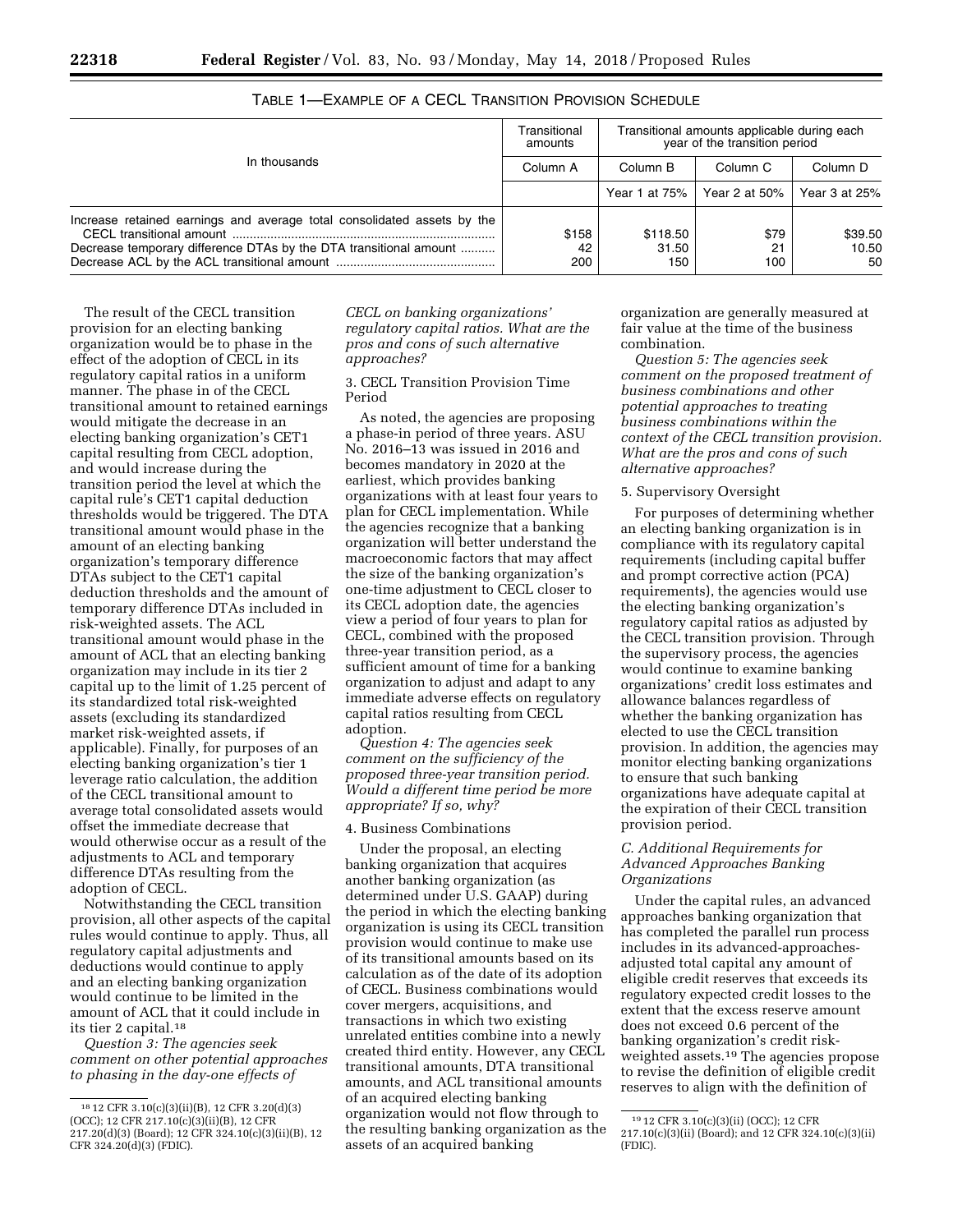ACL in this proposal. Under the proposal, for an advanced approaches banking organization that has adopted CECL, eligible credit reserves would mean all general allowances that have been established through a charge against earnings or retained earnings to cover expected credit losses associated with on- or off-balance sheet wholesale and retail exposures, including ACL associated with such exposures. Similar to the current definition of eligible credit reserves, the definition of eligible credit reserves applicable to banking organizations that have adopted CECL would exclude allocated transfer risk reserves established pursuant to 12 U.S.C. 3904. In addition, the revised eligible credit reserves definition would exclude allowances that reflect credit losses on PCD assets and AFS debt securities, and other specific reserves created against recognized losses. The definition of eligible credit reserves would remain unchanged for an advanced approaches banking organization that has not adopted CECL.

For purposes of the supplementary leverage ratio, which is applicable to all advanced approaches banking organizations, the proposal would maintain the current definition of total leverage exposure. Thus, total leverage exposure would continue to include, among other items, the balance sheet carrying value of an advanced approaches banking organization's onbalance sheet assets less amounts deducted from tier 1 capital.

An advanced approaches banking organization that elects to use the CECL transition provision (electing advanced approaches banking organization) would increase its total leverage exposure for purposes of the supplementary leverage ratio by 75 percent of its CECL transitional amount during the first year of the transition period, increase its total leverage exposure for purposes of the supplementary leverage ratio by 50 percent of its CECL transitional amount during the second year of the transition period, and increase its total leverage exposure for purposes of the supplementary leverage ratio by 25 percent of its CECL transitional amount during the third year of the transition period.

In addition, an electing advanced approaches banking organization that has completed the parallel run process would calculate an additional transitional amount to be phased into its eligible credit reserves (eligible credit reserves transitional amount). The eligible credit reserves transitional amount would mean the increase in the amount of an advanced approaches

banking organization's eligible credit reserves as of the beginning of the fiscal year in which the banking organization adopts CECL from the amount of that banking organization's eligible credit reserves as of the closing of the fiscal year-end immediately prior to the banking organization's adoption of CECL. An electing advanced approaches banking organization would decrease the amount of its eligible credit reserves by its eligible credit reserves transitional amount over the transition period on a straight line basis (*i.e.,* decreasing eligible credit reserves by 75 percent during year 1, by 50 percent during year 2, and by 25 percent during year 3).

An advanced approaches banking organization that has completed the parallel run process is required to deduct from CET1 capital the amount of expected credit loss that exceeds its eligible credit reserves (ECR shortfall). Due to this requirement, an advanced approaches banking organization's CET1 capital immediately after CECL adoption may be greater than its CET1 capital immediately before CECL adoption.20 This is because, for such banking organizations, CECL allowances can have a dual impact on CET1 capital: A reduction in retained earnings (partially offset by DTAs) and a concurrent reduction in the CET1 ECR shortfall deduction. The agencies are concerned that the use of the CECL transition provision could provide an undue benefit to a banking organization that had an ECR shortfall prior to its adoption of CECL and could undermine an objective of the CECL transition provision to provide relief to banking organizations that experience an immediate adverse impact to regulatory capital as a result of CECL adoption. Therefore, the agencies are proposing to limit the CECL transitional amount that such an electing advanced approaches banking organization can include in retained earnings. As part of this proposal, an electing advanced approaches banking organization that (1) has completed the parallel run process, (2) has an ECR shortfall immediately prior to the adoption of CECL, and (3) would have an increase in CET1 capital as of the beginning of the fiscal year in which it adopts CECL after including the first year portion of the CECL transitional amount, must decrease its CECL transitional amount by its DTA transitional amount.<sup>21</sup> The

agencies believe requiring such an advanced approaches banking organization to reduce its CECL transitional amount by its DTA transitional amount would be simple to implement and thus would not be operationally burdensome. As an alternative approach, the agencies also would consider requiring an electing advanced approaches banking organization with an ECR shortfall immediately prior to the adoption of CECL to reduce its CECL transitional amount by the amount necessary to cause its CET1 capital upon adoption of CECL to not exceed CET1 capital immediately prior to adoption of CECL.

*Question 6: The agencies are requesting comment on whether the definition of eligible credit reserves is appropriate for determining the amount of allowances that may be included in an advanced approaches banking organization's total capital. What, if any, alternatives with respect to the treatment of eligible credit reserves should the agencies consider and what are the associated advantages and disadvantages of such alternatives?* 

*Question 7: The agencies are requesting comment on the proposed CECL transitional amount limitation for certain advanced approaches banking organizations that have an ECR shortfall. What, if any, are the associated advantages and disadvantages of the alternatives provided by the agencies?* 

# *D. Disclosures and Regulatory Reporting*

Under the proposed rule, banking organizations subject to the disclosure requirements in section 63 of the capital rules would be required to update their disclosures to reflect the adoption of CECL. For example, such banking organizations would be required to disclose ACL instead of ALLL after CECL adoption.

For advanced approaches banking organizations, the agencies propose similar revisions to Tables 2, 3, and 5 in section 173 of the capital rules to reflect the adoption of CECL. In addition, the agencies are proposing revisions to those tables for electing advanced approaches banking organizations to disclose two sets of regulatory capital ratios. One set would

<sup>20</sup>*See* 12 CFR 3.121(d) (OCC); 12 CFR 217.121(d) (Board); and 12 CFR 324.121(d) (FDIC).

<sup>21</sup>For example, if a banking organization has completed the parallel run process, has an ECR shortfall immediately prior to the adoption of CECL, would have an increase in CET1 capital as of the beginning of the fiscal year in which it adopts CECL

after including the first year portion of the CECL transitional amount, and, upon the adoption of CECL, records an increase to ACL (credit) of \$200,000, with an offsetting increase in temporary difference DTAs of \$42,000 (debit), and a reduction in beginning retained earnings of \$158,000 (debit), then that banking organization would have a CECL transitional amount of \$116,000 (\$158,000 - \$42,000), and would apply \$87,000 in year 1, \$58,000 in year 2, and \$29,000 in year 3 of the transition period.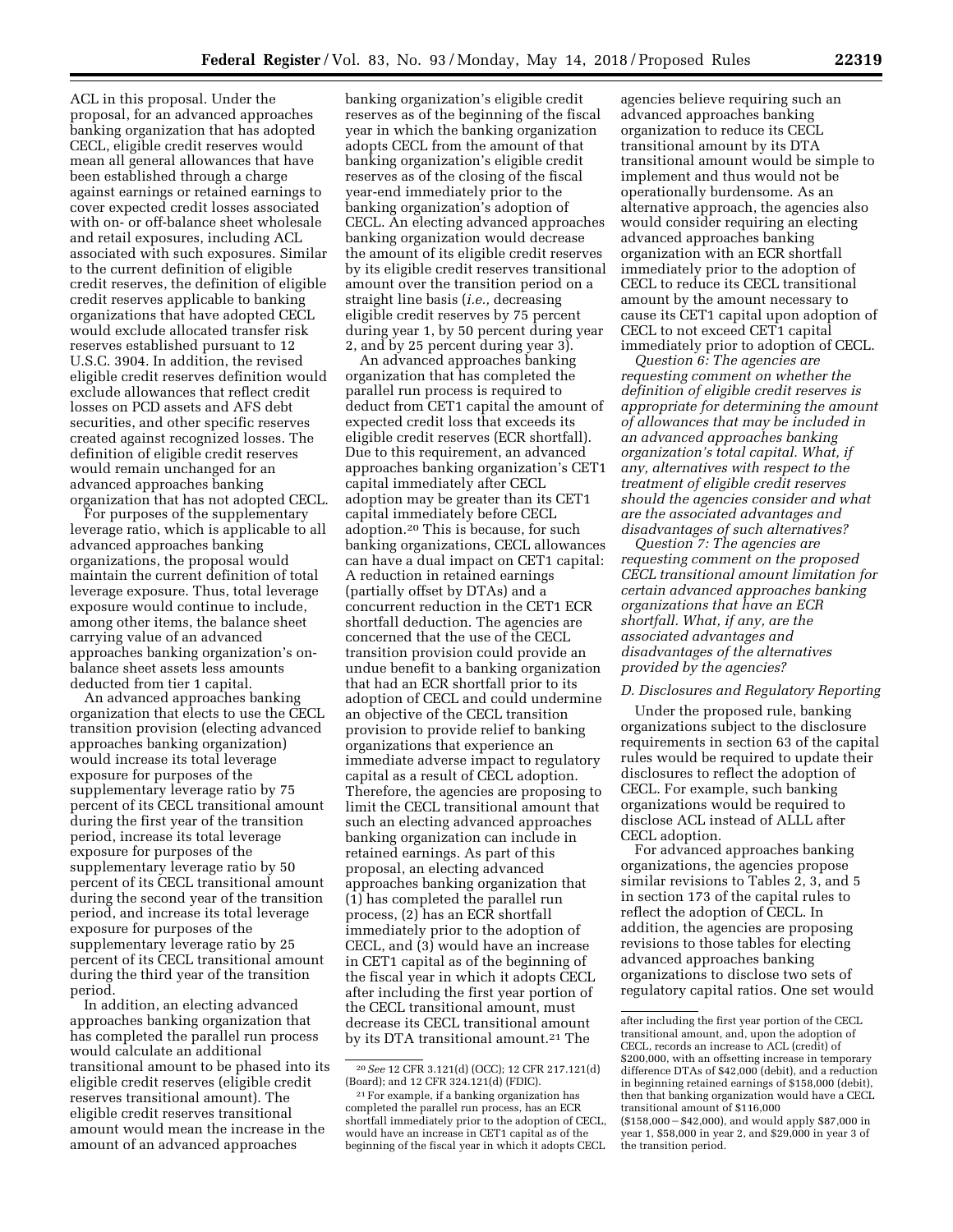reflect the banking organization's capital ratios with the CECL transition provision and the other set would reflect the banking organization's capital ratios on a fully phased-in basis.

In addition, to reflect changes in U.S. GAAP, the agencies anticipate proposing revisions to the regulatory reporting forms in a separate proposal. These proposed revisions would specify how electing banking organizations would report their transitional amounts for the affected line items in Schedule RC–R of the Call Report and Schedule HC–R of the FR Y–9C. In addition, the agencies intend to update instructions for certain other reporting forms, including the FFIEC 101, to account for the CECL transition provision.

# *E. Conforming Changes to Other Agency Regulations*

### 1. OCC Regulations

In addition to the capital rules, seven provisions in other OCC regulations refer to ALLL, as defined in 12 CFR part 3, in calculating various statutory or regulatory limits. Specifically, ALLL is used in calculating limits on holdings of certain investment securities (12 CFR part 1); limits on ownership of bankers' bank stock (12 CFR 5.20); limits on investments in bank premises (12 CFR 5.37); limits on leasing of personal property (12 CFR 23.4); limits on certain community development investments (12 CFR 24.4); lending limits (12 CFR part 32); and, limits on improvements to other real estate owned (12 CFR part 34, subpart E).

The OCC proposes to revise the calculations used in those sections that currently reference ALLL to also reference ACL, once a banking organization has adopted the FASB standard. This proposed conforming revision will ensure that banking

organizations will not experience a material decrease in any of the affected limits due to the adoption of CECL.

In addition, the OCC proposes to make conforming edits to the terminology used in the OCC's stress testing regulation at 12 CFR part 46 to incorporate the new CECL methodology.

#### 2. Board Regulations

Certain other regulations of the Board reflect the current practice of banking organizations establishing ALLL under the incurred loss methodology to cover estimated credit losses on loans, lease financing receivables, or other extensions of credit. As discussed in this proposal, banking organizations that adopt CECL will hold ACL to cover expected credit losses on a broader array of financial assets than covered by the ALLL. As a result, the proposal would make conforming changes to those other regulations.

Specifically, the proposal would amend the definition of ''capital stock and surplus'' in the Board's Regulation H, 12 CFR part 208, to include the balance of a member bank's allowance for credit losses. Similarly, the proposal would incorporate ''allowance for credit losses'' in the definition of ''capital stock and surplus'' in the Board's Regulation K, 12 CFR part 211; Regulation W, 12 CFR part 223; and Regulation Y, 12 CFR part 225. A related change would be made to the definition of unimpaired capital and unimpaired surplus in the Board's Regulation O, 12 CFR part 215.

The proposal would make a similar change to the Board's Regulation K relating to the establishment of an allocated transfer risk reserve (ATRR). Specifically, the proposal would replace, for CECL adopters, all references to ALLL, in the section

relating to the accounting treatment of ATRR, with ACL.

The proposal incorporates technical amendments to § 225.127 of the Board's Regulation Y to provide corrected reference citations to sections of Regulation Y that have been revised and renumbered.

Finally, the Board is proposing to amend its stress testing rules in the Board's Regulation YY, 12 CFR part 252, to address the changes made in U.S. GAAP following the issuance of ASU No. 2016–13. Specifically, the Board is proposing to require a banking organization that has adopted CECL to include its provision for credit losses beginning in the 2020 stress test cycle, which would include provisions calculated under ASU No. 2016–13, instead of its provision for loan and lease losses, in its stress testing methodologies and data and information required to be submitted to the Board and that the disclosure of the results of those stress tests includes estimates of those provisions. To promote comparability of stress test results across firms, the proposal would provide that, for the 2018 and 2019 stress test cycles, a banking organization would continue to use its provision for loan and lease losses, as would be calculated under the incurred loss methodology, even if the firm adopted CECL in 2019. Finally, under the proposal, a banking organization that does not adopt CECL until 2021 would not be required to include its provision for credit losses for these purposes until the 2021 stress test cycle. The following table describes the stress test cycles in which a banking organization would be required to use its provision for credit losses instead of the provision for loan and lease losses, based on varying dates of adoption of ASU No. 2016–13.

TABLE 2—SUMMARY OF USE OF PROVISIONS IN 2019–2021 STRESS TEST CYCLES

| Year of adoption of<br>ASU No. 2016–13 | 2019 Stress test cycle                                                                        | 2020 Stress test cycle      | 2021 Stress test cycle       |
|----------------------------------------|-----------------------------------------------------------------------------------------------|-----------------------------|------------------------------|
|                                        | Provision for loan and lease losses                                                           | Provision for credit losses | Provision for credit losses. |
|                                        | Provision for loan and lease losses …   Provision for credit losses ……………….                   |                             | Provision for credit losses. |
|                                        | Provision for loan and lease losses $\ldots$ . Provision for loan and lease losses $\ldots$ . |                             | Provision for credit losses. |

The proposal would make a similar change to the Board's company-run stress test requirements to require a banking organization that has adopted CECL, beginning in the 2020 stress test cycle, to incorporate the effects of the maintenance of ACL when estimating the impact on pro forma regulatory capital levels and pro forma capital ratios.

*Question 8: The Board seeks comment on whether requiring a banking organization that adopts CECL in 2019 not to include provisions for credit losses in the 2019 stress test cycle would create additional burden or complexity.* 

*Question 9: The Board seeks comment on whether, apart from the approach described, additional changes should be* 

*made to its stress testing rules to address the accounting change.* 

### 3. FDIC Regulations

The proposal would also make conforming amendments to references to provisions or ALLL in the FDIC's regulations. Specifically, the proposal would replace, for CECL adopters, all references to ALLL with ACL (as applicable) in the FDIC's capital rules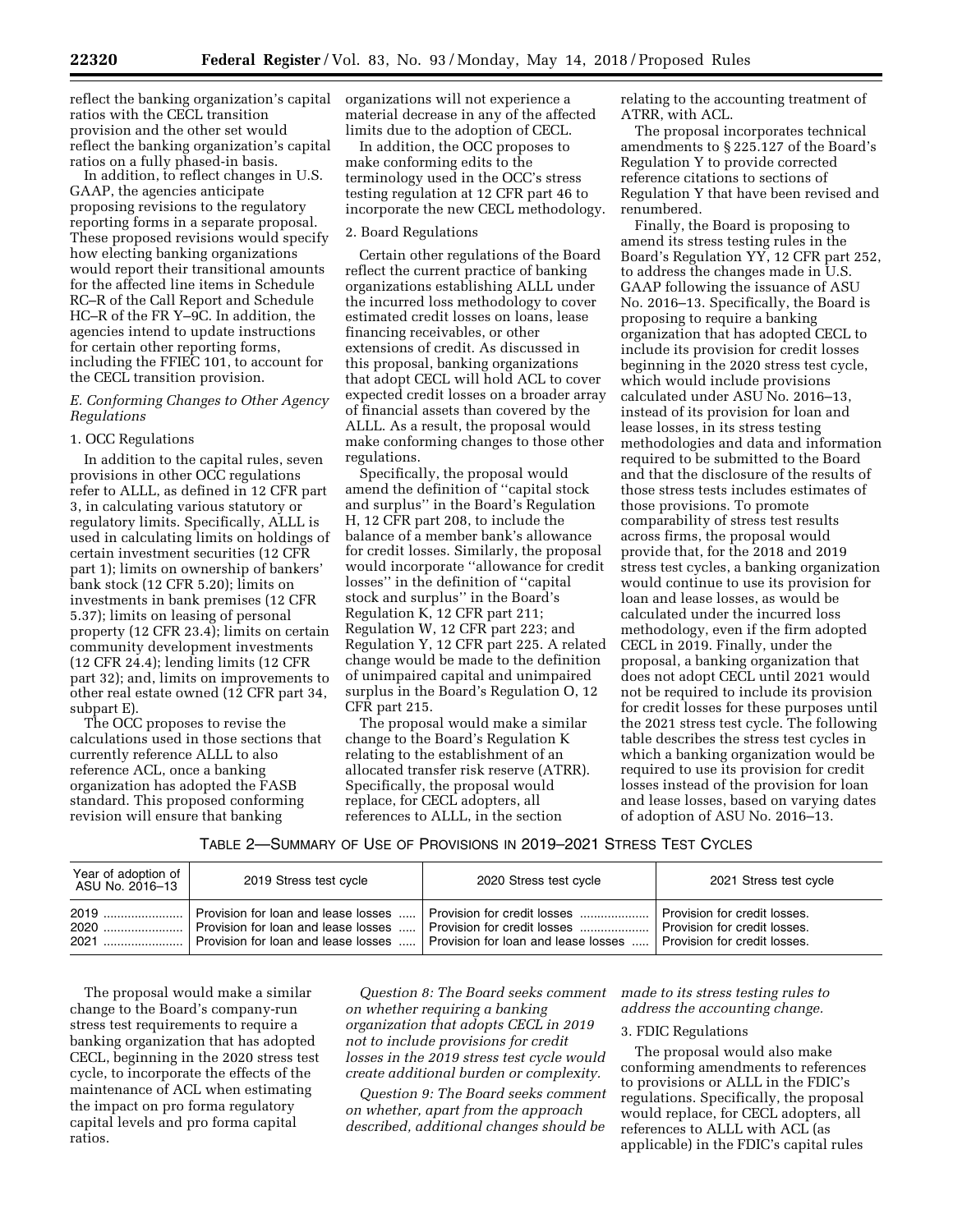codified at 12 CFR part 324, including in the definitions of ''identified losses'' and ''standardized total risk-weighted assets.'' The proposal would also make the same conforming changes to the following FDIC regulations by replacing all references to ALLL with ACL as applicable: 12 CFR parts 327, 347 and 390. Finally, consistent with the proposed changes to the Board's stress testing rules, the proposal would make similar conforming changes to the FDIC's stress testing rules codified at 12 CFR part 325.

# *F. Additional Requests for Comment*

The agencies seek comment on all aspects of the proposal. Comments are requested about the potential advantages of the proposal in ensuring the individual safety and soundness of these banking organizations as well as on the stability of the financial system.

#### **III. Regulatory Analyses**

#### *A. Paperwork Reduction Act*

Certain provisions of the proposed rule contain ''collection of information'' requirements within the meaning of the Paperwork Reduction Act (PRA) of 1995 (44 U.S.C. 3501–3521). In accordance with the requirements of the PRA, the agencies may not conduct or sponsor, and a respondent is not required to respond to, an information collection unless it displays a currently valid Office of Management and Budget (OMB) control number. The agencies reviewed the proposed rule and determined that the proposed rule revises certain disclosure and reporting requirements that have been previously cleared by the OMB under various control numbers. The agencies are proposing to extend for three years, with revision, these information collections. The information collections for the disclosure requirements contained in this proposed rulemaking have been submitted by the OCC and FDIC to OMB for review and approval under section 3507(d) of the PRA (44 U.S.C. 3507(d)) and § 1320.11 of the OMB's implementing regulations (5 CFR part 1320). The Board reviewed the proposed rule under the authority delegated to the Board by OMB.

Comments are invited on:

a. Whether the collections of information are necessary for the proper performance of the agencies' functions, including whether the information has practical utility;

b. The accuracy or the estimate of the burden of the information collections, including the validity of the methodology and assumptions used;

c. Ways to enhance the quality, utility, and clarity of the information to be collected;

d. Ways to minimize the burden of the information collections on respondents, including through the use of automated collection techniques or other forms of information technology; and

e. Estimates of capital or startup costs and costs of operation, maintenance, and purchase of services to provide information.

Disclosure Burden—Advanced Approaches Banking Organizations

#### Current Actions

Section 173 of the capital rules requires that advanced approaches banking organizations publicly disclose capital-related information as provided in a series of 13 tables. For advanced approaches banking organizations, the agencies propose revisions to Tables 2, 3, and 5 in section 173 of the capital rules to reflect the adoption of CECL. In addition, the agencies are proposing revisions to those tables for electing advanced approaches banking organizations to disclose two sets of regulatory capital ratios. One set would reflect such banking organization's capital ratios with the CECL transition provision and the other set would reflect the banking organization's capital ratios on a fully phased-in basis. This aspect of the proposed rule affects the below-listed information collections.

The changes in the disclosure requirements to Tables 2, 3, and 5 in section 173 of the capital rules would result in an increase in the average hours per response per agency of 48 hours for the initial setup burden. In addition, the changes in the disclosure requirements to Tables 2, 3, and 5 in section 173 of the capital rules would result in an increase in the average hours per response per agency of 6 hours for ongoing (quarterly) burden.22

Proposed Revision, With Extension, of the Following Information Collections OCC

# *Title of Information Collection:* Risk-Based Capital Standards: Advanced Capital Adequacy Framework.

*Frequency:* Quarterly, annual. *Affected Public:* Businesses or other for-profit.

*Respondents:* National banks, state member banks, state nonmember banks, and state and federal savings associations.

*OMB control number:* 1557–0318. *Estimated number of respondents:*  1,365 (of which 18 are advanced approaches institutions).

*Estimated average hours per response:* 

#### Minimum Capital Ratios

Recordkeeping (Ongoing)—16.

#### Standardized Approach

Recordkeeping (Initial setup)—122. Recordkeeping (Ongoing)—20. Disclosure (Initial setup)—226.25. Disclosure (Ongoing quarterly)— 131.25.

#### Advanced Approaches

Recordkeeping (Initial setup)—460. Recordkeeping (Ongoing)—540.77. Recordkeeping (Ongoing quarterly)— 20.

Disclosure (Initial setup)—328. Disclosure (Ongoing)—5.78. Disclosure (Ongoing quarterly)—41. *Proposed revisions estimated annual burden:* 432 hours.

*Estimated annual burden hours:* 1,136 hours initial setup, 64,945 hours for ongoing.

#### Board

*Title of Information Collection:*  Recordkeeping and Disclosure Requirements Associated with Regulation Q.

*Frequency:* Quarterly, annual. *Affected Public:* Businesses or other for-profit.

*Respondents:* State member banks (SMBs), bank holding companies (BHCs), U.S. intermediate holding companies (IHCs), savings and loan holding companies (SLHCs), and global systemically important bank holding companies (GSIBs).

*Legal authorization and confidentiality:* This information collection is authorized by section 38(o) of the Federal Deposit Insurance Act (12 U.S.C. 1831o(c)), section 908 of the International Lending Supervision Act of 1983 (12 U.S.C. 3907(a)(1)), section 9(6) of the Federal Reserve Act (12 U.S.C. 324), and section 5(c) of the Bank Holding Company Act (12 U.S.C. 1844(c)). The obligation to respond to this information collection is mandatory. If a respondent considers the information to be trade secrets and/ or privileged such information could be withheld from the public under the authority of the Freedom of Information Act (5 U.S.C. 552(b)(4)). Additionally, to the extent that such information may be contained in an examination report such

<sup>22</sup> In an effort to provide transparency, the total cumulative burden for each agency is shown. In addition, as stated in the Notice of Proposed Rulemaking, Simplifications to the Capital Rule Pursuant to the Economic Growth and Regulatory Paperwork Reduction Act of 1996, 82 FR 49984 (October 27, 2017), in order to be consistent across the agencies, the agencies are also applying a conforming methodology for calculating the burden estimates.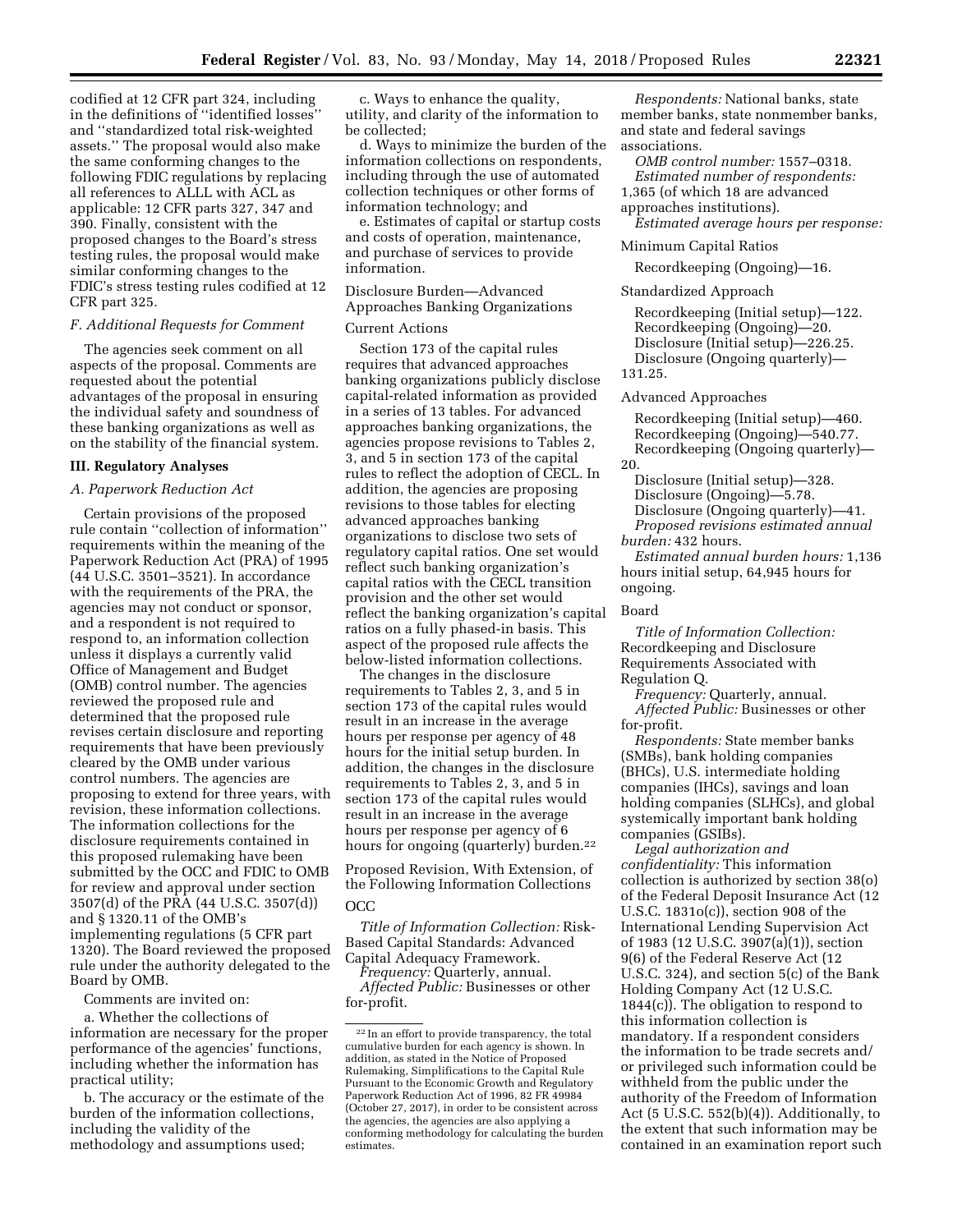information could also be withheld from the public (5 U.S.C. 552 (b)(8)). *Agency form number:* FR Q. *OMB control number:* 7100–0313.

*Estimated number of respondents:*  1,431 (of which 17 are advanced

approaches institutions).

*Estimated average hours per response:* 

# Minimum Capital Ratios

Recordkeeping (Ongoing)—16.

# Standardized Approach

Recordkeeping (Initial setup)—122. Recordkeeping (Ongoing)—20. Disclosure (Initial setup)—226.25. Disclosure (Ongoing quarterly)— 131.25.

#### Advanced Approaches

Recordkeeping (Initial setup)—460. Recordkeeping (Ongoing)—540.77. Recordkeeping (Ongoing quarterly)— 20.

Disclosure (Initial setup)—328. Disclosure (Ongoing)—5.78. Disclosure (Ongoing quarterly)—41. Disclosure (Table 13 quarterly)—5.

### Risk-based Capital Surcharge for GSIBs

Recordkeeping (Ongoing)—0.5. *Proposed revisions estimated annual burden:* 456 hours.

*Estimated annual burden hours:* 1,136 hours initial setup, 78,591 hours for ongoing.

#### FDIC

*Title of Information Collection:*  Regulatory Capital Rules.

*Frequency:* Quarterly, annual. *Affected Public:* Businesses or other for-profit.

*Respondents:* State nonmember banks, state savings associations, and certain subsidiaries of those entities.

*OMB control number:* 3064–0153. *Estimated number of respondents:* 

3,637 (of which 2 are advanced

approaches institutions).

*Estimated average hours per response:* 

Minimum Capital Ratios

Recordkeeping (Ongoing)—16.

# Standardized Approach

Recordkeeping (Initial setup)—122. Recordkeeping (Ongoing)—20. Disclosure (Initial setup)—226.25. Disclosure (Ongoing quarterly)— 131.25.

#### Advanced Approaches

Recordkeeping (Initial setup)—460. Recordkeeping (Ongoing)—540.77. Recordkeeping (Ongoing quarterly)— 20.

Disclosure (Initial setup)—328. Disclosure (Ongoing)—5.78.

Disclosure (Ongoing quarterly)—41. *Proposed revisions estimated annual burden:* 96 hours.

*Estimated annual burden hours:* 1,136 hours initial setup, 133,038 hours for ongoing.

Reporting Burden—FFIEC and Board Forms

### Current Actions

The agencies also plan to make changes to certain FFIEC and Board reporting forms and/or their related instructions as a result of the issuance of ASU 2016–13. In particular, the forms and/or related instructions for the following FFIEC reports could be affected: Consolidated Reports of Condition and Income (Call Reports) (FFIEC 031, FFIEC 041, and FFIEC 051; OMB No. 1557–0081, 7100–0036, and 3064–0052), Report of Assets and Liabilities of U.S. Branches and Agencies of Foreign Banks (FFIEC 002; OMB No. 7100–0032), Report of Assets and Liabilities of a Non-U.S. Branch that is Managed or Controlled by a U.S. Branch or Agency of a Foreign (Non-U.S.) Bank (FFIEC 002S; OMB No. 7100–0032), Annual Dodd-Frank Act Company-Run Stress Test Report for Depository Institutions and Holding Companies with \$10–\$50 Billion in Total Consolidated Assets (FFIEC 016; OMB No. 1557–0311, 7100–0356, and 3064–0187), Foreign Branch Report of Condition (FFIEC 030; OMB No. 1557– 0099, 7100–0071, and 3064–0011), Abbreviated Foreign Branch Report of Condition (FFIEC 030S; OMB No. 1557– 0099, 7100–0071, and 3064–0011), and Regulatory Capital Reporting for Institutions Subject to the Advanced Capital Adequacy Framework (FFIEC 101; OMB No. 1557–0239, 7100–0319, and 3064–0159). The forms and/or related instructions for the following Board reports could be affected: Financial Statements of Foreign Subsidiaries of U.S. Banking Organizations (FR 2314; OMB No. 7100– 0073), Domestic Finance Company Report of Consolidated Assets and Liabilities (FR 2248; OMB No. 7100– 0005), Weekly Report of Selected Assets and Liabilities of Domestically Chartered Commercial Banks and U.S. Branches and Agencies of Foreign Banks (FR 2644; OMB No. 7100–0075), Consolidated Report of Condition and Income for Edge and Agreement Corporations (FR 2886b; OMB No. 7100–0086), Financial Statements of U.S. Nonbank Subsidiaries Held by Foreign Banking Organizations (FR Y– 7N; 7100–0125), Consolidated Financial Statements for Holding Companies (FR Y–9C; OMB No. 7100–0128), Parent

Company Only Financial Statements for Large Holding Companies (FR Y–9LP; OMB No. 7100–0128), Parent Company Only Financial Statements for Small Holding Companies (FR Y–9SP; OMB No. 7100–0128), Financial Statements of U.S. Nonbank Subsidiaries of U.S. Holding Companies (FR Y–11; OMB No. 7100–0244), Capital Assessments and Stress Testing (FR Y–14; OMB No. 7100–0341), and Banking Organization Systemic Risk Report (FR Y–15; OMB No. 7100–0352). These changes to the FFIEC forms and/or instructions as well as the Board forms and/or instructions would be addressed in separate **Federal Register** notices.

#### *B. Regulatory Flexibility Act*

*OCC:* The Regulatory Flexibility Act, 5 U.S.C. 601 *et seq.,* (RFA), requires an agency, in connection with a proposed rule, to prepare an Initial Regulatory Flexibility Analysis describing the impact of the rule on small entities (defined by the Small Business Administration (SBA) for purposes of the RFA to include commercial banks and savings institutions with total assets of \$550 million or less and trust companies with total revenue of \$38.5 million or less) or to certify that the proposed rule would not have a significant economic impact on a substantial number of small entities. As of December 31, 2016, the OCC supervised 956 small entities. The rule would apply to all OCC-supervised entities that are not subject to the advanced approaches risk-based capital rules, and thus potentially affects a substantial number of small entities. To determine whether a proposed rule would have a significant effect on those small entities, the OCC considers whether the economic impact associated with the proposed rule is greater than or equal to either 5 percent of a small entity's total annual salaries and benefits or 2.5 percent of a small entity's total non-interest expense. The OCC estimates the proposed rule would not generate any costs for affected small entities. The proposed rule may generate a benefit for those small entities that elect the transition of approximately \$13,000 per electing small entity supervised by the OCC. This estimate is based on the potential savings to small entities from not needing to raise additional capital related to CECL implementation due to the proposed regulatory capital transition. The estimated benefit is not significant in relation to the measures described above. Therefore, the OCC certifies that the proposed rule would not have a significant economic impact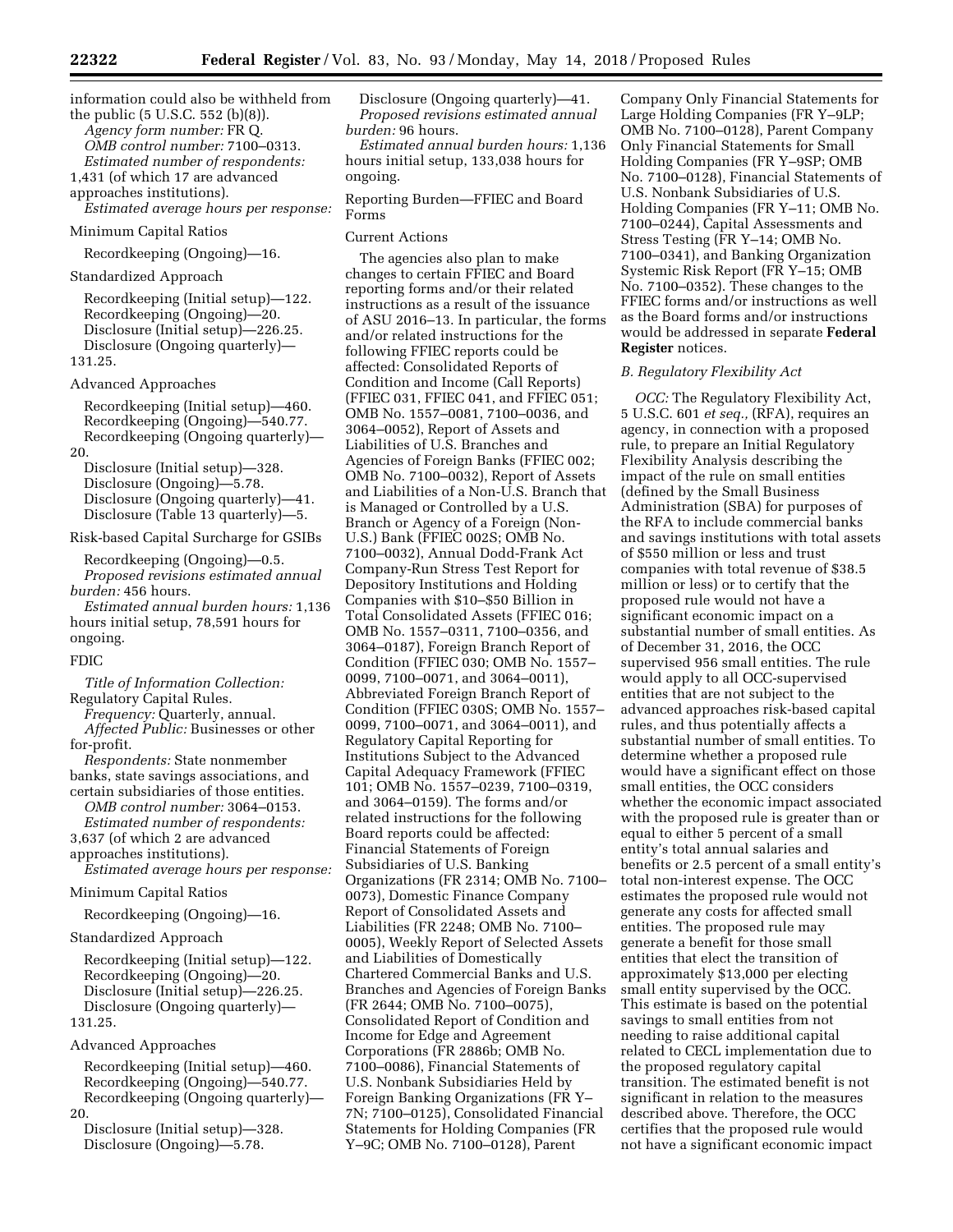on a substantial number of OCCsupervised small entities.

*Board:* The RFA requires an agency to consider whether the rules it proposes will have a significant economic impact on a substantial number of small entities.23 In connection with a proposed rule, the RFA requires an agency to prepare an initial regulatory flexibility analysis describing the impact of the rule on small entities or to certify that the proposed rule would not have a significant economic impact on a substantial number of small entities. An initial regulatory flexibility analysis must contain (1) a description of the reasons why action by the agency is being considered; (2) a succinct statement of the objectives of, and legal basis for, the proposed rule; (3) a description of, and, where feasible, an estimate of the number of small entities to which the proposed rule will apply; (4) a description of the projected reporting, recordkeeping, and other compliance requirements of the proposed rule, including an estimate of the classes of small entities that will be subject to the requirement and the type of professional skills necessary for preparation of the report or record; (5) an identification, to the extent practicable, of all relevant Federal rules which may duplicate, overlap with, or conflict with the proposed rule; and (6) a description of any significant alternatives to the proposed rule which accomplish its stated objectives.

The Board has considered the potential impact of the proposed rule on small entities in accordance with the RFA. Based on its analysis and for the reasons stated below, the Board believes that this proposed rule will not have a significant economic impact on a substantial number of small entities. Nevertheless, the Board is publishing and inviting comment on this initial regulatory flexibility analysis. A final regulatory flexibility analysis will be conducted after comments received during the public comment period have been considered.

As discussed in detail above, the agencies are proposing to identify which credit loss allowances under GAAP (ASU No. 2016–13) are eligible for inclusion in regulatory capital and to provide banking organization the option to phase in, over a three-year period, the

effect on regulatory capital that may result from adoption of this accounting standard (ASU No. 2016–13). The proposal also would make conforming amendments to other regulations.

The Board has authority under the International Lending Supervision Act (ILSA) 24 and the PCA provisions of the Federal Deposit Insurance Act 25 to establish regulatory capital requirements for the institutions it regulates. For example, ILSA directs each Federal banking agency to cause banking institutions to achieve and maintain adequate capital by establishing minimum capital requirements as well as by other means that the agency deems appropriate.26 The PCA provisions of the Federal Deposit Insurance Act direct each Federal banking agency to specify, for each relevant capital measure, the level at which an insured depository institution is well capitalized, adequately capitalized, undercapitalized, and significantly undercapitalized.27 In addition, the Board has authority to establish regulatory capital standards for bank holding companies under ILSA 28 and the Bank Holding Company Act 29 and for savings and loan holding companies under the Home Owners Loan Act.30

All banking organizations will be required to adopt ASU No. 2016–13, which will likely result in an increase in credit loss allowances. An increase in a banking organization's credit loss allowances will reduce the firm's retained earnings and therefore its CET1 capital. The proposed rule would identify those credit loss allowances under ASU No. 2016–13 that would be eligible for inclusion in regulatory capital. Further, the proposed rule would introduce a three-year transition period, which would allow a banking organization to phase in the immediate impact of adoption of ASU No. 2016–13. During the transition period, a banking organization that elects to use the phasein would report higher capital than it otherwise would under the current capital rules.

The proposed rule also would make conforming amendments to certain of the Board's other regulations. In particular, certain other regulations of the Board include a definition of ''capital stock and surplus,'' which reflect the current practice of banking

28*See* 12 U.S.C. 3907.

29*See* 12 U.S.C. 1844.

organizations establishing ALLL to cover estimated credit losses on loans, lease financing receivables, or other extensions of credit. The proposed rule would allow banking organizations that are subject to these regulations to also include in the definition of ''capital stock and surplus'' those credit loss allowances under ASU No. 2016–13 that would be eligible for inclusion in regulatory capital. Most aspects of the proposed rule would apply to all state member banks, as well as generally all bank holding companies and savings and loan holding companies that are subject to the Board's capital rule. However, in virtually all cases, the Board's capital rule only applies to bank holding companies and savings and loan holding companies with greater than \$1 billion in total assets. Thus, virtually all bank holding companies that would be subject to the proposed rule do not qualify as small banking organizations. With respect to state member banks that do qualify as small banking organizations, the proposed revision to the Board's capital rule would should have an economic benefit as they will be able to include additional credit loss allowances into regulatory capital than they otherwise would under the current capital rules. Therefore, the Board estimates the proposed rule would not generate any costs for affected small entities.

The proposed rule would not impact the recordkeeping and reporting requirements to which affected small banking organizations are currently subject. The agencies anticipate updating the relevant reporting forms at a later date.

The Board does not believe that the proposed rule duplicates, overlaps, or conflicts with any other Federal rules. In light of the foregoing, the Board does not believe that the proposed rule, if adopted in final form, would have a significant economic impact on a substantial number of small entities and therefore believes that there are no significant alternatives to the proposed rule that would reduce the economic impact on small banking organizations supervised by the Board. Nonetheless, the Board seeks comment on whether the proposed rule would impose undue burdens on, or have unintended consequences for, small organizations, and whether there are ways such potential burdens or consequences could be minimized in a manner consistent with the purpose of the proposed rule. A final regulatory flexibility analysis will be conducted after consideration of comments received during the public comment period.

<sup>23</sup>Under regulations issued by the Small Business Administration, a small entity includes a depository institution, bank holding company, or savings and loan holding company with total assets of \$550 million or less and trust companies with total assets of \$38.5 million or less. As of December 31, 2017, there were approximately 3,384 small bank holding companies, 230 small savings and loan holding companies, and 559 small state member banks.

<sup>24</sup> 12 U.S.C. 3901–3911.

<sup>25</sup> 12 U.S.C. 1831*o.* 

<sup>26</sup> 12 U.S.C. 3907(a)(1).

<sup>27</sup> 12 U.S.C. 1831*o*(c)(2).

<sup>30</sup>*See* 12 U.S.C. 1467a(g)(1).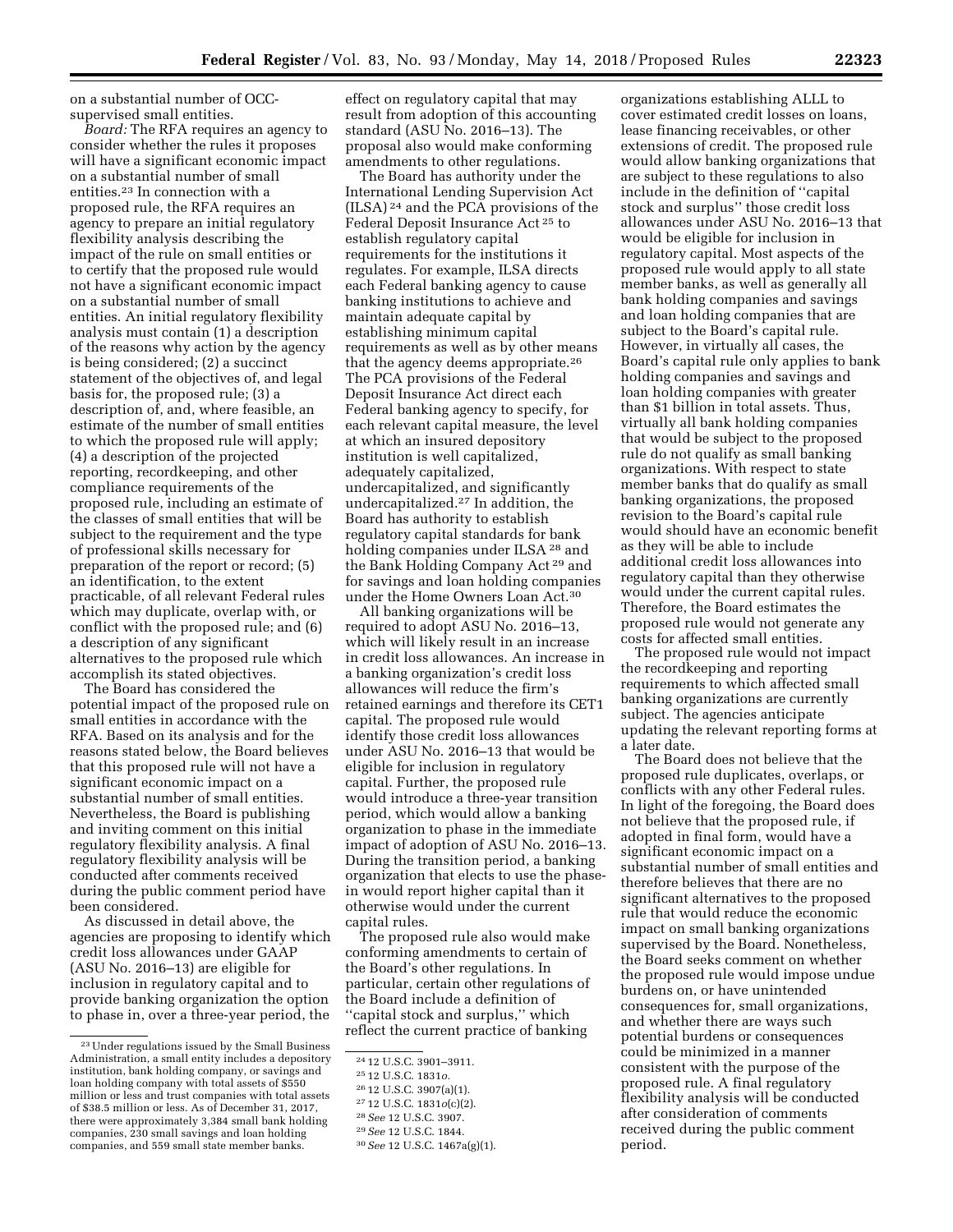FDIC: Statement of the Regulatory Flexibility Act Requirements

The RFA generally requires that, in connection with a notice of proposed rulemaking, an agency prepare and make available for public comment an initial regulatory flexibility analysis describing the impact of the proposed rule on small entities.<sup>31</sup> A regulatory flexibility analysis is not required, however, if the agency certifies that the rule will not have a significant economic effect on a substantial number of small entities. The SBA has defined ''small entities'' to include banking organizations with total assets less than or equal to \$550 million.32

Description of Need and Policy **Objectives** 

In June 2016, the FASB issued ASU No. 2016–13, which revises the accounting for credit losses under U.S. GAAP. CECL differs from the incurred loss methodology currently implemented by institutions in several key respects. CECL requires banking organizations to recognize lifetime expected credit losses for financial assets measured at amortized cost, not just those credit losses that are probable of having been incurred as of the reporting date. In addition to maintaining the current requirement for banking organizations to consider past events and current conditions, CECL requires the incorporation of reasonable and supportable forecasts in developing an estimate of lifetime expected credit losses.

Upon adoption of CECL, a banking organization will record a one-time adjustment to its allowance for credit losses as of the beginning of its fiscal year of adoption equal to the difference, if any, between the amount of credit loss allowances required under the incurred loss methodology and the amount of credit loss allowances required under the CECL methodology. Changes to retained earnings, DTAs, and ALLL affect a banking organization's calculation of regulatory capital.33 To address changes made in U.S. GAAP following the FASB's issuance of ASU No. 2106–13, the FDIC is proposing to amend its capital rule 34 to give banking organizations the option to phase in the

32 13 CFR 121.201 (as amended, effective December 2, 2014).

immediate, potentially adverse effects of CECL adoption over a three-year period.

#### Description of the Proposal

A description of the proposal is presented Section II: Description of the Proposed Rule. Please refer to it for further information.

#### Other Federal Rules

The FDIC has not identified any likely duplication, overlap, and/or potential conflict between the proposed rule and any federal rule.

#### Economic Impacts on Small Entities

The proposed rule could affect all FDIC-supervised small entities. The FDIC supervises 3,637 depository institutions, of which 2,924 are defined as small banking entities by the terms of the RFA.35 However, the number of small entities that elect to utilize the proposed three-year transition schedule is difficult to estimate. Utilization will depend on an institution's business model, the preferences of senior management or ownership, the assets held by the institution and reasonable expectation of future macroeconomic conditions, among other things.

The proposal, if implemented, would benefit small institutions who adopt the proposed three-year transition schedule by allowing them to phase-in any increases in capital associated with the implementation of CECL over that time. The three year transition schedule would reduce the costs associated with potential increases in capital relative to the immediate impact of CECL adoption by allowing institutions to raise capital levels gradually, over-time. It is difficult to accurately estimate the potential benefit for small institutions with available data because it depends on the assets held by small institutions, their provision activity, future economic conditions, and the decisions of senior management, among other things.

The proposal would pose some small regulatory costs for institutions that opt to utilize the three-year transition schedule. Changes in disclosure requirements for capital rules would result in an estimated increase of 48 hours on average hours per response per agency for the initial setup burden, as well as an estimated increase of 6 hours per response per agency for ongoing (quarterly) burden. Additionally, small entities that are subsidiaries of large complex institutions may have additional regulatory costs associated with changes in disclosure requirements. However, those costs are also likely to be small. Further, the

small regulatory costs associated with implementing proposed three-year transition schedule will be demonstrably less than the benefits posed by utilizing the schedule for those institutions that opt to utilize it.

Therefore, the FDIC does not believe that the proposed rule would have a significant economic impact on a substantial number of small entities.

#### Alternatives Considered

As an alternative to the proposed rule, the FDIC considered allowing CECL to go into effect with no accompanying action by the financial regulators. However, this alternative would likely result in higher costs for small entities. Additionally, the FDIC considered the alternative of a longer transition period of up to five years. While this alternative might reduce the costs of adopting CECL more than the proposed alternative, it also heightens the risk of capital increases coinciding with a potential future downturn in the business cycle. The coincidence of rising capital requirements during a future downturn in the business cycle could reduce the benefits of the proposed rule and have deleterious effects on lending activity.

#### Solicitation of Comments

The FDIC invites comments on all aspects of the supporting information provided in this RFA section. Particularly, the FDIC invites comments on the effects the proposed rule will have on capital for institutions and the magnitude of those effects.

### *C. Plain Language*

Section 722 of the Gramm-Leach-Bliley Act requires the federal banking agencies to use plain language in all proposed and final rules published after January 1, 2000. The agencies have sought to present the proposed rule in a simple and straightforward manner, and invite comment on the use of plain language. For example:

• Have the agencies organized the material to suit your needs? If not, how could they present the proposed rule more clearly?

• Are the requirements in the proposed rule clearly stated? If not, how could the proposed rule be more clearly stated?

• Do the regulations contain technical language or jargon that is not clear? If so, which language requires clarification?

• Would a different format (grouping and order of sections, use of headings, paragraphing) make the regulation easier to understand? If so, what changes would achieve that?

<sup>31</sup> 5 U.S.C. 601 *et seq.* 

<sup>33</sup> 12 CFR 3.20 (OCC); 12 CFR 217.20 (Board); 12 CFR 324.20 (FDIC).

<sup>34</sup>Under section 37 of the Federal Deposit Insurance Act, the accounting principles applicable to reports or statements required to be filed with the agencies by all insured depository institutions must be uniform and consistent with U.S. GAAP. *See* 12

<sup>&</sup>lt;sup>35</sup> FDIC Call Report data as of December 31, 2017.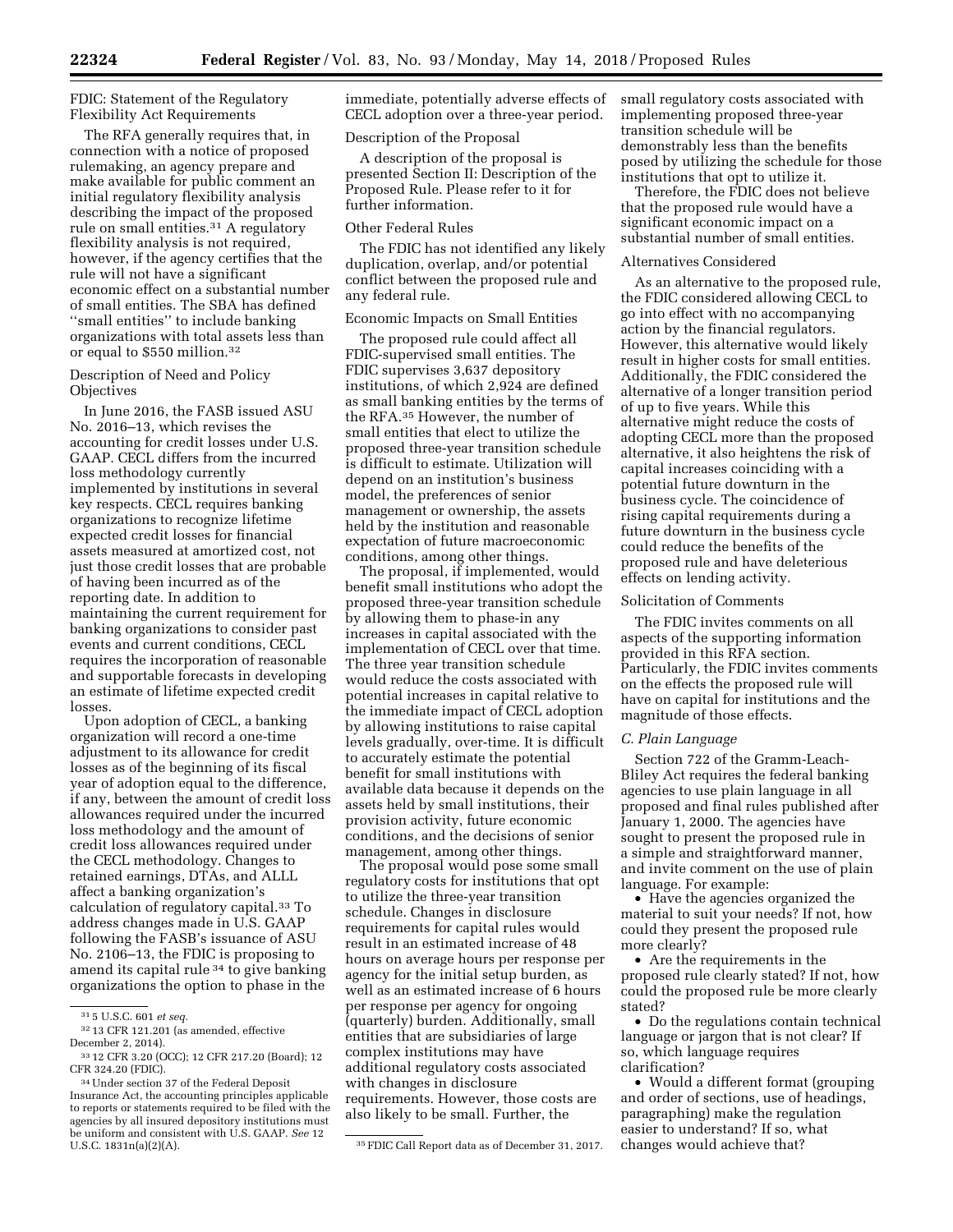• Would more, but shorter, sections be better? If so, which sections should be changed?''

• What other changes can the agencies incorporate to make the regulation easier to understand?

*D. OCC Unfunded Mandates Reform Act of 1995* 

The OCC analyzed the proposed rule under the factors set forth in the Unfunded Mandates Reform Act of 1995 (UMRA) (2 U.S.C. 1532). Under this analysis, the OCC considered whether the proposed rule includes a federal mandate that may result in the expenditure by state, local, and Tribal governments, in the aggregate, or by the private sector, of \$100 million or more in any one year (adjusted for inflation). The OCC has determined that this proposed rule would not result in expenditures by state, local, and Tribal governments, or the private sector, of \$100 million or more in any one year. Accordingly, the OCC has not prepared a written statement to accompany this proposal.

# *E. Riegle Community Development and Regulatory Improvement Act of 1994*

The Riegle Community Development and Regulatory Improvement Act of 1994 (RCDRIA) requires that each federal banking agency, in determining the effective date and administrative compliance requirements for new regulations that impose additional reporting, disclosure, or other requirements on insured depository institutions, consider, consistent with principles of safety and soundness and the public interest, any administrative burdens that such regulations would place on depository institutions, including small depository institutions, and customers of depository institutions, as well as the benefits of such regulations. In addition, new regulations and amendments to regulations that impose additional reporting, disclosures, or other new requirements on insured depository institutions generally must take effect on the first day of a calendar quarter that begins on or after the date on which the regulations are published in final form.36

The agencies note that comment on these matters has been solicited in other sections of this Supplementary Information section, and that the requirements of RCDRIA will be considered as part of the overall rulemaking process. In addition, the agencies also invite any other comments that further will inform the agencies' consideration of RCDRIA.

# **List of Subjects**

### *12 CFR Part 1*

Banks, banking, National banks, Reporting and recordkeeping requirements, Securities.

# *12 CFR Part 3*

Administrative practice and procedure, Capital, National banks, Risk.

# *12 CFR Part 5*

Administrative practice and procedure, Federal savings associations, National banks, Reporting and recordkeeping requirements, Securities.

#### *12 CFR Part 23*

Banks, banking, National banks, Lease financing transactions, Leasing, Reporting and recordkeeping requirements.

### *12 CFR Part 24*

Affordable housing, Community development, Credit, Investments, Economic development and job creation, Low- and moderate-income areas, Low- and moderate-income housing, National banks, Public welfare investments, Reporting and recordkeeping requirements, Rural areas, Small businesses, Tax credit investments.

#### *12 CFR Part 32*

National banks, Reporting and recordkeeping requirements.

#### *12 CFR Part 34*

Appraisal, Appraiser, Banks, banking, Consumer protection, Credit, Mortgages, National banks, Reporting and recordkeeping requirements, Savings associations, Truth in lending.

#### *12 CFR Part 46*

Banking, Banks, Capital, Disclosures, National banks, Recordkeeping, Risk, Savings associations, Stress test.

# *12 CFR Part 208*

Confidential business information, Crime, Currency, Federal Reserve System, Mortgages, reporting and recordkeeping requirements, Securities.

### *12 CFR Part 211*

Exports, Federal Reserve System, Foreign banking, Holding companies, Investments, Reporting and recordkeeping requirements.

# *12 CFR Part 215*

Credit, Penalties, Reporting and recordkeeping requirements.

# *12 CFR Part 217*

Administrative practice and procedure, Banks, Banking, Capital, Federal Reserve System, Holding companies, Reporting and recordkeeping requirements, Risk, Securities.

# *12 CFR Part 223*

Banks, Banking, Federal Reserve System.

### *12 CFR Part 225*

Administrative practice and procedure, Banks, banking, Federal Reserve System, Holding companies, Reporting and recordkeeping requirements, Securities.

# *12 CFR Part 252*

Administrative practice and procedure, Banks, banking, Federal Reserve System, Holding companies, Reporting and recordkeeping requirements, Securities.

# *12 CFR Part 324*

Administrative practice and procedure, Banks, banking, Reporting and recordkeeping requirements, Savings associations.

#### *12 CFR Part 325*

Banks, banking, Reporting and recordkeeping requirements.

#### *12 CFR Part 327*

Bank deposit insurance, Banks, banking, Savings associations.

#### *12 CFR Part 347*

Authority delegation (Government agencies), Bank deposit insurance, Banks, banking, Credit, Foreign banking, Investments, Reporting and recordkeeping requirements, U.S. Investments abroad.

#### *12 CFR Part 390*

Administrative practice and procedure, Advertising, Aged, Civil rights, Conflict of interests, Credit, Crime, Equal employment opportunity, Fair housing, Government employees, Individuals with disabilities, Reporting and recordkeeping requirements, Savings associations.

### **Office of the Comptroller of the Currency**

For the reasons set out in the joint preamble, the OCC proposes to amend 12 CFR chapter I as follows.

#### **PART 1—INVESTMENT SECURITIES**

1. The authority citation for part 1 continues to read as follows:

**Authority:** 12 U.S.C. 1 *et seq.,* 24 (Seventh), and 93a.

<sup>36</sup> 12 U.S.C. 4802.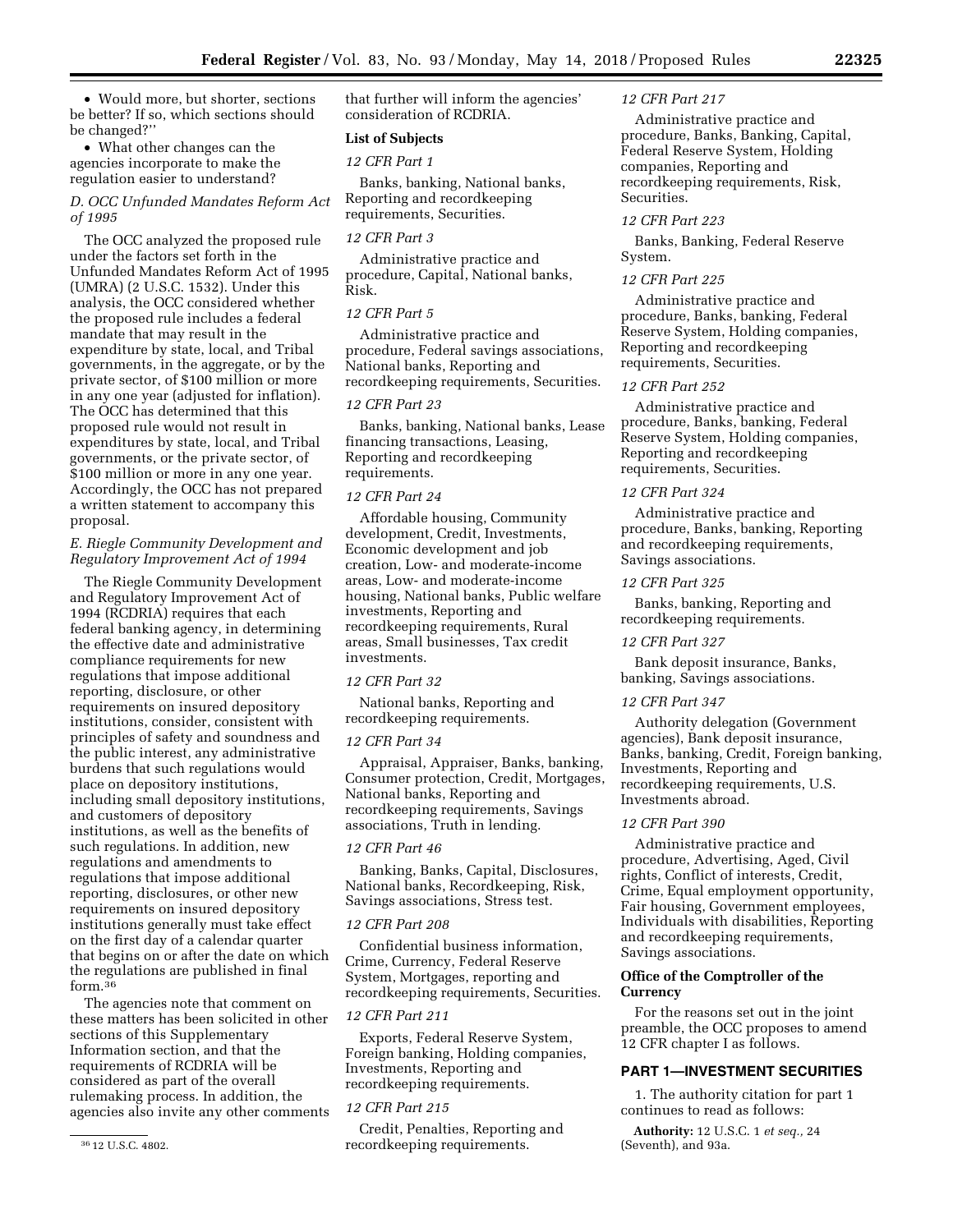2. Section 1.2 is amended by revising paragraph (a)(2) to read as follows:

# **§ 1.2 Definitions.**

 $(a) * * * *$ 

(2) The balance of a bank's allowance for loan and lease losses or allowance for credit losses, as applicable, not included in the bank's Tier 2 capital, for purposes of the calculation of risk-based capital described in paragraph (a)(1) of this section, as reported in the bank's Call Report.

\* \* \* \* \*

# **PART 3—CAPITAL ADEQUACY STANDARDS**

■ 3. The authority citation for part 3 continues to read as follows:

**Authority:** 12 U.S.C. 93a, 161, 1462, 1462a, 1463, 1464, 1818, 1828(n), 1828 note, 1831n note, 1835, 3907, 3909, and 5412(b)(2)(B).

■ 4. Section 3.2 is amended by:

■ a. Adding the definitions of

*Allowance for credit losses (ACL)* in alphabetical order;

■ b. Revising the definition of *Carrying value;* 

■ c. Adding the definition of *Current expected credit losses (CECL)* in alphabetical order; and

■ d. Revising the definition of *Eligible credit reserves* and paragraph (2) of the definition of *Standardized total riskweighted assets.* 

The revisions and additions read as follows:

# **§ 3.2 Definitions.**

\* \* \* \* \*

*Allowance for credit losses (ACL)*  means, with respect to a national bank or Federal savings association that has adopted CECL, valuation allowances that have been established through a charge against earnings or retained earnings for expected credit losses on financial assets measured at amortized cost and a lessor's net investment in leases that have been established to reduce the amortized cost basis of the assets to amounts expected to be collected as determined in accordance with GAAP. For purposes of this part, allowance for credit losses includes allowances for expected credit losses on off-balance sheet credit exposures not

accounted for as insurance as determined in accordance with GAAP. Allowance for credit losses excludes ''allocated transfer risk reserves'' and allowances created that reflect credit losses on purchased credit-deteriorated assets and available-for-sale debt securities.

\* \* \* \* \* *Carrying value* means, with respect to an asset, the value of the asset on the balance sheet of the national bank or Federal savings association as determined in accordance with GAAP. For all assets other than available-forsale debt securities or purchased creditdeteriorated assets, the carrying value is not reduced by any associated credit loss allowance that is determined in accordance with GAAP. \* \* \* \* \*

*Current expected credit losses (CECL)*  means the current expected credit losses methodology under GAAP.

\* \* \* \* \*

*Eligible credit reserves* means: (1) For a national bank or Federal savings association that has not adopted CECL, all general allowances that have been established through a charge against earnings to cover estimated credit losses associated with on- or offbalance sheet wholesale and retail exposures, including the ALLL associated with such exposures, but excluding allocated transfer risk reserves established pursuant to 12 U.S.C. 3904 and other specific reserves created against recognized losses; and

(2) For a national bank or Federal savings association that has adopted CECL, all general allowances that have been established through a charge against earnings or retained earnings to cover expected credit losses associated with on- or off-balance sheet wholesale and retail exposures, including ACL associated with such exposures. Eligible credit reserves exclude allocated transfer risk reserves established pursuant to 12 U.S.C. 3904, allowances that reflect credit losses on purchased credit-deteriorated assets and availablefor-sale debt securities, and other specific reserves created against recognized losses.

\* \* \* \* \* *Standardized total risk-weighted assets* \* \* \*

(2) Any amount of a national bank's or Federal savings association's allowance for loan and lease losses or allowance for credit losses, as applicable, that is not included in tier 2 capital and any amount of ''allocated transfer risk reserves.''

\* \* \* \* \*

# **§ 3.10 [Amended]**

■ 5. Section 3.10(c)(3)(ii)(A) is amended by removing the words ''allowance for loan and lease losses'' and adding in their place the words ''allowance for loan and lease losses or allowance for credit losses, as applicable,''.

#### **§§ 3.20, 3.22, and 3.124 [Amended]**

■ 6. Sections 3.20, 3.22, and 3.124 are amended by removing ''ALLL'' everywhere it appears and adding in its place ''ALLL or ACL, as applicable,'', except the second occurrence in  $§ 3.20(d)(3)$  where "ALLL or ACL, as applicable'' is added in its place.

#### **§ 3.63 [Amended]**

■ 7. Section 3.63 is amended in Table 5 by removing ''allowance for loan and lease losses,'' and ''allowance for loan and lease losses'' and adding in their place ''allowance for loan and lease losses or allowance for credit losses, as applicable,'' and removing ''ALLL'' and adding in its place ''ALLL or ACL, as applicable''.

# **§ 3.173 [Amended]**

■ 8. Section 3.173 is amended:

■ a. In Table 2, by adding paragraph (e);

■ b. In Table 3, by revising paragraph (e), redesignating paragraph (f) as paragraph (g), and adding a new paragraph (f); and

■ c. In Table 5, by:

■ i. Removing "allowance for loan and lease losses,'' and ''allowance for loan and lease losses'' and adding in their place ''allowance for loan and lease losses or allowance for credit losses, as applicable,''; and

■ ii. Revising paragraph (g).

The additions and revisions read as follows:

### **§ 3.173 Disclosures by certain advanced approaches national banks or Federal savings associations.**

\* \* \* \* \*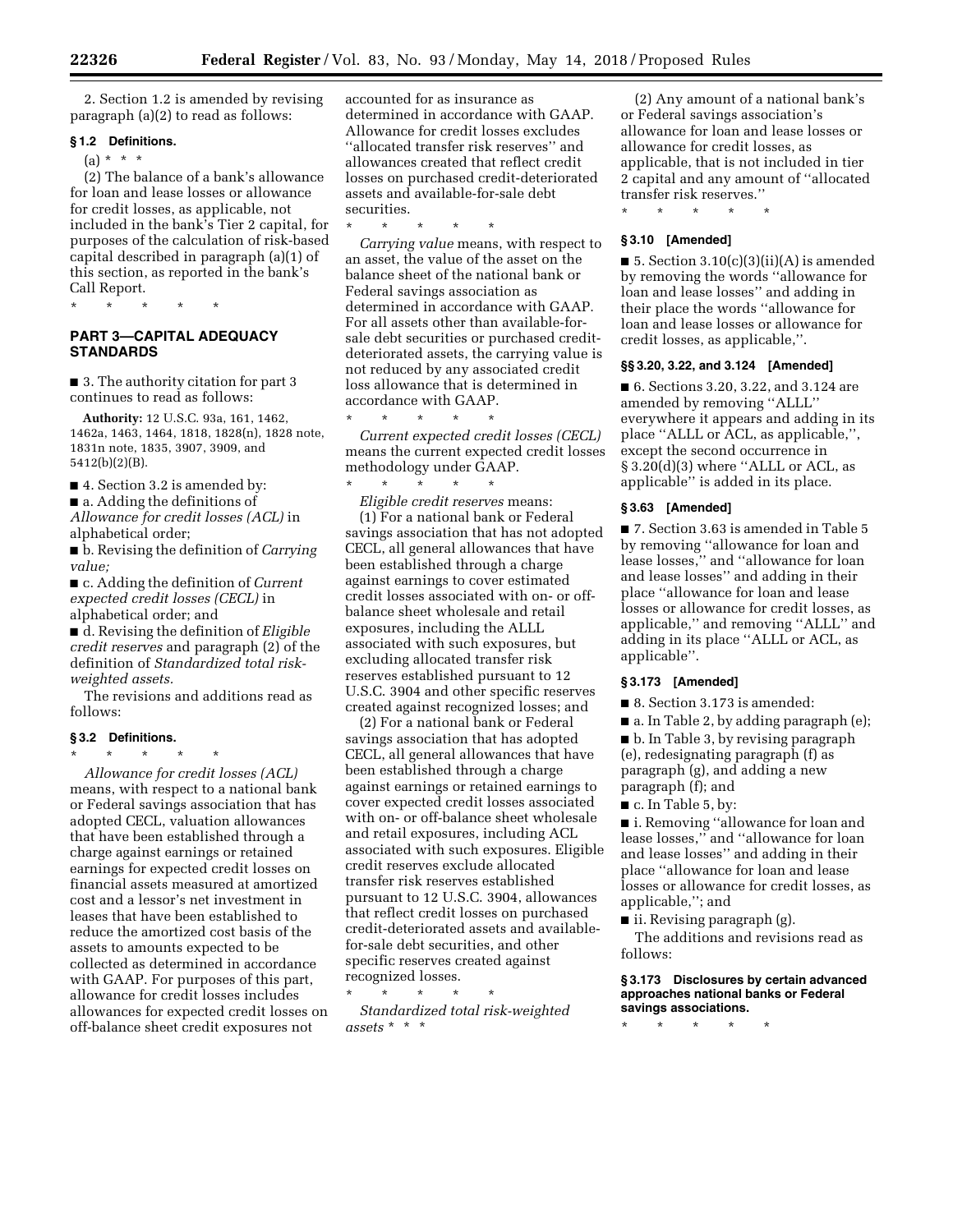# TABLE 2 TO § 3.173—CAPITAL STRUCTURE

| (e) ………………… | (1) Whether the national bank or Federal savings association has elected to phase in recognition of the                             | transitional adjustment amount as defined in §3.301.                                                                                          |                                                                     |  |
|-------------|-------------------------------------------------------------------------------------------------------------------------------------|-----------------------------------------------------------------------------------------------------------------------------------------------|---------------------------------------------------------------------|--|
|             | (2) The national bank's or Federal savings association's common equity tier 1 capital, tier 1 capital, and                          |                                                                                                                                               | total capital without including the transitional adjustment amount. |  |
|             |                                                                                                                                     | TABLE 3 TO § 3.173-CAPITAL ADEQUACY                                                                                                           |                                                                     |  |
|             |                                                                                                                                     |                                                                                                                                               |                                                                     |  |
| (e)         | (1) Common equity tier 1, tier 1 and total risk-based capital ratios reflecting the transition provisions de-<br>scribed in §3.301: | (A) For the top consolidated group; and                                                                                                       |                                                                     |  |
|             | Common equity tier 1, tier 1 and total risk-based capital ratios reflecting the full adoption of CECL:                              | (2) For each depository institution subsidiary.<br>(1) For the top consolidated group; and<br>(2) For each depository institution subsidiary. |                                                                     |  |
|             |                                                                                                                                     |                                                                                                                                               |                                                                     |  |
|             |                                                                                                                                     |                                                                                                                                               |                                                                     |  |
|             | TABLE 5 <sup>1</sup> TO § 3.173-CREDIT RISK: GENERAL DISCLOSURES                                                                    |                                                                                                                                               |                                                                     |  |
|             |                                                                                                                                     |                                                                                                                                               |                                                                     |  |
|             | (g)  Reconciliation of changes in ALLL or ACL, as applicable. <sup>6</sup>                                                          |                                                                                                                                               |                                                                     |  |
|             |                                                                                                                                     |                                                                                                                                               |                                                                     |  |

1Table 5 to § 3.173 does not cover equity exposures, which should be reported in Table 9.

<sup>6</sup> The reconciliation should include the following: A description of the allowance; the opening balance of the allowance; charge-offs taken against the allowance during the period; amounts provided (or reversed) for estimated probable loan losses during the period; any other adjustments (for example, exchange rate differences, business combinations, acquisitions and disposals of subsidiaries), including transfers between allowances; and the closing balance of the allowance. Charge-offs and recoveries that have been recorded directly to the income statement should be disclosed separately.

# \* \* \* \* \*

■ 9. Section 3.301 is added to read as follows:

#### **§ 3.301 Current expected credit losses (CECL) transition.**

(a) *CECL transition provision*—(1) A national bank or Federal savings association may elect to use a CECL transition provision pursuant to this section only if the national bank or Federal savings association records a reduction in retained earnings due to the adoption of CECL as of the beginning of the fiscal year in which the national bank or Federal savings association adopts CECL.

(2) A national bank or Federal savings association that elects to use the CECL transition provision must use the CECL transition provision in the first Call Report that includes CECL filed by the national bank or Federal savings association after it adopts CECL.

(3) A national bank or Federal savings association that does not elect to use the CECL transition provision as of the first Call Report that includes CECL filed as described in paragraph (a)(2) of this

section may not elect to use the CECL transition provision in subsequent reporting periods.

(b) *Definitions.* For purposes of this section, the following definitions apply:

(1) *Transition period* means the threeyear period (twelve quarters) beginning the first day of the fiscal year in which a national bank or Federal savings association adopts CECL.

(2) *CECL transitional amount* means the decrease net of any DTAs in the amount of a national bank's or Federal savings association's retained earnings as of the beginning of the fiscal year in which the national bank or Federal savings association adopts CECL from the amount of the national bank's or Federal savings association's retained earnings as of the closing of the fiscal year-end immediately prior to the national bank's or Federal savings association's adoption of CECL.

(3) *DTA transitional amount* means the increase in the amount of a national bank's or Federal savings association's DTAs arising from temporary differences as of the beginning of the

fiscal year in which the national bank or Federal savings association adopts CECL from the amount of the national bank's or Federal savings association's DTAs arising from temporary differences as of the closing of the fiscal year-end immediately prior to the national bank's or Federal savings association's adoption of CECL.

(4) *ACL transitional amount* means the difference in the amount of a national bank's or Federal savings association's ACL as of the beginning of the fiscal year in which the national bank or Federal savings association adopts CECL and the amount of the national bank's or Federal savings association's ALLL as of the closing of the fiscal year-end immediately prior to the national bank's or Federal savings association's adoption of CECL.

(5) *Eligible credit reserves transitional amount* means the increase in the amount of a national bank's or Federal savings association's eligible credit reserves as of the beginning of the fiscal year in which the national bank or Federal savings association adopts CECL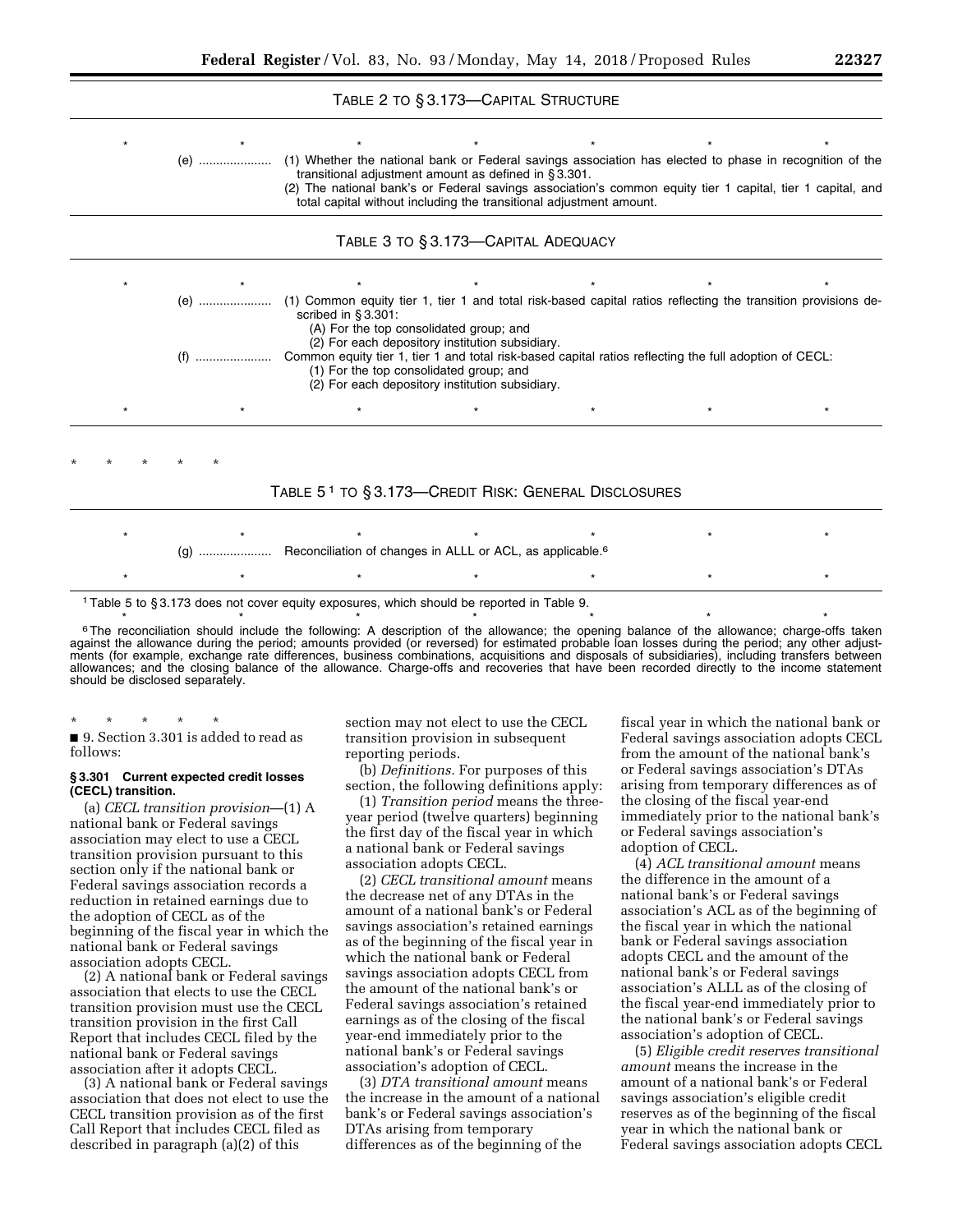from the amount of the national bank's or Federal savings association's eligible credit reserves as of the closing of the fiscal year-end immediately prior to the national bank's or Federal savings association's adoption of CECL.

(c) *Calculation of CECL transition provision.* (1) For purposes of the election described in paragraph (a)(1) of this section, a national bank or Federal savings association must make the following adjustments in its calculation of regulatory capital ratios:

(i) Increase retained earnings by seventy-five percent of its CECL transitional amount during the first year of the transition period, increase retained earnings by fifty percent of its CECL transitional amount during the second year of the transition period, and increase retained earnings by twentyfive percent of its CECL transitional amount during the third year of the transition period;

(ii) Decrease amounts of DTAs arising from temporary differences by seventyfive percent of its DTA transitional amount during the first year of the transition period, decrease amounts of DTAs arising from temporary differences by fifty percent of its DTA transitional amount during the second year of the transition period, and decrease amounts of DTAs arising from temporary differences by twenty-five percent of its DTA transitional amount during the third year of the transition period;

(iii) Decrease amounts of ACL by seventy-five percent of its ACL transitional amount during the first year of the transition period, decrease amounts of ACL by fifty percent of its ACL transitional amount during the second year of the transition period, and decrease amounts of ACL by twenty-five percent of its ACL transitional amount during the third year of the transition period; and

(iv) Increase average total consolidated assets as reported on the Call Report for purposes of the leverage ratio by seventy-five percent of its CECL transitional amount during the first year of the transition period, increase average total consolidated assets as reported on the Call Report for purposes of the leverage ratio by fifty percent of its CECL transitional amount during the second year of the transition period, and increase average total consolidated assets as reported on the Call Report for purposes of the leverage ratio twentyfive percent of its CECL transitional amount during the third year of the transition period.

(2) For purposes of the election described in paragraph (a)(1) of this section, an advanced approaches

national bank or Federal savings association must make the following additional adjustments to its calculation of regulatory capital ratios:

(i) Increase total leverage exposure for purposes of the supplementary leverage ratio by seventy-five percent of its CECL transitional amount during the first year of the transition period, increase total leverage exposure for purposes of the supplementary leverage ratio by fifty percent of its CECL transitional amount during the second year of the transition period, and increase total leverage exposure for purposes of the supplementary leverage ratio by twentyfive percent of its CECL transitional amount during the third year of the transition period; and

(ii) An advanced approaches national bank or Federal savings association that has completed the parallel run process and that has received notification from the OCC pursuant to § 3.121(d) must decrease amounts of eligible credit reserves by seventy-five percent of its eligible credit reserves transitional amount during the first year of the transition period, decrease amounts of eligible credit reserves by fifty percent of its eligible credit reserves transitional amount during the second year of the transition provision, and decrease amounts of eligible credit reserves by twenty-five percent of its eligible credit reserves transitional amount during the third year of the transition period.

(3) A national bank or Federal savings association that has completed the parallel run process and that has received notification from the OCC pursuant to § 3.121(d), and whose amount of expected credit loss exceeded its eligible credit reserves immediately prior to the adoption of CECL, and that this has an increase in common equity tier 1 capital as of the beginning of the fiscal year in which it adopts CECL after including the first year portion of the CECL transitional amount must decrease its CECL transitional amount used in paragraph (c) of this section by the full amount of its DTA transitional amount.

(4) Notwithstanding any other requirement in this section, for purposes of this paragraph (c)(4), in the event of a business combination involving a national bank or Federal savings association where one or both of the national bank or Federal savings association have elected the treatment described in this section:

(i) If the acquirer national bank or Federal savings association (as determined under GAAP) elected the treatment described in this section, the acquirer national bank or Federal savings association must continue to use the transitional amounts (unaffected by

the business combination) that it calculated as of the date that it adopted CECL through the end of its transition period.

(ii) If the acquired insured depository institution (as determined under GAAP) elected the treatment described in this section, any transitional amount of the acquired insured depository institution does not transfer to the resulting national bank or Federal savings association.

# **PART 5—RULES, POLICIES, AND PROCEDURES FOR CORPORATE ACTIVITIES**

■ 10. The authority citation for part 5 continues to read as follows:

**Authority:** 12 U.S.C. 1 *et seq.,* 24a, 93a, 215a–2, 215a–3, 481, 1462a, 1463, 1464, 2901 *et seq.,* 3907, and 5412(b)(2)(B).

■ 11. Section 5.3 is amended by revising paragraph (e)(2) to read as follows:

#### **§ 5.3 Definitions.**

\* \* \* \* \*

(e) \* \* \* (2) The balance of a national bank's or Federal savings association's allowance for loan and lease losses or allowance for credit losses, as applicable, not included in the bank's Tier 2 capital, for purposes of the calculation of risk-based capital described in paragraph (e)(1) of this section, as reported in the Call Report.

\* \* \* \* \* ■ 12. Section 5.37 is amended by revising paragraph (c)(3)(ii) to read as follows:

**§ 5.37 Investment in national bank or Federal savings association premises.** 

- \* \* \* \* \*
- (c) \* \* \*  $\binom{5}{3}$  \* \* \*
- 

(ii) The balance of a national bank's or Federal savings association's allowance for loan and lease losses or allowance for credit losses, as applicable, not included in the bank's Tier 2 capital, for purposes of the calculation of risk-based capital described in paragraph (c)(3)(i) of this section, as reported in the Call Report. \* \* \* \* \*

### **PART 23—LEASING**

■ 13. The authority citation for part 23 continues to read as follows:

**Authority:** 12 U.S.C. 1 *et seq.,* 24(Seventh), 24(Tenth), and 93a.

■ 14. Section 23.2 is amended by revising paragraph (b)(2) to read as follows:

#### **§ 23.2 Definitions.**

\* \* \* \* \*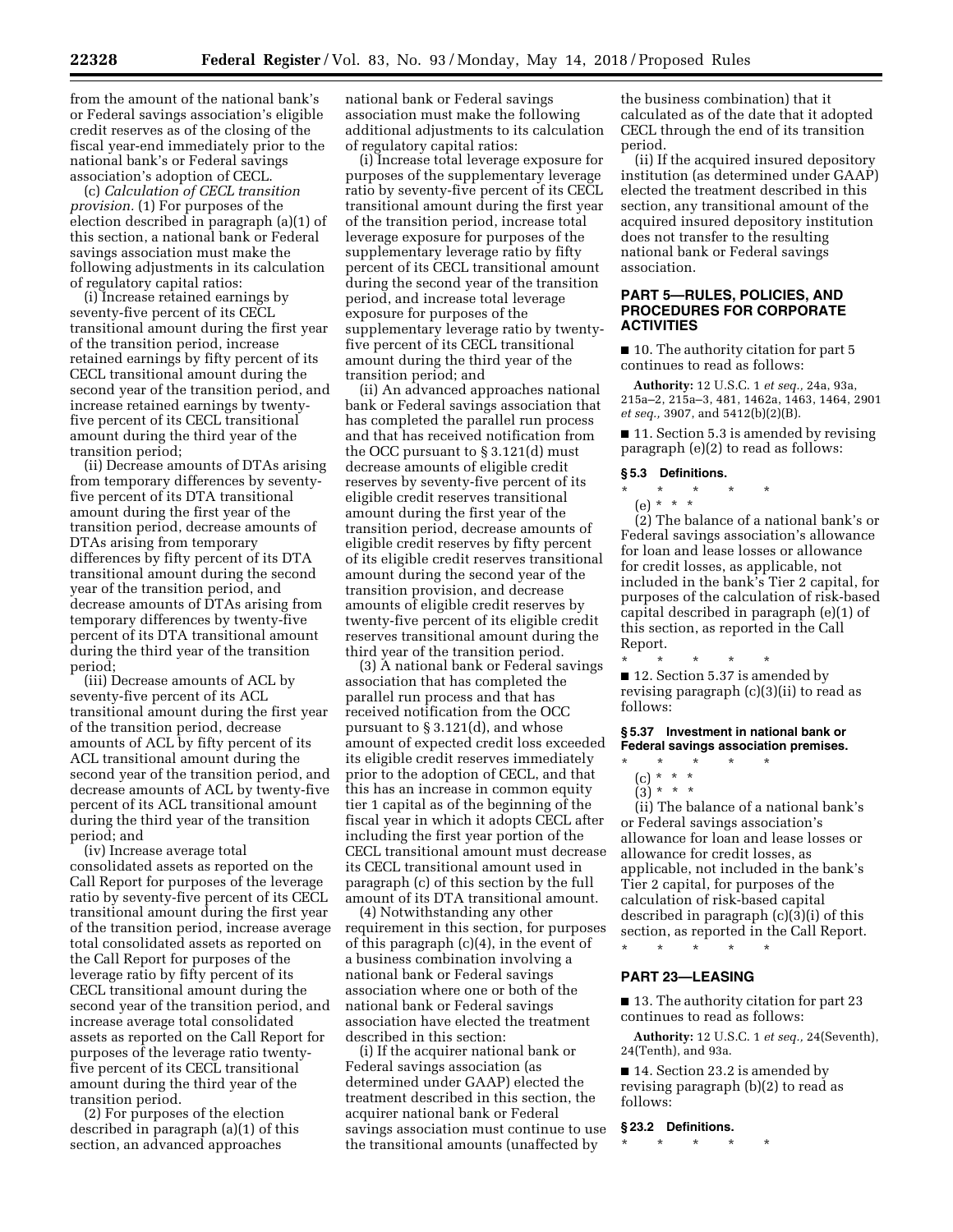(b)  $* * * *$ 

(2) The balance of a bank's allowance for loan and lease losses or allowance for credit losses, as applicable, not included in the bank's Tier 2 capital, for purposes of the calculation of risk-based capital described in paragraph (b)(1) of this section, as reported in the bank's Call Report.

\* \* \* \* \*

# **PART 24—COMMUNITY AND ECONOMIC DEVELOPMENT ENTITIES, COMMUNITY DEVELOPMENT PROJECTS, AND OTHER PUBLIC WELFARE INVESTMENTS**

■ 15. The authority citation for part 24 continues to read as follows:

**Authority:** 12 U.S.C. 24(Eleventh), 93a, 481 and 1818.

■ 16. Section 24.2 is amended by revising paragraph (b)(2) to read as follows:

#### **§ 24.2 Definitions.**

- $\star$   $\star$
- (b) \* \* \* \*

(2) The balance of a bank's allowance for loan and lease losses or allowance for credit losses, as applicable, not included in the bank's Tier 2 capital, for purposes of the calculation of risk-based capital described in paragraph (b)(1) of this section, as reported in the bank's Call Report.

\* \* \* \* \*

# **PART 32—LENDING LIMITS**

■ 17. The authority citation for part 32 continues to read as follows:

**Authority:** 12 U.S.C. 1 *et seq.,* 12 U.S.C. 84, 93a, 1462a, 1463, 1464(u), 5412(b)(2)(B), and 15 U.S.C. 1639h.

■ 18. Section 32.2 is amended by revising paragraph (c)(2) to read as follows:

# **§ 32.2 Definitions.**

- \* \* \* \* \*
- $(c) * * * *$

(2) The balance of a national bank's or savings association's allowance for loan and lease losses or allowance for credit losses, as applicable, not included in the bank's Tier 2 capital, for purposes of the calculation of risk-based capital described in paragraph (c)(1) of this section, as reported in the bank's Call Report.

\* \* \* \* \*

# **PART 34—REAL ESTATE LENDING AND APPRAISALS**

■ 19. The authority citation for part 32 continues to read as follows:

**Authority:** 12 U.S.C. 1 *et seq.,* 25b, 29, 93a, 371, 1462a, 1463, 1464, 1465, 1701j–3, 1828(o), 3331 *et seq.,* 5101 *et seq.,* and 5412(b)(2)(B) and 15 U.S.C. 1639h.

■ 20. Section 34.81 is amended by revising paragraph (a)(2) to read as follows:

# **§ 34.81 Definitions.**

 $(a) * * * *$ 

(2) The balance of a bank's allowance for loan and lease losses or allowance for credit losses, as applicable, not included in the bank's Tier 2 capital, for purposes of the calculation of risk-based capital described in paragraph (a)(1) of this section, as reported in the bank's Call Report.

\* \* \* \* \*

# **PART 46—ANNUAL STRESS TEST**

■ 21. The authority citation for part 46 continues to read as follows:

**Authority:** 12 U.S.C. 93a; 1463(a)(2); 5365(i)(2); and 5412(b)(2)(B).

### **§ 46.8 [Amended]**

■ 22. Section 46.8 is amended by removing the phrase ''loan and lease'' and adding in its place ''credit'' wherever that phrase appears.

# **Board of Governors of the Federal Reserve System**

#### **12 CFR Chapter II**

# **Authority and Issuance**

For the reasons set forth in the preamble, chapter II of title 12 of the Code of Federal Regulations is proposed to be amended as follows:

# **PART 208—MEMBERSHIP OF STATE BANKING INSTITUTIONS IN THE FEDERAL RESERVE SYSTEM (REGULATION H)**

■ 23. The authority citation for part 208 continues to read as follows:

**Authority:** 12 U.S.C. 24, 36, 92a, 93a, 248(a), 248(c), 321–338a, 371d, 461, 481–486, 601, 611, 1814, 1816, 1818, 1820(d)(9), 1833(j), 1828(o), 1831, 1831o, 1831p–1, 1831r–1, 1831w, 1831x, 1835a, 1882, 2901– 2907, 3105, 3310, 3331–3351, 3905–3909, and 5371; 15 U.S.C. 78b, 78I(b), 78l(i), 780– 4(c)(5), 78q, 78q–1, and 78w, 1681s, 1681w, 6801, and 6805; 31 U.S.C. 5318; 42 U.S.C. 4012a, 4104a, 4104b, 4106 and 4128.

■ 24. In § 208.2, paragraph (d) is revised to read as follows:

#### **§ 208.2 Definitions.**

\* \* \* \* \*

(d) *Capital stock and surplus* means, unless otherwise provided in this part, or by statute:

(1) Tier 1 and tier 2 capital included in a member bank's risk-based capital

(as defined in § 217.2 of this chapter); and

(2) The balance of a member bank's allowance for loan and lease losses or allowance for credit losses, as applicable, not included in its tier 2 capital for calculation of risk-based capital, based on the bank's most recent Report of Condition and Income filed under 12 U.S.C. 324.

\* \* \* \* \*

# **PART 211—INTERNATIONAL BANKING OPERATIONS (REGULATION K)**

■ 25. The authority citation for part 211 continues to read as follows:

**Authority:** 12 U.S.C. 221 *et seq.,* 1818, 1835a,1841 *et seq.,* 3101 *et seq.,* 3901 *et seq.,*  and 5101 *et seq.;* 15 U.S.C. 1681s, 1681w, 6801 and 6805.

### **Subpart A—International Operations of U.S. Banking Organizations**

■ 26. In § 211.2, revise paragraph  $(c)(1)$ to read as follows:

### **§ 211.2 Definitions.**

\* \* \* \* \* (c) *Capital and surplus* means, unless otherwise provided in this part:

(1) For organizations subject to 12 CFR part 217 (Regulation Q):

(i) Tier 1 and tier 2 capital included in an organization's risk-based capital (under Regulation Q); and

(ii) The balance of allowance for loan and lease losses or allowance for credit losses, as applicable, not included in an organization's tier 2 capital for calculation of risk-based capital, based on the organization's most recent consolidated Report of Condition and Income.

\* \* \* \* \*

# **Subpart D—International Lending Supervision**

 $\blacksquare$  27. In § 211.43, revise paragraph (c)(4) to read as follows:

# **§ 211.43 Allocated transfer risk reserve.**

- \* \* \* \* \*
- $(c) * * * *$ (4) *Alternative accounting treatment.*  A banking institution is not required to establish an ATRR if it writes down in the period in which the ATRR is required, or has written down in prior periods, the value of the specified international assets in the requisite amount for each such asset. For purposes of this paragraph (c)(4),

international assets may be written down by a charge to the Allowance for Loan and Lease Losses or the allowance for credit losses, as applicable, to the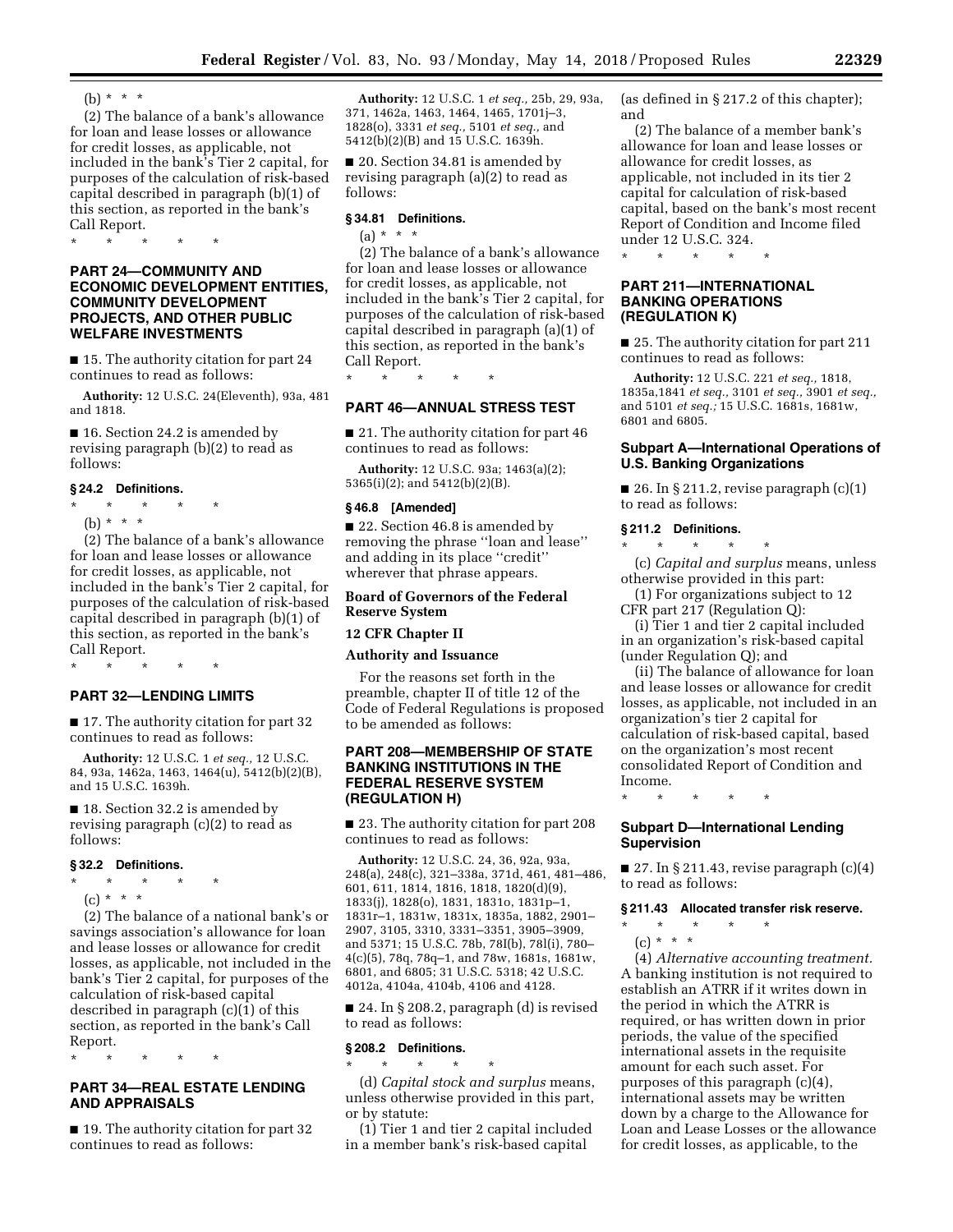extent permitted under U.S. generally accepted accounting principles, or a reduction in the principal amount of the asset by application of interest payments or other collections on the asset. However, the Allowance for Loan and Lease Losses or allowance for credit losses, as applicable, must be replenished in such amount necessary to restore it to a level which adequately provides for the estimated losses inherent in the banking institution's loan portfolio.

\* \* \* \* \*

# **PART 215—LOANS TO EXECUTIVE OFFICERS, DIRECTORS, AND PRINCIPAL SHAREHOLDERS OF MEMBER BANKS (REGULATION O)**

■ 28. The authority citation for part 215 continues to read as follows:

**Authority:** 12 U.S.C. 248(a), 375a(10), 375b(9) and (10), 1468, 1817(k), 5412; and Pub. L. 102–242, 105 Stat. 2236 (1991).  $\blacksquare$  29. In § 215.2, revise paragraph (i)(2) to read as follows:

#### **§ 215.2 Definitions.**

- \* \* \* \* \*
- $(i) * * * *$

(2) The balance of the bank's allowance for loan and lease losses or allowance for credit losses, as applicable, not included in the bank's tier 2 capital for purposes of the calculation of risk-based capital under the capital rules of the appropriate Federal banking agency, based on the bank's most recent consolidated reports of condition filed under 12 U.S.C. 1817(a)(3).

\* \* \* \* \*

# **PART 217—CAPITAL ADEQUACY OF BANK HOLDING COMPANIES, SAVINGS AND LOAN HOLDING COMPANIES, AND STATE MEMBER BANKS (REGULATION Q)**

■ 30. The authority citation for part 217 continues to read as follows:

**Authority:** 12 U.S.C. 248(a), 321–338a, 481–486, 1462a, 1467a, 1818, 1828, 1831n, 1831o, 1831p–l, 1831w, 1835, 1844(b), 1851, 3904, 3906–3909, 4808, 5365, 5368, 5371.

# ■ 31. In § 217.2:

■ a. Add the definition of *Allowance for credit losses (ACL)* in alphabetical order; ■ **b**. Revise the definition of *Carrying value;* 

■ c. Add the definition of *Current expected credit losses (CECL)* in alphabetical order; and

■ d. Revise the definition of *Eligible credit reserves* and paragraph (2) of the definition of *Standardized total riskweighted assets.* 

The additions and revisions read as follows:

# **§ 217.2 Definitions.**

\* \* \* \* \* *Allowance for credit losses (ACL)*  means, with respect to a Boardregulated institution that has adopted CECL, valuation allowances that have been established through a charge against earnings or retained earnings for expected credit losses on financial assets measured at amortized cost and a lessor's net investment in leases that have been established to reduce the amortized cost basis of the assets to amounts expected to be collected as determined in accordance with GAAP. For purposes of this part, allowance for credit losses includes allowances for expected credit losses on off-balance sheet credit exposures not accounted for as insurance as determined in accordance with GAAP. Allowance for credit losses excludes ''allocated transfer risk reserves'' and allowances created that reflect credit losses on purchased credit-deteriorated assets and available-for-sale debt securities.

\* \* \* \* \* *Carrying value* means, with respect to an asset, the value of the asset on the balance sheet of a Board-regulated institution as determined in accordance with GAAP. For all assets other than available-for-sale debt securities or purchased credit-deteriorated assets, the carrying value is not reduced by any associated credit loss allowance that is determined in accordance with GAAP.

\* \* \* \* \* *Current expected credit losses (CECL)*  means the current expected credit losses methodology under GAAP. \* \* \* \* \*

*Eligible credit reserves* means: (1) For a Board-regulated institution that has not adopted CECL, all general allowances that have been established through a charge against earnings to cover estimated credit losses associated with on- or off-balance sheet wholesale and retail exposures, including the ALLL associated with such exposures, but excluding allocated transfer risk reserves established pursuant to 12 U.S.C. 3904 and other specific reserves created against recognized losses; and

(2) For a Board-regulated institution that has adopted CECL, all general allowances that have been established through a charge against earnings or retained earnings to cover expected

credit losses associated with on- or offbalance sheet wholesale and retail exposures, including ACL associated with such exposures. Eligible credit reserves exclude allocated transfer risk reserves established pursuant to 12 U.S.C. 3904, allowances that reflect credit losses on purchased creditdeteriorated assets and available-for-sale debt securities, and other specific reserves created against recognized losses.

*Standardized total risk-weighted assets* \* \* \*

\* \* \* \* \*

(2) Any amount of the Boardregulated institution's allowance for loan and lease losses or allowance for credit losses, as applicable, that is not included in tier 2 capital and any amount of ''allocated transfer risk reserves.''

# \* \* \* \* \* **§ 217.10 [Amended]**

■ 32. In § 217.10(c)(3)(ii)(A), remove the words ''allowance for loan and lease losses'' and add in their place the words ''allowance for loan and lease losses or allowance for credit losses, as

# applicable,''. **§§ 217.20(d)(3), 217.22, and 217.124 [Amended]**

■ 33. In §§ 217.20, 217.22, and 217.124, remove ''ALLL'' everywhere it appears and add in its place ''ALLL or ACL, as applicable,''.

# **§ 217.63 [Amended]**

■ 34. In Table 5 to § 217.63, remove ''allowance for loan and lease losses,'' and ''allowance for loan and lease losses'' and add in their place ''allowance for loan and lease losses or allowance for credit losses, as applicable,'' and remove ''ALLL'' and add in its place ''ALLL or ACL, as applicable''.

 $\blacksquare$  35. Amend § 217.173 as follows:

■ a. In Table 2, add paragraph (e);

■ b. In Table 3, revise paragraph (e), redesignate paragraph (f) as paragraph (g), and add a new paragraph (f); and

■ c. In Table 5, revise paragraphs (a), (e), and (g).

The additions and revisions read as follows:

**§ 217.173 Disclosures by certain advanced approaches Board-regulated institutions.** 

\* \* \* \* \*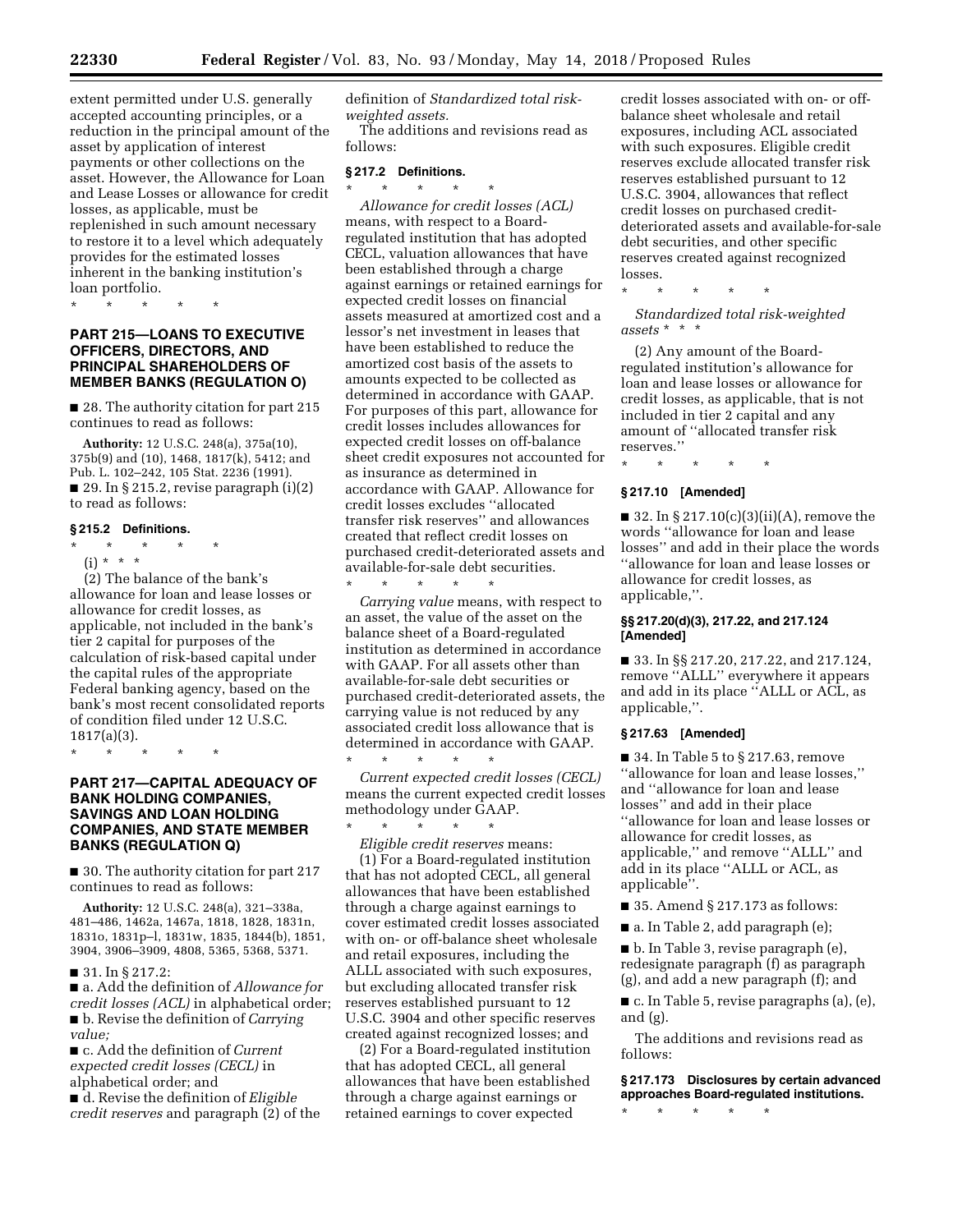# TABLE 2 TO § 217.173—CAPITAL STRUCTURE

|                               | (e)         | (1) Whether the Board-regulated institution has elected to phase in recognition of the transitional amounts<br>as defined in $\S 217.300(f)$ .<br>(2) The Board-regulated institution's common equity tier 1 capital, tier 1 capital, and total capital without in-                                                                                         |                                                                                                                                                                                                                                                                                                                                                                                                                                                                                                                                                                  |  |
|-------------------------------|-------------|-------------------------------------------------------------------------------------------------------------------------------------------------------------------------------------------------------------------------------------------------------------------------------------------------------------------------------------------------------------|------------------------------------------------------------------------------------------------------------------------------------------------------------------------------------------------------------------------------------------------------------------------------------------------------------------------------------------------------------------------------------------------------------------------------------------------------------------------------------------------------------------------------------------------------------------|--|
|                               |             | cluding the transitional amounts as defined in $\S 217.300(f)$ .                                                                                                                                                                                                                                                                                            |                                                                                                                                                                                                                                                                                                                                                                                                                                                                                                                                                                  |  |
|                               |             | TABLE 3 TO § 217.173-CAPITAL ADEQUACY                                                                                                                                                                                                                                                                                                                       |                                                                                                                                                                                                                                                                                                                                                                                                                                                                                                                                                                  |  |
|                               |             |                                                                                                                                                                                                                                                                                                                                                             |                                                                                                                                                                                                                                                                                                                                                                                                                                                                                                                                                                  |  |
|                               | (e) ………………… | (1) Common equity tier 1, tier 1 and total risk-based capital ratios reflecting the transition provisions de-<br>scribed in §217.300(f):<br>(A) For the top consolidated group; and                                                                                                                                                                         |                                                                                                                                                                                                                                                                                                                                                                                                                                                                                                                                                                  |  |
|                               |             | (2) For each depository institution subsidiary.<br>Common equity tier 1, tier 1 and total risk-based capital ratios reflecting the full adoption of CECL:<br>(1) For the top consolidated group; and<br>(2) For each depository institution subsidiary.                                                                                                     |                                                                                                                                                                                                                                                                                                                                                                                                                                                                                                                                                                  |  |
|                               |             |                                                                                                                                                                                                                                                                                                                                                             |                                                                                                                                                                                                                                                                                                                                                                                                                                                                                                                                                                  |  |
|                               |             |                                                                                                                                                                                                                                                                                                                                                             |                                                                                                                                                                                                                                                                                                                                                                                                                                                                                                                                                                  |  |
|                               |             | TABLE 51 TO §217.173-CREDIT RISK: GENERAL DISCLOSURES                                                                                                                                                                                                                                                                                                       |                                                                                                                                                                                                                                                                                                                                                                                                                                                                                                                                                                  |  |
| Qualitative dis-<br>closures. | (a) ………………… | The general qualitative disclosure requirement with respect to credit risk (excluding counterparty credit risk<br>disclosed in accordance with Table 7 to §217.173), including:<br>(1) Policy for determining past due or delinquency status;<br>(2) Policy for placing loans on nonaccrual;<br>(3) Policy for returning loans to accrual status;<br>cable; | (4) Definition of and policy for identifying impaired loans (for financial accounting purposes);<br>(5) Description of the methodology that the entity uses to estimate its allowance for loan and lease<br>losses or allowance for credit losses, as applicable, including statistical methods used where appli-                                                                                                                                                                                                                                                |  |
|                               |             | (6) Policy for charging-off uncollectible amounts; and                                                                                                                                                                                                                                                                                                      | (7) Discussion of the Board-regulated institution's credit risk management policy.                                                                                                                                                                                                                                                                                                                                                                                                                                                                               |  |
|                               | (e)         | By major industry or counterparty type:<br>(3) Amount of loans past due 90 days and on nonaccrual;<br>(4) Amount of loans past due 90 days and still accruing; 4<br>(6) Charge-offs during the period.                                                                                                                                                      | (1) Amount of impaired loans for which there was a related allowance under GAAP;<br>(2) Amount of impaired loans for which there was no related allowance under GAAP;<br>(5) The balance in the allowance for loan and lease losses or allowance for credit losses, as applica-<br>ble, at the end of each period, disaggregated on the basis of the entity's impairment method. To<br>disaggregate the information required on the basis of impairment methodology, an entity shall sepa-<br>rately disclose the amounts based on the requirements in GAAP; and |  |
|                               |             |                                                                                                                                                                                                                                                                                                                                                             |                                                                                                                                                                                                                                                                                                                                                                                                                                                                                                                                                                  |  |
|                               |             |                                                                                                                                                                                                                                                                                                                                                             |                                                                                                                                                                                                                                                                                                                                                                                                                                                                                                                                                                  |  |
|                               |             |                                                                                                                                                                                                                                                                                                                                                             |                                                                                                                                                                                                                                                                                                                                                                                                                                                                                                                                                                  |  |
|                               |             | <sup>1</sup> Table 5 to §217.173 does not cover equity exposures, which should be reported in Table 9.                                                                                                                                                                                                                                                      |                                                                                                                                                                                                                                                                                                                                                                                                                                                                                                                                                                  |  |
|                               |             | 4 A Board-regulated institution is encouraged also to provide an analysis of the aging of past-due loans.                                                                                                                                                                                                                                                   |                                                                                                                                                                                                                                                                                                                                                                                                                                                                                                                                                                  |  |
|                               |             | <sup>6</sup> The reconciliation should include the following: a description of the allowance; the opening balance of the allowance; charge-offs taken                                                                                                                                                                                                       |                                                                                                                                                                                                                                                                                                                                                                                                                                                                                                                                                                  |  |

ments (for example, exchange rate differences, business combinations, acquisitions and disposals of subsidiaries), including transfers between allowances; and the closing balance of the allowance. Charge-offs and recoveries that have been recorded directly to the income statement should be disclosed separately.

\* \* \* \* \*

■ 36. Add § 217.301 to read as follows:

# **§ 217.301 Current expected credit losses (CECL) transition.**

(a) *CECL transition provision*—(1) A Board-regulated institution may elect to use a CECL transition provision

pursuant to this section only if the Board-regulated institution records a reduction in retained earnings due to the adoption of CECL as of the beginning of the fiscal year in which the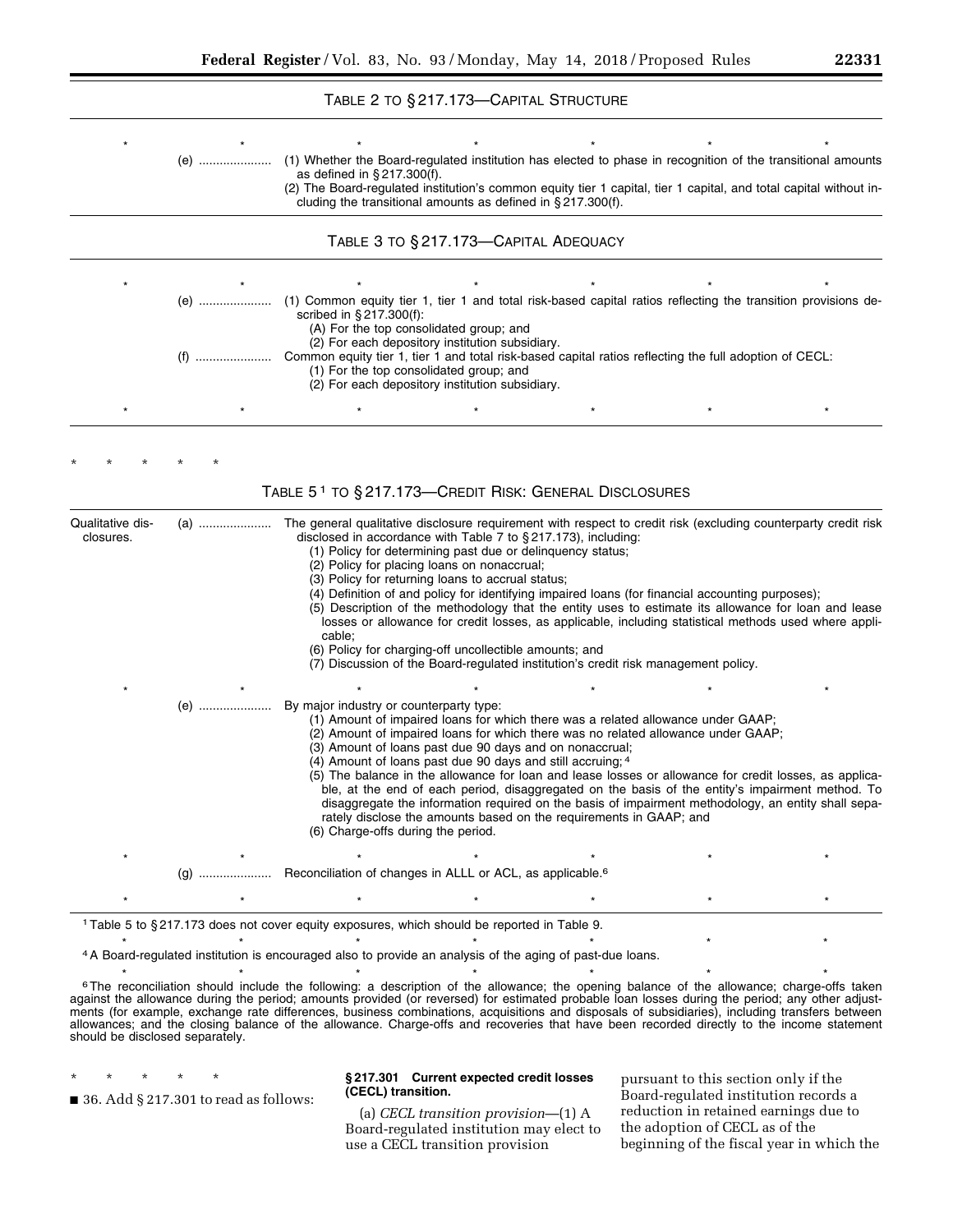Board-regulated institution adopts CECL.

(2) A Board-regulated institution that elects to use the CECL transition provision must use the CECL transition provision in the first Call Report or FR Y–9C that includes CECL filed by the Board-regulated institution after it adopts CECL.

(3) A Board-regulated institution that does not elect to use the CECL transition provision as of the first Call Report or FR Y–9C that includes CECL filed as described in paragraph (a)(2) of this section may not elect to use the CECL transition provision in subsequent reporting periods.

(b) *Definitions.* For purposes of this section, the following definitions apply:

(1) *Transition period* means the threeyear period (twelve quarters) beginning the first day of the fiscal year in which a Board-regulated institution adopts CECL.

(2) *CECL transitional amount* means the decrease net of any DTAs in the amount of a Board-regulated institution's retained earnings as of the beginning of the fiscal year in which the Board-regulated institution adopts CECL from the amount of the Board-regulated institution's retained earnings as of the closing of the fiscal year-end immediately prior to the Boardregulated institution's adoption of CECL.

(3) *DTA transitional amount* means the increase in the amount of a Boardregulated institution's DTAs arising from temporary differences as of the beginning of the fiscal year in which the Board-regulated institution adopts CECL from the amount of the Board-regulated institution's DTAs arising from temporary differences as of the closing of the fiscal year-end immediately prior to the Board-regulated institution's adoption of CECL.

(4) *ACL transitional amount* means the difference in the amount of a Boardregulated institution's ACL as of the beginning of the fiscal year in which the Board-regulated institution adopts CECL and the amount of the Board-regulated institution's ALLL as of the closing of the fiscal year-end immediately prior to the Board-regulated institution's adoption of CECL.

(5) *Eligible credit reserves transitional amount* means the increase in the amount of a Board-regulated institution's eligible credit reserves as of the beginning of the fiscal year in which the Board-regulated institution adopts CECL from the amount of the Boardregulated institution's eligible credit reserves as of the closing of the fiscal year-end immediately prior to the

Board-regulated institution's adoption of CECL.

(c) *Calculation of CECL transition provision.* (1) For purposes of the election described in paragraph (a)(1) of this section, a Board-regulated institution must make the following adjustments in its calculation of regulatory capital ratios:

(i) Increase retained earnings by seventy-five percent of its CECL transitional amount during the first year of the transition period, increase retained earnings by fifty percent of its CECL transitional amount during the second year of the transition period, and increase retained earnings by twentyfive percent of its CECL transitional amount during the third year of the transition period;

(ii) Decrease amounts of DTAs arising from temporary differences by seventyfive percent of its DTA transitional amount during the first year of the transition period, decrease amounts of DTAs arising from temporary differences by fifty percent of its DTA transitional amount during the second year of the transition period, and decrease amounts of DTAs arising from temporary differences by twenty-five percent of its DTA transitional amount during the third year of the transition period;

(iii) Decrease amounts of ACL by seventy-five percent of its ACL transitional amount during the first year of the transition period, decrease amounts of ACL by fifty percent of its ACL transitional amount during the second year of the transition period, and decrease amounts of ACL by twenty-five percent of its ACL transitional amount during the third year of the transition period; and

(iv) Increase average total consolidated assets as reported on the Call Report or FR Y–9C for purposes of the leverage ratio by seventy-five percent of its CECL transitional amount during the first year of the transition period, increase average total consolidated assets as reported on the Call Report or FR Y–9C for purposes of the leverage ratio by fifty percent of its CECL transitional amount during the second year of the transition period, and increase average total consolidated assets as reported on the Call Report or FR Y–9C for purposes of the leverage ratio twenty-five percent of its CECL transitional amount during the third year of the transition period.

(2) For purposes of the election described in paragraph (a)(1) of this section, an advanced approaches Boardregulated institution must make the following additional adjustments to its calculation of regulatory capital ratios:

(i) Increase total leverage exposure for purposes of the supplementary leverage ratio by seventy-five percent of its CECL transitional amount during the first year of the transition period, increase total leverage exposure for purposes of the supplementary leverage ratio by fifty percent of its CECL transitional amount during the second year of the transition period, and increase total leverage exposure for purposes of the supplementary leverage ratio by twentyfive percent of its CECL transitional amount during the third year of the transition period; and

(ii) An advanced approaches Boardregulated institution that has completed the parallel run process and has received notification from the Board pursuant to § 217.121(d) must decrease amounts of eligible credit reserves by seventy-five percent of its eligible credit reserves transitional amount during the first year of the transition period, decrease amounts of eligible credit reserves by fifty percent of its eligible credit reserves transitional amount during the second year of the transition provision, and decrease amounts of eligible credit reserves by twenty-five percent of its eligible credit reserves transitional amount during the third year of the transition period.

(3) An advanced approaches Boardregulated institution that has completed the parallel run process and has received notification from the Board pursuant to § 217.121(d), whose amount of expected credit loss exceeded its eligible credit reserves immediately prior to the adoption of CECL, and that has an increase in common equity tier 1 capital as of the beginning of the fiscal year in which it adopts CECL after including the first year portion of the CECL transitional amount must decrease its CECL transitional amount used in paragraph (c) of this section by the full amount of its DTA transitional amount.

(4) Notwithstanding any other requirement in this section, for purposes of this paragraph (c)(4), in the event of a business combination involving Board-regulated institutions where one or both Board-regulated institutions have elected the treatment described in this section:

(i) If the acquirer Board-regulated institution (as determined under GAAP) elected the treatment described in this section, the acquirer Board-regulated institution must continue to use the transitional amounts (unaffected by the business combination) that it calculated as of the date that it adopted CECL through the end of its transition period.

(ii) If the acquired company (as determined under GAAP) elected the treatment described in this section, any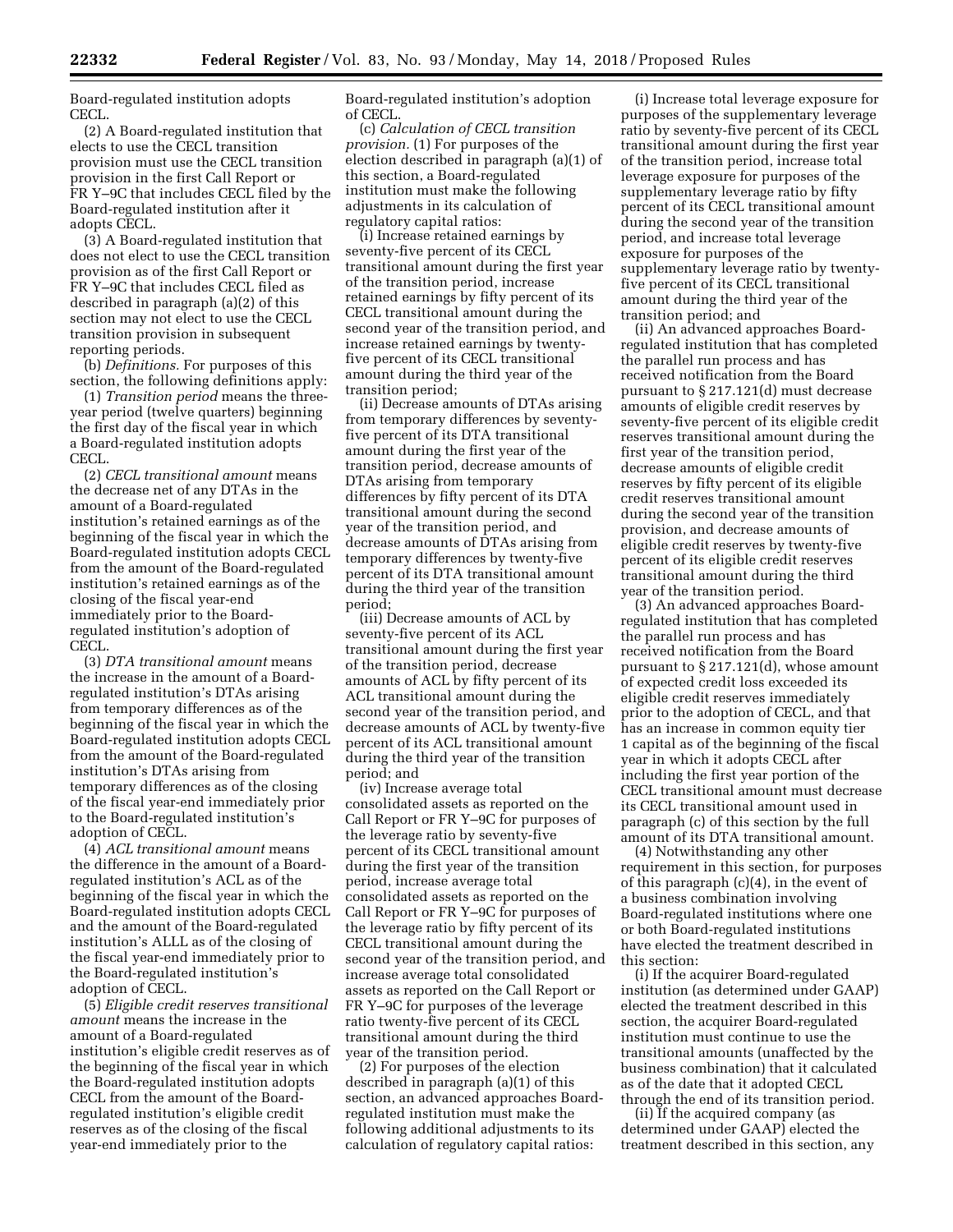transitional amount of the acquired company does not transfer to the resulting Board-regulated institution.

# **PART 223—TRANSACTIONS BETWEEN MEMBER BANKS AND THEIR AFFILIATES (REGULATION W)**

■ 37. The authority citation for part 223 continues to read as follows:

**Authority:** 12 U.S.C. 371c(b)(1)(E), (b)(2)(A), and (f), 371c–1(e), 1828(j), 1468(a), and section 312(b)(2)(A) of the Dodd-Frank Wall Street Reform and Consumer Protection Act (12 U.S.C. 5412).

### **Subpart A—Introduction and Definitions**

 $\blacksquare$  38. In § 223.3, revise paragraph (d) to read as follows:

#### **§ 223.3 What are the meanings of the other terms used in sections 23A and 23B and this part?**

\* \* \* \* \*

(d) *Capital stock and surplus* means the sum of:

(1) A member bank's tier 1 and tier 2 capital under the capital rules of the appropriate Federal banking agency, based on the member bank's most recent consolidated Report of Condition and Income filed under 12 U.S.C. 1817(a)(3);

(2) The balance of a member bank's allowance for loan and lease losses or allowance for credit losses, as applicable, not included in its tier 2 capital under the capital rules of the appropriate Federal banking agency, based on the member bank's most recent consolidated Report of Condition and Income filed under 12 U.S.C. 1817(a)(3); and

(3) The amount of any investment by a member bank in a financial subsidiary that counts as a covered transaction and is required to be deducted from the member bank's capital for regulatory capital purposes.

\* \* \* \* \*

# **PART 225—BANK HOLDING COMPANIES AND CHANGE IN BANK CONTROL (REGULATION Y)**

■ 39. The authority citation for part 225 continues to read as follows:

**Authority:** 12 U.S.C. 1817(j)(13), 1818, 1828(o), 1831i, 1831p–1831i, 1843(c)(8), 1844(b), 1972(1), 3106, 3108, 3310, 3331– 3351, 3906, 3907 and 3909; 15 U.S.C. 1681s, 1681w, 6801 and 6805.

■ 40. In § 225.127:

 $\blacksquare$  a. Remove "225.25(b)(6)" everywhere it appears and add in its place ''225.28(b)(12)'' and remove ''§ 225.23'' everywhere it appears and add in its place ''§ 225.23 or § 225.24''; and ■ b. Revise paragraph (h).

The revision reads as follows:

### **§ 225.127 Investments in corporations or projects designed primarily to promote community welfare.**

\* \* \* \* \* (h) For purposes of paragraph (f) of this section, five percent of the total consolidated capital stock and surplus of a bank holding company includes its total investment in projects described in paragraph (f) of this section, when aggregated with similar types of investments made by depository institutions controlled by the bank holding company. The term total consolidated capital stock and surplus of the bank holding company means total equity capital and the allowance for loan and lease losses or allowance for credit losses, as applicable, based on the bank holding company's most recent FR Y–9C (Consolidated Financial Statements for Holding Companies) or FR Y–9SP (Parent Company Only Financial Statements for Small Holding Companies).

# **PART 252—ENHANCED PRUDENTIAL STANDARDS (REGULATION YY)**

■ 41. The authority citation for part 252 continues to read as follows:

**Authority:** 12 U.S.C. 321–338a, 481–486, 1467a, 1818, 1828, 1831n, 1831o, 1831p–l, 1831w, 1835, 1844(b), 1844(c), 3101 *et seq.,*  3101 note, 3904, 3906–3909, 4808, 5361, 5362, 5365, 5366, 5367, 5368, 5371.

# **Subpart B—Company-Run Stress Test Requirements for Certain U.S. Banking Organizations With Total Consolidated Assets Over \$10 Billion and Less Than \$50 Billion**

 $\blacksquare$  42. In § 252.12, revise paragraph  $(m)$ to read as follows:

# **§ 252.12 Definitions.**

- \* \* \* \* \* (m) *Provision for credit losses* means:
	- (1) Until December 31, 2019: (i) With respect to a bank holding

company, savings and loan holding company, or state member bank that has not adopted the current expected credit losses methodology under U.S. generally accepted accounting principles (GAAP), the provision for loan and lease losses as reported on the FR Y–9C (and as would be reported on the FR Y–9C or Call Report, as appropriate, in the current stress test cycle); and,

(ii) With respect to a bank holding company, savings and loan holding company, or state member bank that has adopted the current expected credit losses methodology under GAAP, the provision for loan and lease losses, as would be calculated and reported on the FR Y–9C or Call Report, as appropriate, by a bank holding company, savings and loan holding company, or state member bank that has not adopted the current expected credit losses methodology under GAAP; and

(2) Beginning January 1, 2020: (i) With respect to a covered company that has adopted the current expected credit losses methodology under GAAP, the provision for credit losses, as would be reported by the bank holding company, savings and loan holding company, or state member bank on the FR Y–9C or Call Report, as appropriate, in the current stress test cycle; and

(ii) With respect to a bank holding company, savings and loan holding company, or state member bank that has not adopted the current expected credit losses methodology under GAAP, the provision for loan and lease losses as would be reported by the bank holding company, savings and loan holding company, or state member bank on the FR Y–9C or Call Report, as appropriate, in the current stress test cycle. \* \* \* \* \*

■ 43. In § 252.15, revise paragraphs (a)(1) and (2) to read as follows:

# **§ 252.15 Methodologies and practices.**   $(a) * * * *$

(1) Losses, pre-provision net revenue, provision for credit losses, and net income; and

(2) The potential impact on the regulatory capital levels and ratios applicable to the covered bank, and any other capital ratios specified by the Board, incorporating the effects of any capital action over the planning horizon and maintenance of an allowance for loan losses or allowance for credit losses, as appropriate, for credit exposures throughout the planning horizon.

\* \* \* \* \* ■ 44. In § 252.16, revise paragraph (b)(3) to read as follows:

### **§ 252.16 Reports of stress test results.**

\* \* \* \* \* (b) \* \* \*

(3) For each quarter of the planning horizon, estimates of aggregate losses, pre-provision net revenue, provision for credit losses, net income, and regulatory capital ratios;

\* \* \* \* \* ■ 45. In § 252.17, revise paragraphs  $(b)(1)(iii)(C), (b)(3)(iii)(C), and (c)(1)$  to read as follows:

#### **§ 252.17 Disclosure of stress test results.**

- \* \* \* \* \*
	- (b) \* \* \*
- $(1) * * * *$  $(iii) * * * *$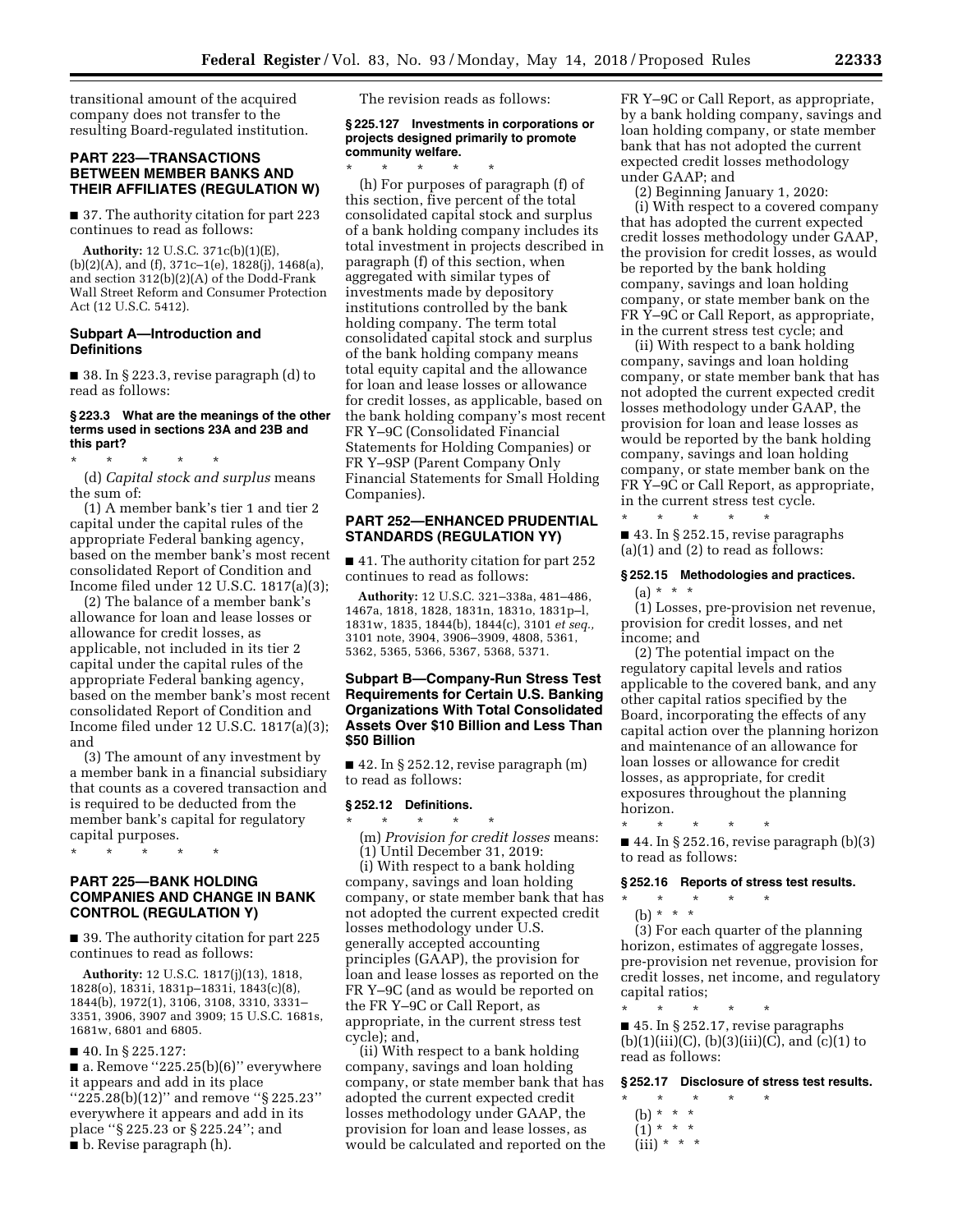(C) Provision for credit losses; \* \* \* \* \*

 $(3) * * * *$  $(iii) * * * *$ 

(C) Provision for credit losses;

- \* \* \* \* \*
- $(c) * * * *$

(1) The disclosure of aggregate losses, pre-provision net revenue, provision for credit losses, and net income that is required under paragraph (b) of this section must be on a cumulative basis over the planning horizon.

\* \* \* \* \*

# **Subpart E—Supervisory Stress Test Requirements for U.S. Bank Holding Companies With \$50 Billion or More in Total Consolidated Assets and Nonbank Financial Companies Supervised by the Board**

 $\blacksquare$  46. In § 252.42, revise paragraph (l) to read as follows:

# **§ 252.42 Definitions.**

\* \* \* \* \*

(l) *Provision for credit losses* means:

(1) Until December 31, 2019:

(i) With respect to a covered company that has not adopted the current expected credit losses methodology under U.S. generally accepted accounting principles (GAAP), the provision for loan and lease losses as reported on the FR Y–9C (and as would be reported on the FR Y–9C in the current stress test cycle); and

(ii) With respect to a covered company that has adopted the current expected credit losses methodology under GAAP, the provision for loan and lease losses, as would be calculated and reported on the FR Y–9C by a covered company that has not adopted the current expected credit losses methodology under GAAP; and

(2) Beginning January 1, 2020:

(i) With respect to a covered company that has adopted the current expected credit losses methodology under GAAP, the provision for credit losses, as would be reported by the covered company on the FR Y–9C in the current stress test cycle; and,

(ii) With respect to a covered company that has not adopted the current expected credit losses methodology under GAAP, the provision for loan and lease losses as would be reported by the covered company on the FR Y–9C in the current stress test cycle.

\* \* \* \* \*

 $\blacksquare$  47. In § 252.45, revise paragraph (b)(2) to read as follows:

**§ 252.45 Data and information required to be submitted in support of the Board's analyses.** 

- \* \* \* \* \*
	- (b) \* \* \*

(2) Project a company's pre-provision net revenue, losses, provision for credit losses, and net income; and pro forma capital levels, regulatory capital ratios, and any other capital ratio specified by the Board under the scenarios described in § 252.44(b).

\* \* \* \* \*

# **Subpart F—Company-Run Stress Test Requirements for U.S. Bank Holding Companies With \$50 Billion or More in Total Consolidated Assets and Nonbank Financial Companies Supervised by the Board**

 $\blacksquare$  48. In § 252.52, revise paragraph  $(m)$ to read as follows:

#### **§ 252.52 Definitions.**

\* \* \* \* \* (m) *Provision for credit losses* means: (1) Until December 31, 2019:

(i) With respect to a covered company that has not adopted the current expected credit losses methodology under GAAP, the provision for loan and lease losses as reported on the FR Y–9C (and as would be reported on the FR Y– 9C in the current stress test cycle); and

(ii) With respect to a covered company that has adopted the current expected credit losses methodology under GAAP, the provision for loan and lease losses, as would be calculated and reported on the FR Y–9C by a covered company that has not adopted the current expected credit losses methodology under GAAP; and

(2) Beginning January 1, 2020:

(i) With respect to a covered company that has adopted the current expected credit losses methodology under GAAP, the provision for credit losses, as would be reported by the covered company on the FR Y–9C in the current stress test cycle; and

(ii) With respect to a covered company that has not adopted the current expected credit losses methodology under GAAP, the provision for loan and lease losses as would be reported by the covered company on the FR Y–9C in the current stress test cycle.

■ 49. In § 252.56, revise paragraphs (a)(1) and (2) to read as follows:

\* \* \* \* \*

# **§ 252.56 Methodologies and practices.**   $(a) * * * *$

(1) Losses, pre-provision net revenue, provision for credit losses, and net income; and

(2) The potential impact on the regulatory capital levels and ratios applicable to the covered bank, and any other capital ratios specified by the Board, incorporating the effects of any capital action over the planning horizon and maintenance of an allowance for loan losses or allowance for credit losses, as appropriate, for credit exposures throughout the planning horizon.

■ 50. In § 252.58, revise paragraphs  $(b)(2)$ ,  $(b)(3)(ii)$ , and  $(c)(1)(ii)$  to read as follows:

# **§ 252.58 Disclosure of stress test results.**

\* \* \* \* \* (b) \* \* \*

\* \* \* \* \*

(2) A general description of the methodologies used in the stress test, including those employed to estimate losses, revenues, provision for credit losses, and changes in capital positions over the planning horizon;

 $(3) * * * * *$ 

(ii) Provision for credit losses, realized losses or gains on available-forsale and held-to-maturity securities, trading and counterparty losses or gains;

- $\star$   $\star$   $\star$
- $(c) * * * *$
- $(1) * * * *$

(ii) Provision for credit losses, realized losses/gains on available-forsale and held-to-maturity securities, trading and counterparty losses, and other losses or gain;

\* \* \* \* \*

# **Federal Deposit Insurance Corporation**

# **12 CFR Chapter III**

# **Authority and Issuance**

For the reasons stated in the preamble, the Federal Deposit Insurance Corporation proposes to amend chapter III of title 12, Code of Federal Regulations as follows:

### **PART 324—CAPITAL ADEQUACY OF FDIC-SUPERVISED INSTITUTIONS**

■ 51. The authority citation for part 324 continues to read as follows:

**Authority:** 12 U.S.C. 1815(a), 1815(b), 1816, 1818(a), 1818(b), 1818(c), 1818(t), 1819(Tenth), 1828(c), 1828(d), 1828(i), 1828(n), 1828(o), 1831o, 1835, 3907, 3909, 4808; 5371; 5412; Pub. L. 102–233, 105 Stat. 1761, 1789, 1790 (12 U.S.C. 1831n note); Pub. L. 102–242, 105 Stat. 2236, 2355, as amended by Pub. L. 103–325, 108 Stat. 2160, 2233 (12 U.S.C. 1828 note); Pub. L. 102–242, 105 Stat. 2236, 2386, as amended by Pub. L. 102–550, 106 Stat. 3672, 4089 (12 U.S.C. 1828 note); Pub. L. 111–203, 124 Stat. 1376, 1887 (15 U.S.C. 78o–7 note).

■ 52. Section 324.2 is amended by: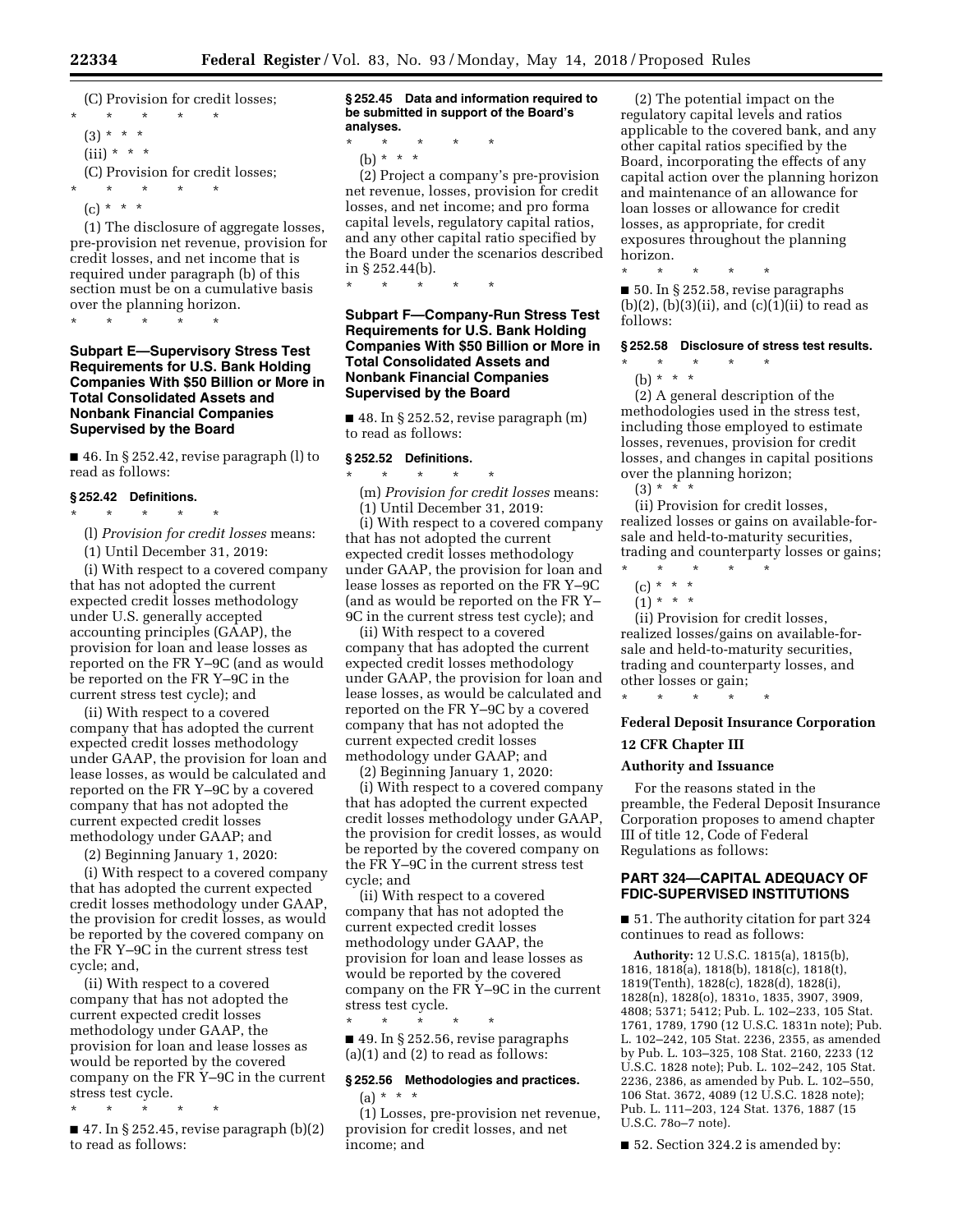■ a. Adding the definition of *Allowance for credit losses (ACL)* in alphabetical order;

■ b. Revising the definitions of *Carrying value;* 

■ c. Adding the definition of *Current expected credit losses (CECL)* in alphabetical order; and

■ d. Revising the definitions of *Eligible credit reserves* and *Identified losses* and paragraph (2) of the definition of *Standardized total risk-weighted assets.* 

The additions and revisions read as follows:

# **§ 324.2 Definitions.**

\* \* \* \* \* *Allowance for credit losses (ACL)*  means, with respect to an FDICsupervised institution that has adopted CECL, valuation allowances that have been established through a charge against earnings or retained earnings for expected credit losses on financial assets measured at amortized cost and a lessor's net investment in leases that have been established to reduce the amortized cost basis of the assets to amounts expected to be collected as determined in accordance with GAAP. For purposes of this part, allowance for credit losses includes allowances for expected credit losses on off-balance sheet credit exposures not accounted for as insurance as determined in accordance with GAAP. Allowance for credit losses excludes ''allocated transfer risk reserves'' and allowances created that reflect credit losses on purchased credit-deteriorated assets and available-for-sale debt securities.

\* \* \* \* \*

*Carrying value* means, with respect to an asset, the value of the asset on the balance sheet of the FDIC-supervised institution as determined in accordance with GAAP. For all assets other than available-for-sale debt securities or purchased credit-deteriorated assets, the carrying value is not reduced by any associated credit loss allowance that is determined in accordance with GAAP.

\* \* \* \* \* *Current expected credit losses (CECL)*  means the current expected credit losses

methodology under GAAP.

\* \* \* \* \* *Eligible credit reserves* means:

(1) For an FDIC-supervised institution that has not adopted CECL, all general allowances that have been established through a charge against earnings to

cover estimated credit losses associated with on- or off-balance sheet wholesale and retail exposures, including the ALLL associated with such exposures, but excluding allocated transfer risk reserves established pursuant to 12 U.S.C. 3904 and other specific reserves created against recognized losses; and

(2) For an FDIC-supervised institution that has adopted CECL, all general allowances that have been established through a charge against earnings or retained earnings to cover expected credit losses associated with on- or offbalance sheet wholesale and retail exposures, including ACL associated with such exposures. Eligible credit reserves exclude allocated transfer risk reserves established pursuant to 12 U.S.C. 3904, allowances that reflect credit losses on purchased creditdeteriorated assets and available-for-sale debt securities, and other specific reserves created against recognized losses.

\* \* \* \* \*

*Identified losses* means:

(1) When measured as of the date of examination of an FDIC-supervised institution, those items that have been determined by an evaluation made by a state or Federal examiner as of that date to be chargeable against income, capital and/or general valuation allowances such as the allowances for loan and lease losses (examples of identified losses would be assets classified loss, off-balance sheet items classified loss, any provision expenses that are necessary for the FDIC–supervised institution to record in order to replenish its general valuation allowances to an adequate level, liabilities not shown on the FDIC– supervised institution's books, estimated losses in contingent liabilities, and differences in accounts which represent shortages) or the allowance for credit losses; and

(2) When measured as of any other date, those items:

(i) That have been determined—

(A) By an evaluation made by a state or Federal examiner at the most recent examination of an FDIC–supervised institution to be chargeable against income, capital and/or general valuation allowances; or

(B) By evaluations made by the FDIC– supervised institution since its most recent examination to be chargeable against income, capital and/or general valuation allowances; and

(ii) For which the appropriate accounting entries to recognize the loss have not yet been made on the FDIC– supervised institution's books nor has the item been collected or otherwise settled.

\* \* \* \* \*

*Standardized total risk-weighted assets* \* \* \*

(2) Any amount of the FDIC– supervised institution's allowance for loan and lease losses or allowance for credit losses, as applicable, that is not included in tier 2 capital and any amount of ''allocated transfer risk reserves.''

\* \* \* \* \*

# **§ 324.10 [Amended]**

 $\blacksquare$  53. Section 324.10(c)(3)(ii)(A) is amended by removing the words ''allowance for loan and lease losses'' and adding in their place the words ''allowance for loan and lease losses or allowance for credit losses, as applicable,''.

### **§§ 324.20, 324.22, and 324.124 [Amended]**

■ 54. Sections 324.20, 324.22, and 324.124 are amended by removing ''ALLL'' everywhere it appears and adding in its place ''ALLL or ACL, as applicable,'', except the second occurrence in §  $324.20(d)(3)$  and in § 324.124(a) where ''ALLL or ACL, as applicable'' is added in its place.

# **§ 324.63 [Amended]**

■ 55. Table 5 to § 324.63 is amended by removing ''allowance for loan and lease losses,'' and ''allowance for loan and lease losses'' and adding in their place ''allowance for loan and lease losses or allowance for credit losses, as applicable,'' and removing ''ALLL'' and adding in its place ''ALLL or ACL, as applicable''.

■ 56. Section 324.173 is amended:

■ a. In Table 2, by adding paragraph (e);

■ b. In Table 3, by revising paragraph (e), redesignating paragraph (f) as paragraph (g), and adding a new paragraph (f); and

■ c. In Table 5, by revising paragraphs (a), (e), and (g).

The additions and revisions read as follows:

**§ 324.173 Disclosures by certain advanced approaches FDIC-supervised institutions.** 

\* \* \* \* \*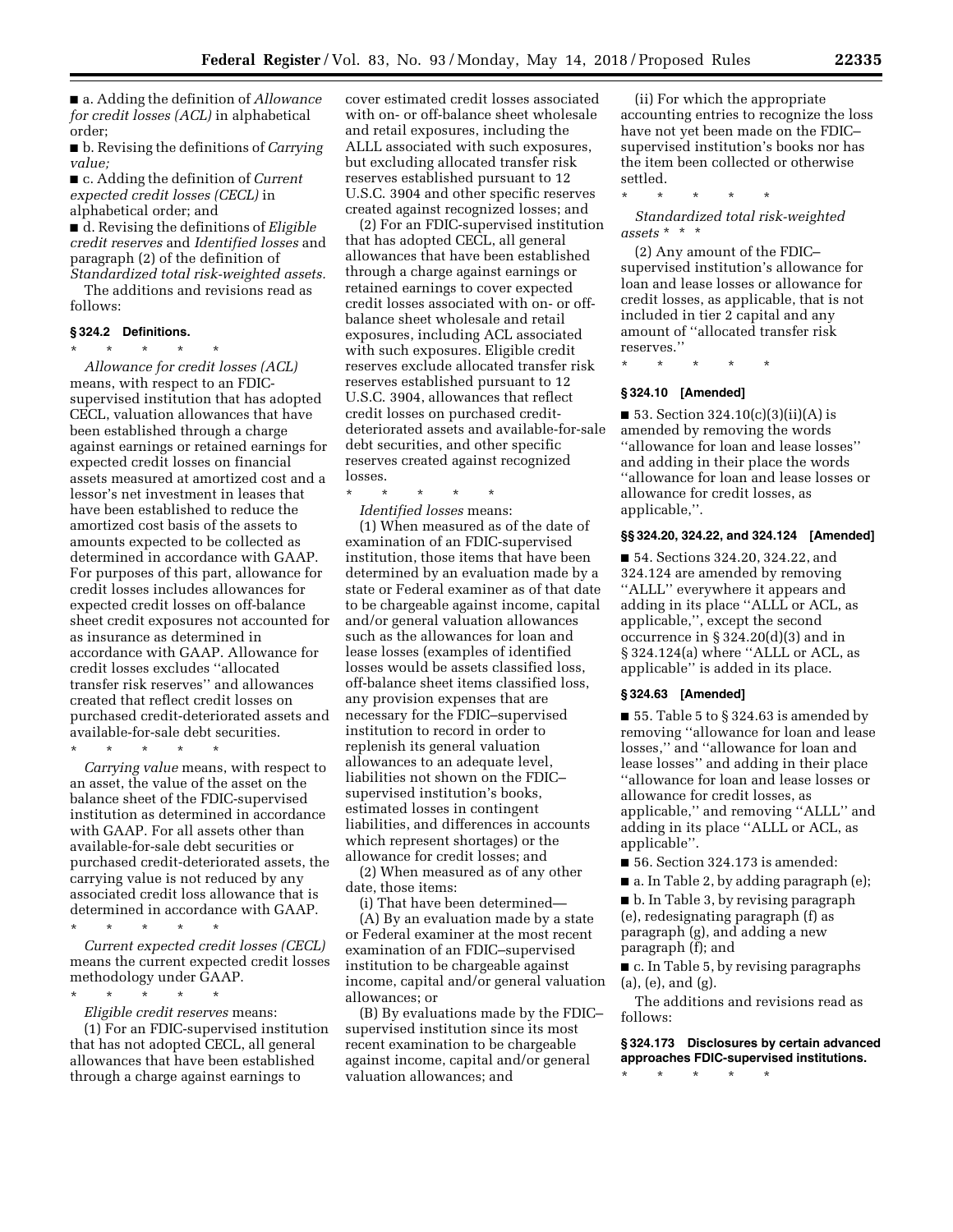|                               |     | TABLE 2 TO § 324.173-CAPITAL STRUCTURE                                                                                                                                                                                                                                                                                                                                                                                                                                                                                                                                                                |  |                                                                                                                                                                                                                                                                                                                   |  |
|-------------------------------|-----|-------------------------------------------------------------------------------------------------------------------------------------------------------------------------------------------------------------------------------------------------------------------------------------------------------------------------------------------------------------------------------------------------------------------------------------------------------------------------------------------------------------------------------------------------------------------------------------------------------|--|-------------------------------------------------------------------------------------------------------------------------------------------------------------------------------------------------------------------------------------------------------------------------------------------------------------------|--|
|                               | (e) | (1) Whether the FDIC-supervised institution has elected to phase in recognition of the transitional amounts<br>as defined in $\S 324.300(f)$ .<br>(2) The FDIC-supervised institution's common equity tier 1 capital, tier 1 capital, and total capital without<br>including the transitional amounts as defined in § 324.300(f).                                                                                                                                                                                                                                                                     |  |                                                                                                                                                                                                                                                                                                                   |  |
|                               |     | TABLE 3 TO § 324.173-CAPITAL ADEQUACY                                                                                                                                                                                                                                                                                                                                                                                                                                                                                                                                                                 |  |                                                                                                                                                                                                                                                                                                                   |  |
|                               |     | (e)  (1) Common equity tier 1, tier 1 and total risk-based capital ratios reflecting the transition provisions de-<br>scribed in §324.300(f):<br>(A) For the top consolidated group; and<br>(2) For each depository institution subsidiary.<br>Common equity tier 1, tier 1 and total risk-based capital ratios reflecting the full adoption of CECL:<br>(1) For the top consolidated group; and                                                                                                                                                                                                      |  |                                                                                                                                                                                                                                                                                                                   |  |
|                               |     | (2) For each depository institution subsidiary.                                                                                                                                                                                                                                                                                                                                                                                                                                                                                                                                                       |  |                                                                                                                                                                                                                                                                                                                   |  |
|                               |     |                                                                                                                                                                                                                                                                                                                                                                                                                                                                                                                                                                                                       |  |                                                                                                                                                                                                                                                                                                                   |  |
| Qualitative dis-<br>closures. |     | TABLE 5 <sup>1</sup> TO § 324.173-CREDIT RISK: GENERAL DISCLOSURES<br>The general qualitative disclosure requirement with respect to credit risk (excluding counterparty credit risk<br>disclosed in accordance with Table 7 to §324.173), including:<br>(1) Policy for determining past due or delinquency status;<br>(2) Policy for placing loans on nonaccrual;<br>(3) Policy for returning loans to accrual status;<br>cable;                                                                                                                                                                     |  | (4) Definition of and policy for identifying impaired loans (for financial accounting purposes);<br>(5) Description of the methodology that the entity uses to estimate its allowance for loan and lease<br>losses or allowance for credit losses, as applicable, including statistical methods used where appli- |  |
|                               | (e) | (6) Policy for charging-off uncollectible amounts; and<br>(7) Discussion of the FDIC-supervised institution's credit risk management policy.<br>By major industry or counterparty type:<br>(1) Amount of impaired loans for which there was a related allowance under GAAP;<br>(2) Amount of impaired loans for which there was no related allowance under GAAP;<br>(3) Amount of loans past due 90 days and on nonaccrual;<br>(4) Amount of loans past due 90 days and still accruing; 4<br>rately disclose the amounts based on the requirements in GAAP; and<br>(6) Charge-offs during the period. |  | (5) The balance in the allowance for loan and lease losses or allowance for credit losses, as applica-<br>ble, at the end of each period, disaggregated on the basis of the entity's impairment method. To<br>disaggregate the information required on the basis of impairment methodology, an entity shall sepa- |  |
|                               |     | Reconciliation of changes in ALLL or ACL, as applicable. <sup>6</sup>                                                                                                                                                                                                                                                                                                                                                                                                                                                                                                                                 |  |                                                                                                                                                                                                                                                                                                                   |  |

\* \* \* \* \* \* \* 4An FDIC-supervised institution is encouraged also to provide an analysis of the aging of past-due loans.

\* \* \* \* \* \* \* 6The reconciliation should include the following: A description of the allowance; the opening balance of the allowance; charge-offs taken against the allowance during the period; amounts provided (or reversed) for estimated probable loan losses during the period; any other adjustments (for example, exchange rate differences, business combinations, acquisitions and disposals of subsidiaries), including transfers between allowances; and the closing balance of the allowance. Charge-offs and recoveries that have been recorded directly to the income statement should be disclosed separately.

\* \* \* \* \* ■ 57. Add § 324.301 to read as follows:

# **§ 324.301 Current expected credit losses (CECL) transition.**

(a) *CECL transition provision*—(1) An FDIC-supervised institution may elect to use a CECL transition provision

pursuant to this section only if the FDIC-supervised institution records a reduction in retained earnings due to the adoption of CECL as of the beginning of the fiscal year in which the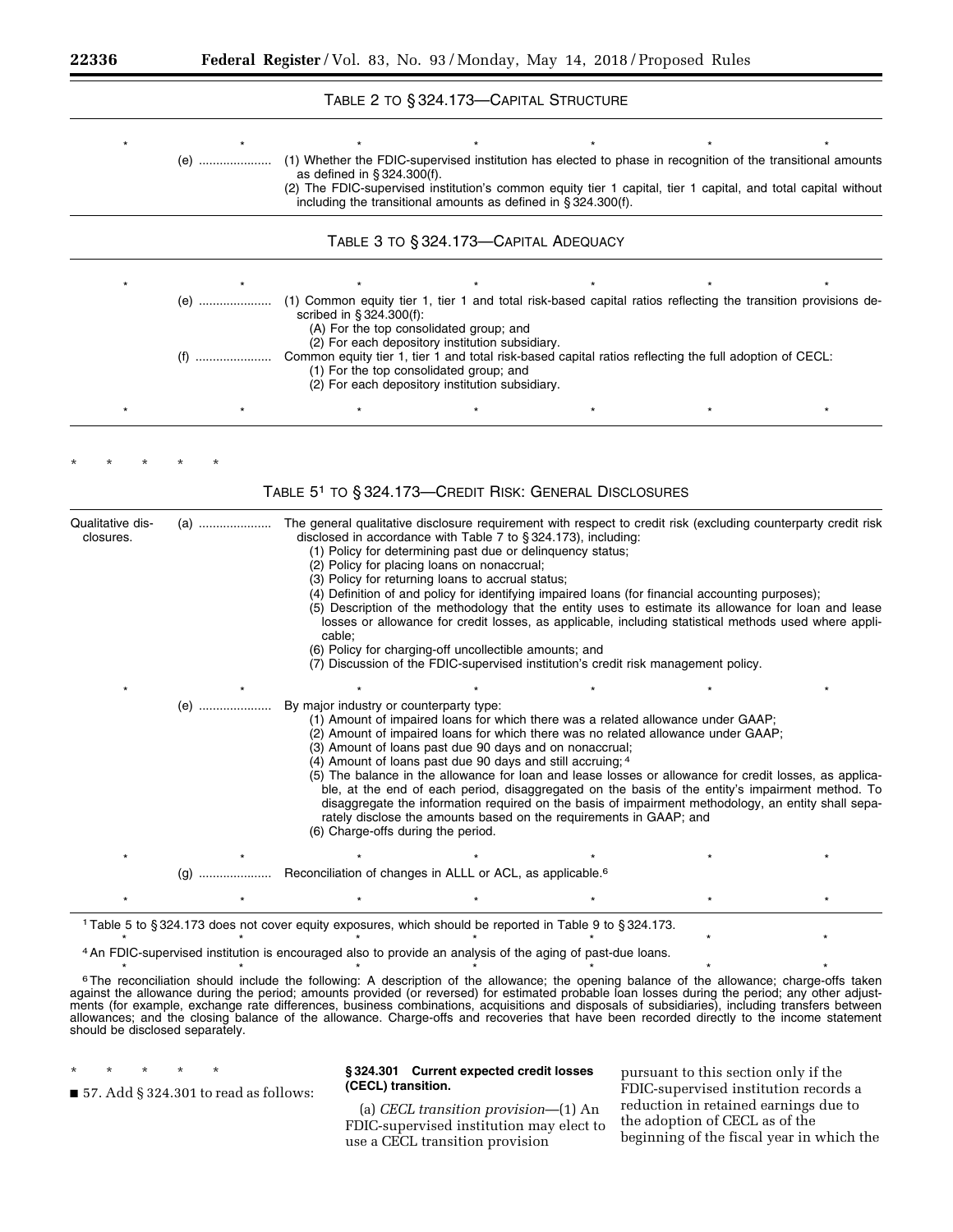FDIC-supervised institution adopts CECL.

(2) An FDIC-supervised institution that elects to use the CECL transition provision must use the CECL transition provision in the first Call Report that includes CECL filed by the FDICsupervised institution after it adopts CECL.

(3) An FDIC-supervised institution that does not elect to use the CECL transition provision as of the first Call Report that includes CECL filed as described in paragraph (a)(2) of this section may not elect to use the CECL transition provision in subsequent reporting periods.

(b) *Definitions.* For purposes of this section, the following definitions apply:

(1) *Transition period* means the threeyear period (twelve quarters) beginning the first day of the fiscal year in which an FDIC-supervised institution adopts CECL.

(2) *CECL transitional amount* means the decrease net of any DTAs in the amount of an FDIC-supervised institution's retained earnings as of the beginning of the fiscal year in which the FDIC-supervised institution adopts CECL from the amount of the FDICsupervised institution's retained earnings as of the closing of the fiscal year-end immediately prior to the FDICsupervised institution's adoption of CECL.

(3) *DTA transitional amount* means the increase in the amount of an FDICsupervised institution's DTAs arising from temporary differences as of the beginning of the fiscal year in which the FDIC-supervised institution adopts CECL from the amount of the FDICsupervised institution's DTAs arising from temporary differences as of the closing of the fiscal year-end immediately prior to the FDICsupervised institution's adoption of CECL.

(4) *ACL transitional amount* means the difference in the amount of an FDICsupervised institution's ACL as of the beginning of the fiscal year in which the FDIC-supervised institution adopts CECL and the amount of the FDICsupervised institution's ALLL as of the closing of the fiscal year-end immediately prior to the FDICsupervised institution's adoption of CECL.

(5) *Eligible credit reserves transitional amount* means the increase in the amount of a FDIC-supervised institution's eligible credit reserves as of the beginning of the fiscal year in which the FDIC-supervised institution adopts CECL from the amount of the FDICsupervised institution's eligible credit reserves as of the closing of the fiscal

year-end immediately prior to the FDICsupervised institution's adoption of CECL.

(c) *Calculation of CECL transition provision.* (1) For purposes of the election described in paragraph (a)(1) of this section, an FDIC-supervised institution must make the following adjustments in its calculation of regulatory capital ratios:

(i) Increase retained earnings by seventy-five percent of its CECL transitional amount during the first year of the transition period, increase retained earnings by fifty percent of its CECL transitional amount during the second year of the transition period, and increase retained earnings by twentyfive percent of its CECL transitional amount during the third year of the transition period;

(ii) Decrease amounts of DTAs arising from temporary differences by seventyfive percent of its DTA transitional amount during the first year of the transition period, decrease amounts of DTAs arising from temporary differences by fifty percent of its DTA transitional amount during the second year of the transition period, and decrease amounts of DTAs arising from temporary differences by twenty-five percent of its DTA transitional amount during the third year of the transition period;

(iii) Decrease amounts of ACL by seventy-five percent of its ACL transitional amount during the first year of the transition period, decrease amounts of ACL by fifty percent of its ACL transitional amount during the second year of the transition period, and decrease amounts of ACL by twenty-five percent of its ACL transitional amount during the third year of the transition period; and

(iv) Increase average total consolidated assets as reported on the Call Report for purposes of the leverage ratio by seventy-five percent of its CECL transitional amount during the first year of the transition period, increase average total consolidated assets as reported on the Call Report for purposes of the leverage ratio by fifty percent of its CECL transitional amount during the second year of the transition period, and increase average total consolidated assets as reported on the Call Report for purposes of the leverage ratio twentyfive percent of its CECL transitional amount during the third year of the transition period.

(2) For purposes of the election described in paragraph (a)(1) of this section, an advanced approaches FDICsupervised institution must make the following additional adjustments to its calculation of regulatory capital ratios:

(i) Increase total leverage exposure for purposes of the supplementary leverage ratio by seventy-five percent of its CECL transitional amount during the first year of the transition period, increase total leverage exposure for purposes of the supplementary leverage ratio by fifty percent of its CECL transitional amount during the second year of the transition period, and increase total leverage exposure for purposes of the supplementary leverage ratio by twentyfive percent of its CECL transitional amount during the third year of the transition period; and

(ii) An advanced approaches FDICsupervised institution that has completed the parallel run process and has received notification from the FDIC pursuant to § 324.121(d) must decrease amounts of eligible credit reserves by seventy-five percent of its eligible credit reserves transitional amount during the first year of the transition period, decrease amounts of eligible credit reserves by fifty percent of its eligible credit reserves transitional amount during the second year of the transition provision, and decrease amounts of eligible credit reserves by twenty-five percent of its eligible credit reserves transitional amount during the third year of the transition period.

(3) An advanced approaches FDICsupervised institution that has completed the parallel run process and has received notification from the FDIC pursuant to § 324.121(d), whose amount of expected credit loss exceeded its eligible credit reserves immediately prior to the adoption of CECL, and that has an increase in common equity tier 1 capital as of the beginning of the fiscal year in which it adopts CECL after including the first year portion of the CECL transitional amount must decrease its CECL transitional amount used in paragraph (c) of this section by the full amount of its DTA transitional amount.

(4) Notwithstanding any other requirement in this section, for purposes of this paragraph (c)(4), in the event of a business combination involving FDICsupervised institutions where one or both FDIC-supervised institutions have elected the treatment described in this section:

(i) If the acquirer FDIC-supervised institution (as determined under GAAP) elected the treatment described in this section, the acquirer FDIC-supervised institution must continue to use the transitional amounts (unaffected by the business combination) that it calculated as of the date that it adopted CECL through the end of its transition period.

(ii) If the acquired insured depository institution (as determined under GAAP) elected the treatment described in this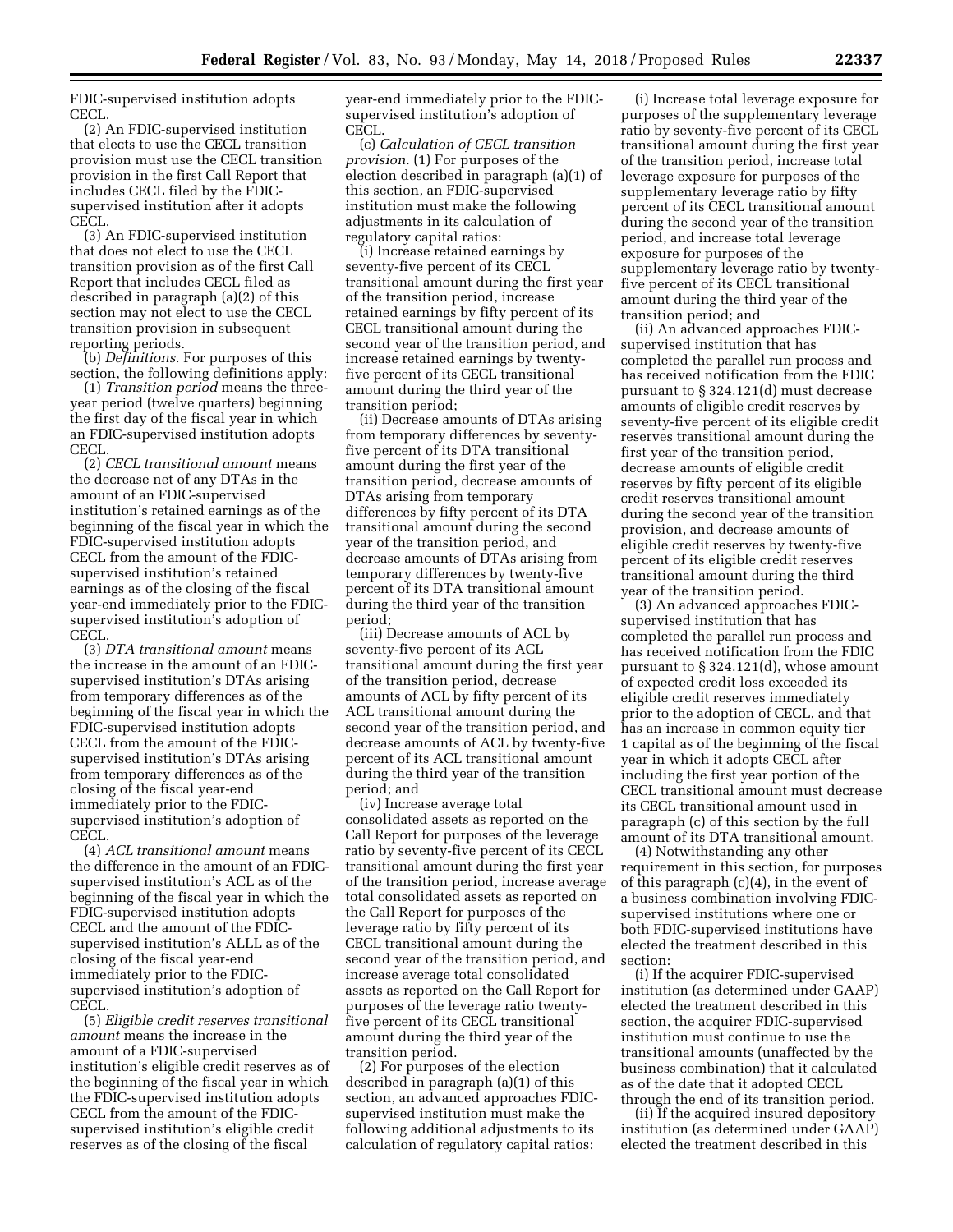section, any transitional amount of the acquired insured depository institution does not transfer to the resulting FDICsupervised institution.

# **PART 325—ANNUAL STRESS TEST**

■ 58. The authority citation for part 325 continues to read as follows:

**Authority:** 12 U.S.C. 5365(i)(2); 12 U.S.C. 5412(b)(2)(C); 12 U.S.C. 1818, 12 U.S.C. 1819(a)(Tenth), 12 U.S.C. 1831o, and 12 U.S.C. 1831p–1.

■ 59. Section 325.2(g) is revised to read as follows:

# **§ 325.2 Definitions.**

\* \* \* \* \*

(g) *Provision for credit losses* means:

(1) Until December 31, 2019:

(i) With respect to a state nonmember bank or state savings association that has not adopted the current expected credit losses methodology under U.S. generally accepted accounting principles (GAAP), the provision for loan and lease losses as reported on the Call Report in the current stress test cycle; and,

(ii) With respect to a state nonmember bank or state savings association that has adopted the current expected credit losses methodology under GAAP, the provision for loan and lease losses, as would be calculated and reported on the Call Report by a state nonmember bank or state savings association that has not adopted the current expected credit losses methodology under GAAP; and

(2) Beginning January 1, 2020:

(i) With respect to a state nonmember bank or state savings association that has adopted the current expected credit losses methodology under GAAP, the provision for credit losses, as reported in the Call Report in the current stress test cycle; and

(ii) With respect to a state nonmember bank or state savings association that has not adopted the current expected credit losses methodology under GAAP, the provision for loan and lease losses as would be reported in the Call Report in the current stress test cycle.

\* \* \* \* \* ■ 60. Section 325.5(a)(1) and (2) are revised to read as follows:

#### **§ 325.5 Methodologies and practices.**

 $(a) * * * *$ 

(1) Pre-provision net revenues, losses, provision for credit losses, and net income; and

(2) The potential impact on the regulatory capital levels and ratios applicable to the covered bank, and any other capital ratios specified by the Corporation, incorporating the effects of any capital action over the planning

horizon and maintenance of an allowance for loan losses or allowance for credit losses, as appropriate, for credit exposures throughout the planning horizon. \* \* \* \* \*

 $\blacksquare$  61. Section 325.6(b)(1) is revised to read as follows:

#### **§ 325.6 Required reports of stress test results to the FDIC and the Board of Governors of the Federal Reserve System.**

\* \* \* \* \* (b) \* \* \*

(1) The reports required under paragraph (a) of this section must include under the baseline scenario, adverse scenario, severely adverse scenario and any other scenario required by the FDIC under this part, a description of the types of risks being included in the stress test, a summary description of the methodologies used in the stress test, and, for each quarter of the planning horizon, estimates of aggregate losses, pre-provision net revenue, provision for credit losses, net income, and pro forma capital ratios (including regulatory and any other capital ratios specified by the FDIC). In addition, the report must include an explanation of the most significant causes for the changes in regulatory capital ratios and any other information required by the FDIC.

 $\star$   $\star$   $\star$ ■ 62. Section 325.7 is amended by revising paragraphs (c)(3) and (d)(1) to read as follows:

# **§ 325.7 Publication of stress test results.**

(c) \* \* \* (3) Estimates of aggregate losses, preprovision net revenue, provision for credit losses, net income, and pro forma capital ratios (including regulatory and any other capital ratios specified by the FDIC); and

\* \* \* \* \* (d) \* \* \*

\* \* \* \* \*

(1) The disclosure of aggregate losses, pre-provision net revenue, provisions for credit losses, and net income under this section must be on a cumulative basis over the planning horizon.

\* \* \* \* \*

# **PART 327—ASSESSMENTS**

■ 63. The authority citation for part 327 continues to read as follows:

**Authority:** 12 U.S.C. 1441, 1813, 1815, 1817–19, 1821.

#### **Subpart A—In General**

### **§ 327.16 [Amended]**

■ 64. Section 327.16 is amended by removing the words ''allowance for loan and lease financing receivable losses (ALLL)'' and adding in their place the words ''allowance for loan and lease financing receivable losses (ALLL) or allowance for credit losses, as applicable''.

# **PART 347—INTERNATIONAL BANKING**

■ 65. The authority citation for part 347 continues to read as follows:

**Authority:** 12 U.S.C. 1813, 1815, 1817, 1819, 1820, 1828, 3103, 3104, 3105, 3108, 3109; Pub L. 111–203, section 939A, 124 Stat. 1376, 1887 (July 21, 2010) (codified 15 U.S.C. 78o–7 note).

#### **Subpart C—International Lending**

■ 66. Section 347.303 is amended by revising paragraphs (c)(2) and (4) to read as follows:

#### **§ 347.303 Allocated transfer risk reserve.**

\* \* \* \* \* (c) \* \* \*

(2) *Separate accounting.* A banking institution shall account for an ATRR separately from the Allowance for Loan and Lease Losses or allowance for credit losses, as applicable, and shall deduct the ATRR from ''gross loans and leases'' to arrive at ''net loans and lease.'' The ATRR must be established for each asset subject to the ATRR in the percentage amount specified.

\* \* \* \* \*

(4) *Alternative accounting treatment.*  A banking institution need not establish an ATRR if it writes down in the period in which the ATRR is required, or has written down in prior periods, the value of the specified international assets in the requisite amount for each such asset. For purposes of this paragraph (c)(4), international assets may be written down by a charge to the Allowance for Loan and Lease Losses or allowance for credit losses, as applicable, or a reduction in the principal amount of the asset by application of interest payments or other collections on the asset; provided, that only those international assets that may be charged to the Allowance for Loan and Lease Losses or allowance for credit losses, as applicable, pursuant to U.S. generally accepted accounting principles may be written down by a charge to the Allowance for Loan and Lease Losses or allowance for credit losses, as applicable. However, the Allowance for Loan and Lease Losses or allowance for credit losses, as applicable, must be replenished in such amount necessary to restore it to a level which adequately provides for the estimated losses